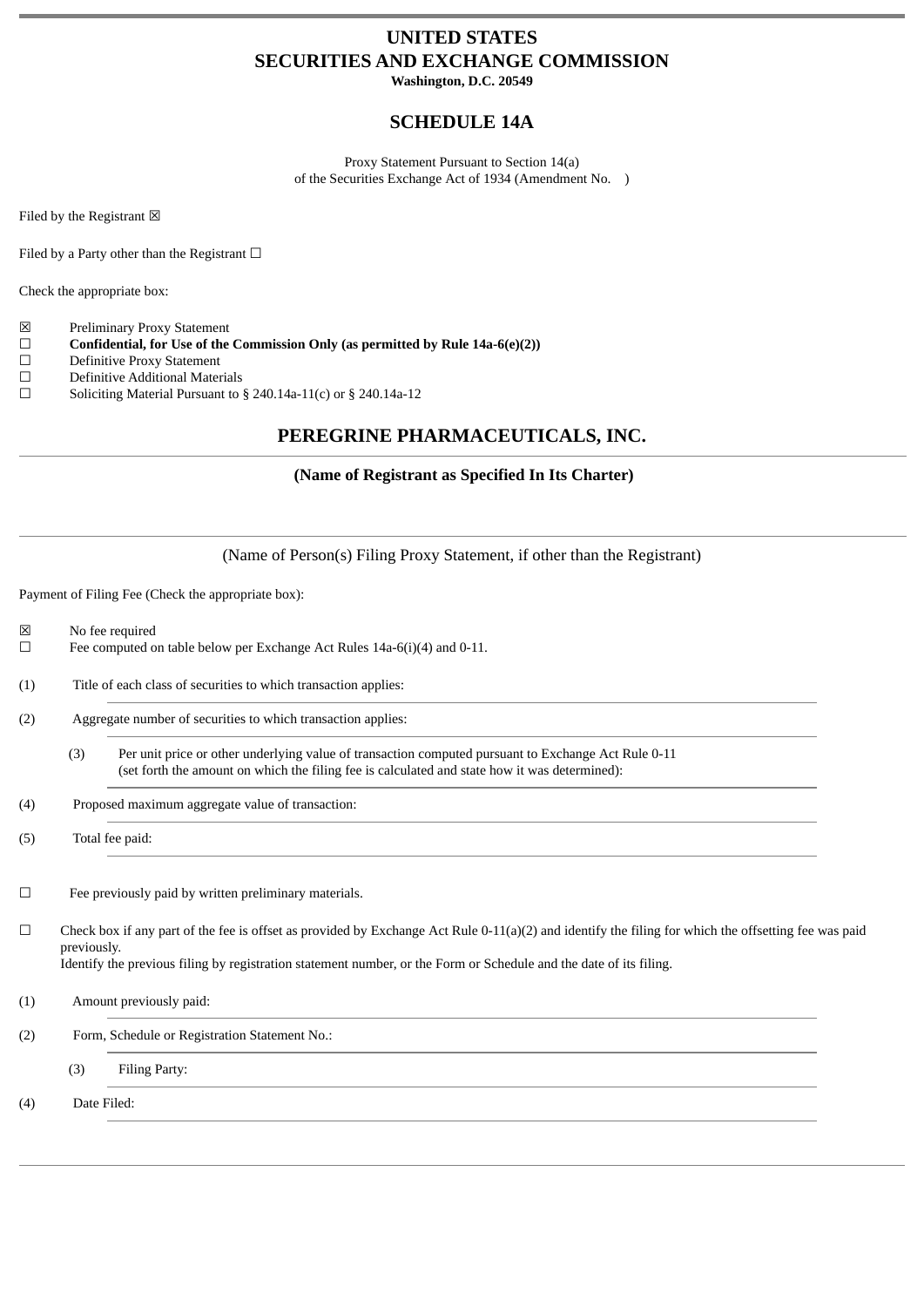

August [ ], 2008

Dear Stockholder:

You are cordially invited to attend our annual meeting of stockholders on Tuesday, October 21, 2008, at 10:00 a.m. Pacific Daylight Time at the Wyndham Hotel, 3350 Avenue of the Arts, Costa Mesa, California.

This booklet includes the Notice of Annual Meeting and the Proxy Statement. The Proxy Statement describes the business to be transacted at the meeting and provides other information about the Company that you should know when you vote your shares.

Your vote is very important. Instructions for voting appear on the proxy card or the voting instruction form. Please review the instructions on the proxy card or the voting instruction form forwarded by your bank, broker or other holder of record regarding each of these voting options.

In addition to the formal business to be transacted, management will make a presentation on developments during the past year and respond to comments and questions of general interest to stockholders.

We hope you will be able to attend the meeting and we look forward to seeing you on Tuesday, October 21, 2008.

Very truly yours,

STEVEN W. KING *President, Chief Executive Officer and Director*

14282 Franklin Avenue ● Tustin, California 92780 ● (714) 508-6000 ● Fax (714) 838-9433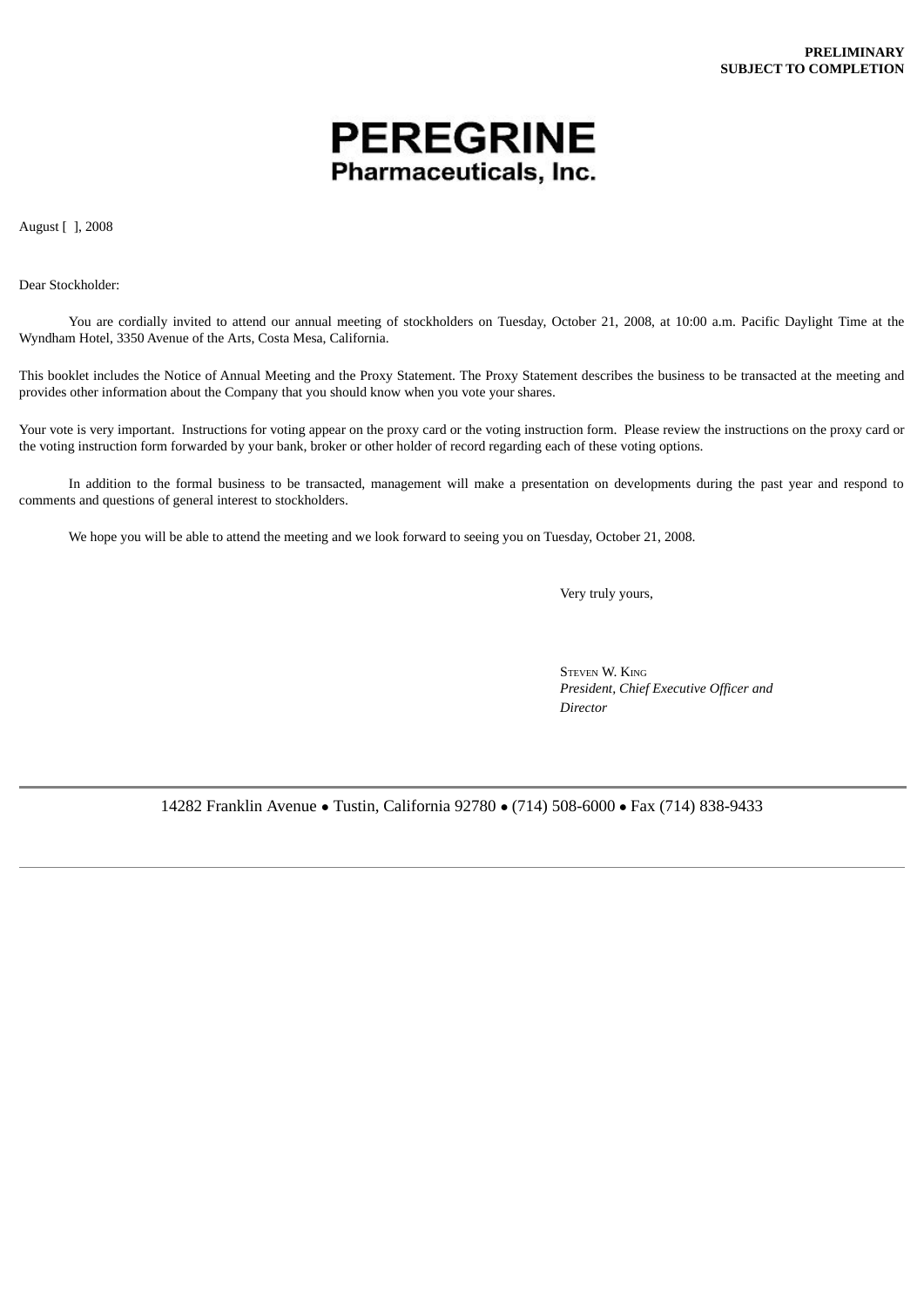# **PEREGRINE** Pharmaceuticals, Inc.

14282 Franklin Avenue ● Tustin, California 92780

## **NOTICE OF ANNUAL MEETING OF STOCKHOLDERS**

| Date:              | Tuesday, October 21, 2008                                                                                                                                                                                                                                                                                                                                                                                                                                                                                                                                                                                                                                                                                                                                                                                |
|--------------------|----------------------------------------------------------------------------------------------------------------------------------------------------------------------------------------------------------------------------------------------------------------------------------------------------------------------------------------------------------------------------------------------------------------------------------------------------------------------------------------------------------------------------------------------------------------------------------------------------------------------------------------------------------------------------------------------------------------------------------------------------------------------------------------------------------|
| Time:              | 10:00 a.m. Pacific Daylight Time                                                                                                                                                                                                                                                                                                                                                                                                                                                                                                                                                                                                                                                                                                                                                                         |
| Place:             | Wyndham Hotel at the Orange County Performing Arts Center<br>3350 Avenue of the Arts<br>Costa Mesa, California 92626                                                                                                                                                                                                                                                                                                                                                                                                                                                                                                                                                                                                                                                                                     |
| Items of Business: | To elect five directors to our Board of Directors until the next annual meeting and until their successors are elected and<br>qualified;<br>To ratify the Audit Committee's selection of Ernst & Young LLP as our independent registered public accounting firm<br>2.<br>for our current fiscal year ending April 30, 2009;<br>To approve an amendment to our certificate of incorporation, as amended, to effect a reverse stock split of shares of our<br>3.<br>common stock issued and outstanding at a ratio to be established by our Board of Directors in its discretion, of up to one<br>for ten (but not less than one for three);<br>To approve our 2008 Stock Incentive Plan; and<br>To transact such other business as may properly come before the meeting or any adjournment thereof.<br>5. |
| Record Date:       | You are entitled to notice of, and to vote at the annual meeting and any adjournments of that meeting, if you were a<br>stockholder of record at the close of business on August 22, 2008.                                                                                                                                                                                                                                                                                                                                                                                                                                                                                                                                                                                                               |
| Voting by Proxy:   | Please submit the enclosed proxy as soon as possible so that your shares can be voted at the annual meeting in accordance<br>with your instructions. For specific instructions regarding voting, please refer to the Questions and Answers beginning on<br>page 1 of the Proxy Statement and the instructions on your proxy card.                                                                                                                                                                                                                                                                                                                                                                                                                                                                        |

By Order of the Board of Directors,

PAUL J. LYTLE *Chief Financial Officer and Corporate Secretary*

Tustin, California August [ ], 2008

> **This Notice of Annual Meeting of Stockholders, Proxy Statement and accompanying proxy card are being distributed on or about September 8, 2008**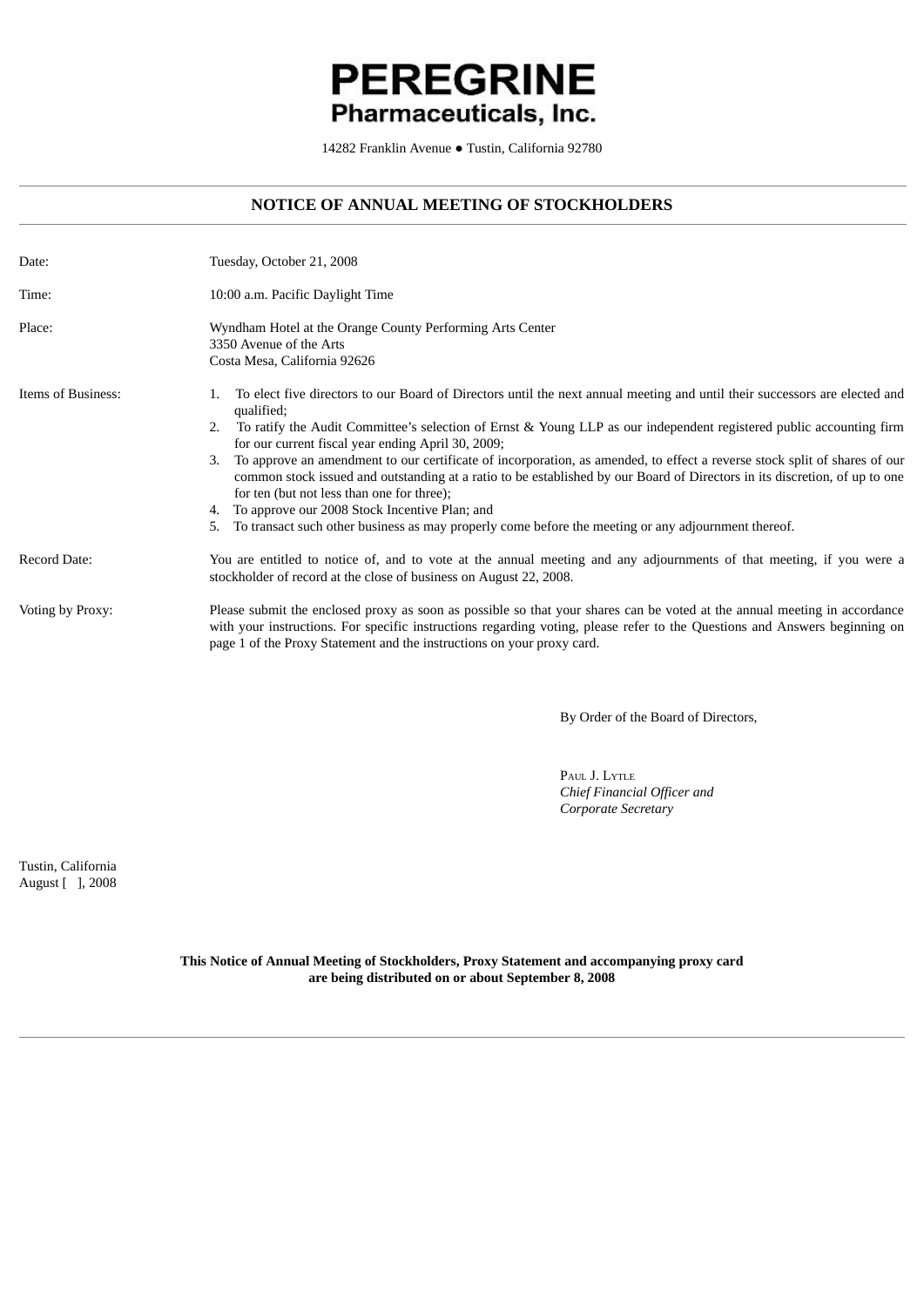#### **General Information**

Your vote is very important. For this reason, the Board of Directors of Peregrine Pharmaceuticals, Inc., a Delaware corporation (referred to as "we," "us," "our," "Company," or "Peregrine"), is soliciting your proxy to vote your shares of common stock at the 2008 Annual Meeting of Stockholders (the "Annual Meeting"), or at any continuation, postponement or adjournment thereof, for the purposes discussed in this Proxy Statement and in the accompanying Notice of Annual Meeting and any business properly brought before the Annual Meeting.

#### **Why am I receiving these materials?**

Proxies are solicited to give all stockholders of record an opportunity to vote on matters properly presented at the Annual Meeting. This Proxy Statement is being sent to all stockholders of record as of the close of business on August 22, 2008 in connection with the solicitation of proxies on behalf of the Board of Directors for use at the 2008 Annual Meeting of Stockholders to be held on October 21, 2008. We intend to commence mailing this Proxy Statement and accompanying proxy card on or about September 8, 2008 to all stockholders entitled to vote at the Annual Meeting.

#### **Our Financial Information**

The Annual Report to Stockholders of the Company for the fiscal year ended April 30, 2008, including audited consolidated financial statements, has been mailed to the stockholders concurrently herewith, but such report is not incorporated in this Proxy Statement and is not deemed to be a part of the proxy solicitation material.

#### **Who is eligible to vote?**

Stockholders of Peregrine, as recorded in our stock register at the close of business on August 22, 2008, can vote at the Annual Meeting. Each share of Peregrine's common stock is entitled to one vote. As of August 22, 2008, there were [ ] shares of our common stock outstanding and entitled to vote.

#### **How do I vote?**

There are three ways to vote by proxy:

- (1) by mail;
- (2) by telephone; or
- (3) via the Internet.

You may also vote in person at the Annual Meeting. If you choose to vote by mail, mark your proxy card enclosed with the Proxy Statement, date and sign it, and mail it in the postage-paid envelope. If you vote by telephone or via the Internet, please do not return a signed proxy card. We recommend you vote by proxy even if you plan to attend the meeting. You can always change your vote at the Annual Meeting. Please note, however, that if your shares are held of record by a broker, bank, or other nominee and you wish to vote in person at the meeting, you must obtain a legal proxy issued in your name from such broker, bank or other nominee.

#### **Who pays the cost of proxy solicitation?**

Our Board of Directors is soliciting the enclosed proxy. We will make proxy solicitations by electronic or regular mail and we will bear the costs of this solicitation. We will request banks, brokerage houses, nominees and other fiduciaries nominally holding shares of our common stock to forward the proxy soliciting materials to the beneficial owners of such common stock and to obtain authorization for the execution of proxies. We will, upon request, reimburse such parties for their reasonable expenses in forwarding proxy materials to the beneficial owners. In the event we decide to hire a service to solicit proxies, we would expect such service to cost less than \$10,000 plus reasonable and approved out-of-pocket expenses.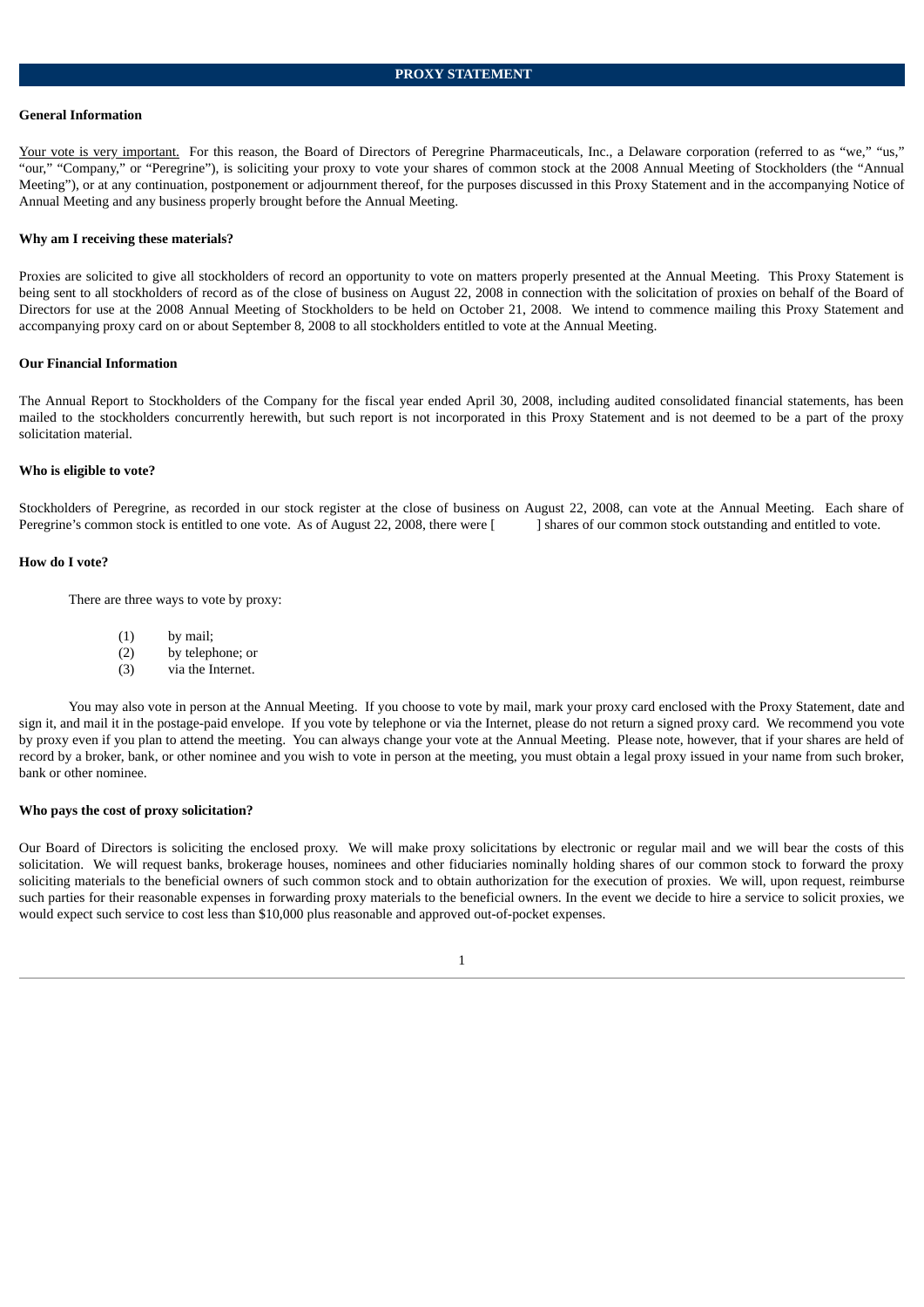## **What is a proxy?**

Giving us your proxy means you authorize us to vote your shares at the meeting in the manner you direct. You may vote for all, some or none of our director candidates. You may also vote for or against the other proposals or abstain from voting.

#### **How do I specify how I want my shares voted?**

If you are a registered stockholder, you can specify how you want your shares voted on each proposal by marking the appropriate boxes on the proxy card. Please review the voting instructions on the proxy card and read the entire text of the proposals and the positions of the Board of Directors in the Proxy Statement prior to marking your vote.

If your proxy card is signed and returned without specifying a vote or an abstention on a proposal, it will be voted according to the recommendation of the Board of Directors on that proposal. That recommendation is shown for each proposal on the proxy card.

#### **How do I vote if I am a beneficial stockholder?**

If you are a beneficial stockholder, you have the right to direct your broker or nominee on how to vote the shares. You should complete a Voting Instruction Card which your broker or nominee is obligated to provide you. If you wish to vote in person at the meeting, you must first obtain from the record holder a proxy issued in your name.

Brokerage firms have the authority under the NASDAQ Stock Market rules to vote shares on routine matters for which their customers do not provide voting instructions. While the amendment to our certificate of incorporation to effect a reverse stock split of our outstanding shares should be considered a routine matter, we urge you to instruct your broker or other nominee how to vote your shares, because without those instructions, your broker or other nominee might not vote your shares with regard to the amendment to our certificate of incorporation.

#### **What are the Board of Directors' voting recommendations?**

For the reasons set forth in more detail later in the Proxy Statement, our Board of Directors recommends that you vote **FOR** the following proposals:

- 1. the election of our five directors;
- 2. the ratification of the Audit Committee's appointment of Ernst & Young LLP as our independent registered public accounting firm for fiscal year 2009;
- 3. the approval of the amendment to our certificate of incorporation to effect a reverse stock split of shares of our common stock; and
- 4. the approval of our 2008 Stock Incentive Plan.

#### **Can I revoke a proxy?**

To revoke your proxy if you are a stockholder of record, you must advise our Secretary in writing before the meeting, deliver a validly executed proxy with a later date that we receive prior to the meeting, or attend the meeting and vote your shares in person. You may revoke your proxy at any time before your shares are voted. Attendance at the Annual Meeting will not, by itself, revoke a proxy.

#### **What is a quorum?**

In order to carry on the business of the meeting, we must have a quorum. This means that at least a majority of the outstanding shares eligible to vote on the record date must be present at the meeting, either by proxy or in person. Abstentions and broker non-votes are counted as present at the meeting for determining whether we have a quorum. A broker non-vote occurs when a broker returns a proxy but does not vote on a particular proposal because the broker does not have discretionary voting power for that particular item and has not received voting instructions from the beneficial owner.

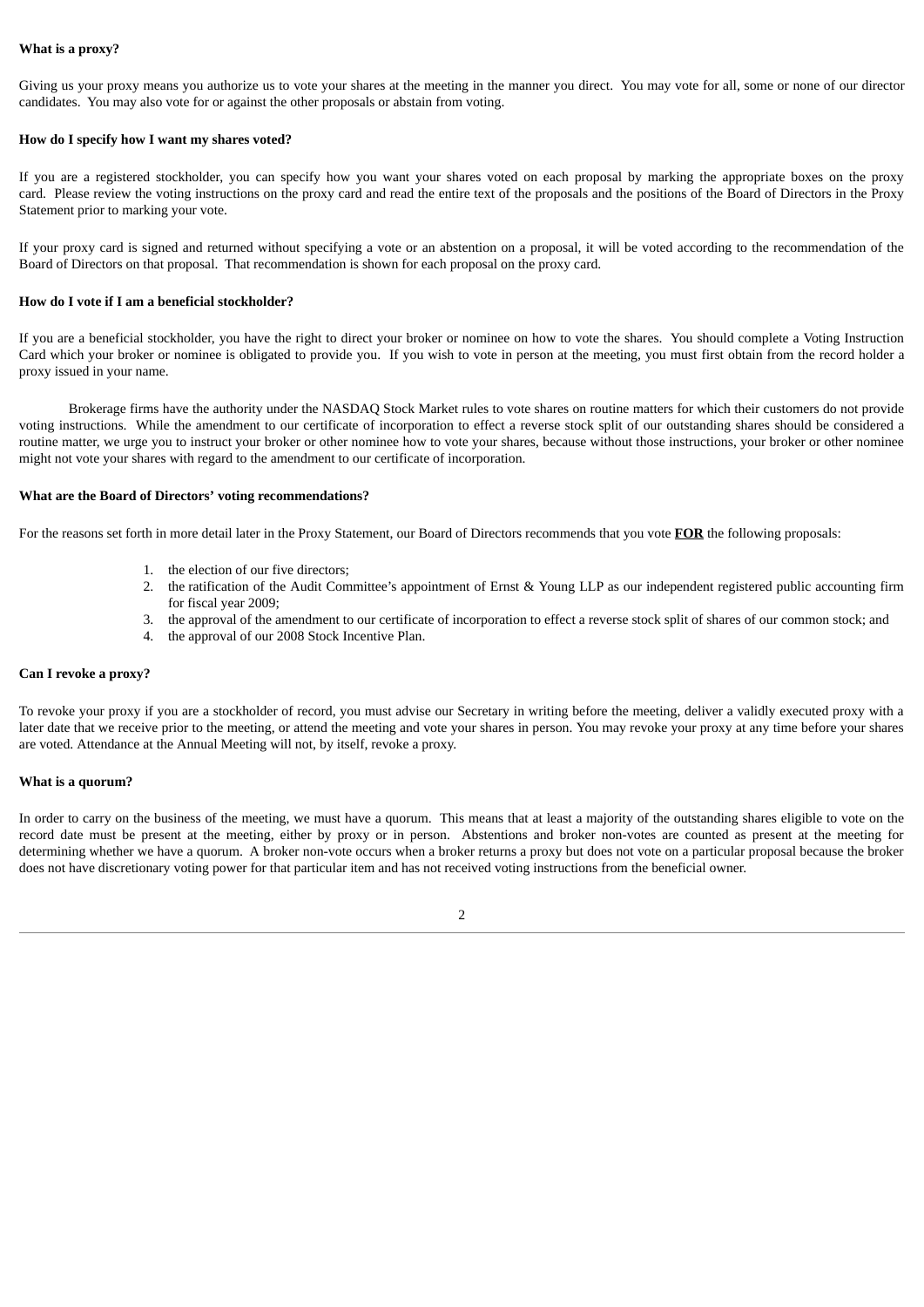#### **How many votes are needed to have the proposals pass?**

For the reasons set forth in more detail later in the Proxy Statement, our Board of Directors recommends that you vote for the following four proposals:

| Proposal No. 1 - the election of our five directors;                                                                  |
|-----------------------------------------------------------------------------------------------------------------------|
| Proposal No. 2 - the ratification of the Audit Committee's appointment of Ernst & Young LLP as our independent        |
| registered public accounting firm for fiscal year 2009;                                                               |
| Proposal No. 3 - the approval of the amendment to our certificate of incorporation to effect a reverse stock split of |
| shares of our common stock; and                                                                                       |
| Proposal No. 4 - the approval of our 2008 Stock Incentive Plan.                                                       |

The Board of Directors will be elected by a favorable vote of a plurality of the shares of common stock present and entitled to vote, in person or by proxy, at the Annual Meeting. Accordingly, abstentions and broker non-votes as to the election of directors will not be counted in determining which nominees received the largest number of votes cast.

In order for Proposal No. 2 and Proposal No. 4 to pass, the affirmative vote of a majority of the shares present in person or by proxy and entitled to vote at the Annual Meeting is required for each. Only proxies and ballots indicating votes "FOR," "AGAINST" or "ABSTAIN" on the proposals or providing the designated proxies with the right to vote in their judgment and discretion on the proposals are counted to determine the number of shares present and entitled to vote. Broker non-votes will have no effect on the result of the vote although they will count toward the presence of a quorum. Abstentions as to the proposal will have the same effect as votes against a proposal.

In order for Proposal No. 3 to pass, the affirmative vote of stockholders holding a majority of the outstanding shares of our common stock as of the record date is required. While the amendment to our certificate of incorporation to effect a reverse stock split of our outstanding shares should be considered a routine matter, we urge you to instruct your broker or other nominee how to vote your shares, because without those instructions, your broker or other nominee might not vote your shares with regard to the amendment to our certificate of incorporation.

#### **How are the votes counted?**

All votes will be tabulated by the inspector of election appointed for the Annual Meeting who will separately tabulate affirmative and negative votes and abstentions. Any information that identifies a stockholder or the particular vote of a stockholder is kept confidential.

#### **What is "Householding" of annual meeting materials?**

Some banks, brokers and other nominee record holders may be "householding" our proxy statements and annual reports. This means that only one copy of our proxy statement and annual report to stockholders may have been sent to multiple stockholders in your household. We will promptly deliver a separate copy of either document to you if you call or write us at our principal executive offices, 14282 Franklin Avenue, Tustin, California, 92780, Attn: Investor Relations, telephone: (714) 508-6000. If you want to receive separate copies of the proxy statement or annual report to stockholders in the future, or if you are receiving multiple copies and would like to receive only one copy per household, you should contact your bank, broker, or other nominee record holder, or you may contact us at the above address and telephone number.

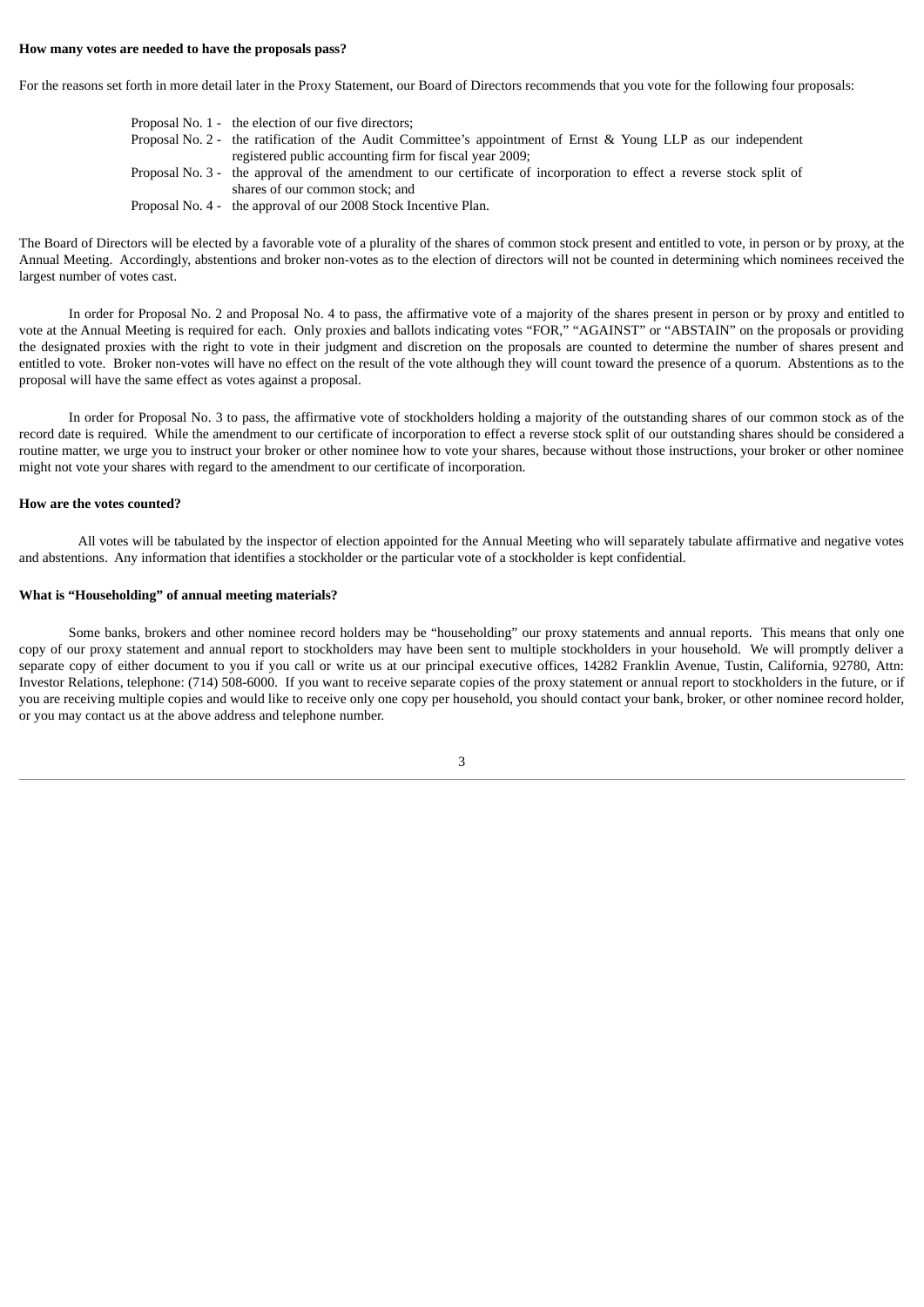## **PROPOSAL NO 1: ELECTION OF DIRECTORS**

The first proposal on the agenda for the Annual Meeting will be electing five directors to serve until the next annual meeting or until their successors are elected. There are five nominees for the five currently authorized seats on our Board of Directors. Unless authority to vote for directors has been withheld in the proxy, the persons named in the enclosed proxy intend to vote at the Annual Meeting FOR the election of the nominees presented below.

Under Delaware law, the five nominees receiving the highest number of votes will be elected as directors at the Annual Meeting. As a result, proxies voted to "Withhold Authority" and broker non-votes will have no practical effect.

Each person nominated for election is currently serving as a director of Peregrine and each nominee has consented to serve as a director for the ensuing year. If any nominee becomes unavailable to serve for any reason before the election, then the enclosed proxy will be voted for the election of such substitute nominee, if any, as shall be designated by the Board of Directors. The Board of Directors has no reason to believe that any of the nominees will become unavailable to serve.

Information with respect to the number of shares of common stock beneficially owned by each director as of August 15, 2008 appears under the heading "Security Ownership of Certain Beneficial Owners, Directors and Management." The name, age, years of service on our Board of Directors, and principal occupation and business experience of each director nominee is set forth below.

## **DIRECTOR BIOGRAPHY**

**Director**

| Name and Age                                                | <b>Principal Occupation and Business Experience</b>                                                                                                                                                                                                                                                                                                                                                                                                                                                                                                                                                                                                                                                                                                                                                                                                                                                                                                                                                                                                                                                                                                                                                                                                                                                                                                                                                                                                                                           | <b>Since</b> |
|-------------------------------------------------------------|-----------------------------------------------------------------------------------------------------------------------------------------------------------------------------------------------------------------------------------------------------------------------------------------------------------------------------------------------------------------------------------------------------------------------------------------------------------------------------------------------------------------------------------------------------------------------------------------------------------------------------------------------------------------------------------------------------------------------------------------------------------------------------------------------------------------------------------------------------------------------------------------------------------------------------------------------------------------------------------------------------------------------------------------------------------------------------------------------------------------------------------------------------------------------------------------------------------------------------------------------------------------------------------------------------------------------------------------------------------------------------------------------------------------------------------------------------------------------------------------------|--------------|
| Thomas A. Waltz, M.D.,<br>Chairman of the Board<br>(age 75) | Dr. Waltz is a neurosurgeon and is Senior Consultant in Neurosurgery of the Scripps Clinic in La Jolla,<br>California. Dr. Waltz was Chairman and CEO of the Scripps Clinic from 1991 to 2000 and President of the<br>Scripps Clinic Medical Group from 1990 to 2000. During his tenure as CEO of the Scripps Clinic, he was<br>responsible for an organization with 400 physicians, 1,200 employees and an operating budget of \$350<br>million. In addition to his current clinical practice, he is on the Board of Genoptix Inc. and Premera Blue Cross<br>of Washington and Alaska. Genoptix is a publically traded (GXDX) company that provides specialized clinical<br>laboratory services to patients with hematologic diseases and the hematologists and oncologists who care for<br>them. Premera is a not-for-profit Blue Cross medical insurance provider insuring more than one million<br>enrollees in Washington, Alaska and Oregon. From 2001 until early 2008, Dr. Waltz was on the Board of The<br>Doctors Company. The Doctors Company provides medical malpractice insurance to physicians in the United<br>States. Dr. Waltz received his undergraduate degree from the University of Cincinnati, his M.D. from<br>Vanderbilt University, and his neurosurgical training at Baylor College of Medicine in Houston. He also had<br>training in Neurology at The National Hospital for Neurological Diseases in London, England and<br>Neuropathology at Oxford University. | 2004         |
| Carlton M. Johnson<br>(age 48)                              | Mr. Johnson has served as a director since November 1999. Mr. Johnson currently serves as in-house<br>legal counsel for Roswell Capital Partners, LLC and has served as in-house legal counsel for Equiplace<br>Securities, LLC and Swartz Investments, LLC since 1996. Mr. Johnson has been an active member of the<br>Alabama State Bar since 1986, the Florida Bar since 1988, and the State Bar of Georgia since 1997. He has<br>been a shareholder in the Florida AV-rated, Bar-registered firm of Smith, Sauer, DeMaria & Johnson and Vice<br>President and President-Elect of the 600 member Escambia-Santa Rosa Bar Association. He also served on the<br>Florida Bar Young Lawyers Division Board of Governors. Mr. Johnson earned his degree with high honors in<br>History/Political Science at Auburn University and his Juris Doctor, also with high honors, at Samford<br>University - Cumberland School of Law. Mr. Johnson also serves on the board of Patriot Scientific<br>Corporation, a publicly traded company.                                                                                                                                                                                                                                                                                                                                                                                                                                                          | 1999         |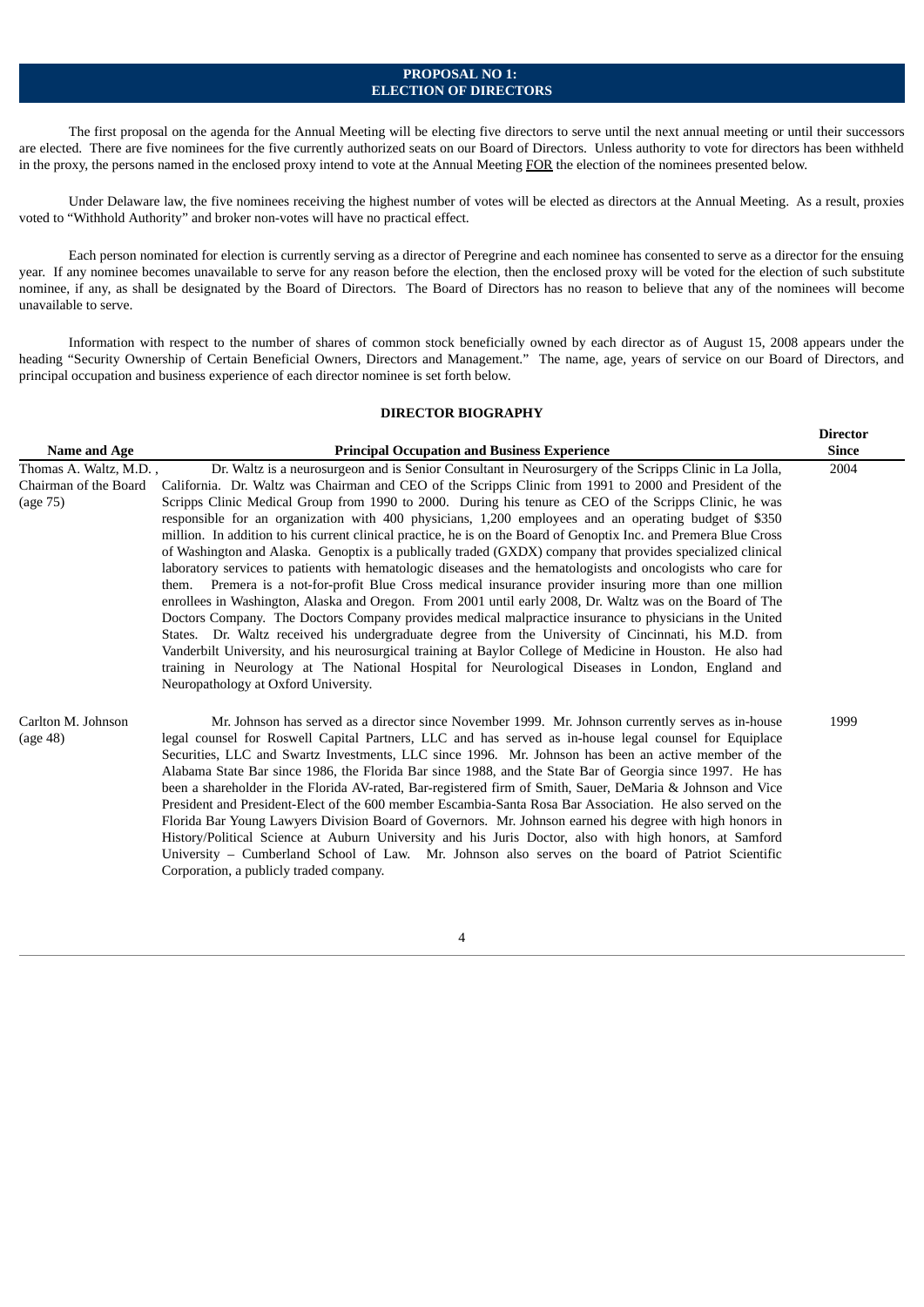| <b>Name and Age</b>        | <b>Principal Occupation and Business Experience</b>                                                                                                                                                                                                                                                                                                                                                                                                                                                                                                                                                                                                                                                                                                                                                                                                                                                                                                                                                                                                                                                                                                                                                                                                                                                                                                                                                                                                                                                                 | <b>Director</b><br><b>Since</b> |
|----------------------------|---------------------------------------------------------------------------------------------------------------------------------------------------------------------------------------------------------------------------------------------------------------------------------------------------------------------------------------------------------------------------------------------------------------------------------------------------------------------------------------------------------------------------------------------------------------------------------------------------------------------------------------------------------------------------------------------------------------------------------------------------------------------------------------------------------------------------------------------------------------------------------------------------------------------------------------------------------------------------------------------------------------------------------------------------------------------------------------------------------------------------------------------------------------------------------------------------------------------------------------------------------------------------------------------------------------------------------------------------------------------------------------------------------------------------------------------------------------------------------------------------------------------|---------------------------------|
| Steven W. King<br>(age 44) | Mr. King has served as our President and Chief Executive Officer since March 2003. From August<br>2002 to such date, Mr. King served as Chief Operating Officer of Peregrine. From February 2000 to August<br>2002, Mr. King served as our Vice President of Technology and Product Development. Mr. King joined<br>Peregrine in 1997 in the capacity of Director of Research and Development. Mr. King was responsible for<br>planning and launching our wholly owned contract manufacturing subsidiary, Avid Bioservices, Inc., in<br>2002. Mr. King has served as the President of Avid since its inception. Mr. King was previously employed at<br>Vascular Targeting Technologies, Inc. (formerly known as Peregrine Pharmaceuticals, Inc.), a company we<br>acquired in 1997, which held the rights to the Vascular Targeting Agent technology. Mr. King previously<br>worked with Dr. Philip Thorpe, inventor of our Anti-Phosphatidylserine ("Anti-PS") Immunotherapeutic and<br>VTA technology platforms, at the University of Texas Southwestern Medical Center at Dallas and is a co-<br>inventor on over 40 U.S. and foreign patents and patent applications in the Vascular Targeting Agent field. Mr.<br>King received his Bachelor's and Master's degrees from Texas Tech. University in Cell and Molecular Biology.                                                                                                                                                                                 | 2003                            |
| David H. Pohl<br>(age 71)  | Mr. Pohl served as Chairman of the Board, President and CEO of Patriot Scientific Corporation from<br>June 2005 to June 2007, and was a member of its board of directors from April 2001 until February 2008. Mr.<br>Pohl also served as an officer of Patriot from January 2001 to March 2002. He is currently Chairman of the<br>Board of Wellness.com, Inc., a privately held Internet enterprise, and two of its affiliates. Mr. Pohl was in the<br>private practice of law counseling business clients from 1997 to 2005, and from 1995 to 1996 was Special<br>Counsel to the Ohio Attorney General regarding entrepreneurial investments by state employee pension<br>funds. Previously, he was a Senior Attorney with Jones Day Reavis & Pogue, a large U.S. law firm, and held<br>positions as a senior officer and general counsel in large financial services corporations that developed assets of<br>more than \$1 billion. Mr. Pohl is a member of the Corporate Directors Forum of San Diego, the Intellectual<br>Property Law and Business Law Sections of the State Bar of California, has served as a member of the Board of<br>Governors of the Corporate Counsel Section of the Ohio State Bar Association, and is an Emeritus member of<br>the Board of Directors of the American Financial Services Association, Washington, D.C. Mr. Pohl earned a<br>Juris Doctor degree from the Ohio State University College of Law, and also holds a B.S. in Administrative<br>Sciences from Ohio State. | 2004                            |
| Eric S. Swartz<br>(age 52) | Mr. Swartz is the founder and President of Roswell Capital Partners, LLC and was the founder and<br>former President of Equiplace Securities, LLC and Swartz Investments, LLC, a company he started in<br>1993. Prior to 1993, Mr. Swartz was a Vice President at Bear Stearns & Co. specializing in foreign institutional<br>equity investments in U.S. securities. Prior to that, Mr. Swartz was a Vice President with Oppenheimer & Co.,<br>where he was involved in overseas placements of equity and debt for institutions in Germany, Austria,<br>Switzerland, France, Australia, and New Zealand. Mr. Swartz has approximately 20 years of experience in the<br>securities business.                                                                                                                                                                                                                                                                                                                                                                                                                                                                                                                                                                                                                                                                                                                                                                                                                         | 1999                            |
| Recommendation             |                                                                                                                                                                                                                                                                                                                                                                                                                                                                                                                                                                                                                                                                                                                                                                                                                                                                                                                                                                                                                                                                                                                                                                                                                                                                                                                                                                                                                                                                                                                     |                                 |
|                            | THE BOARD OF DIRECTORS UNANIMOUSLY RECOMMENDS THAT STOCKHOLDERS VOTE "FOR" EACH NOMINEE DIRECTOR                                                                                                                                                                                                                                                                                                                                                                                                                                                                                                                                                                                                                                                                                                                                                                                                                                                                                                                                                                                                                                                                                                                                                                                                                                                                                                                                                                                                                    |                                 |

## 5

**NAMED IN PROPOSAL NO. 1.**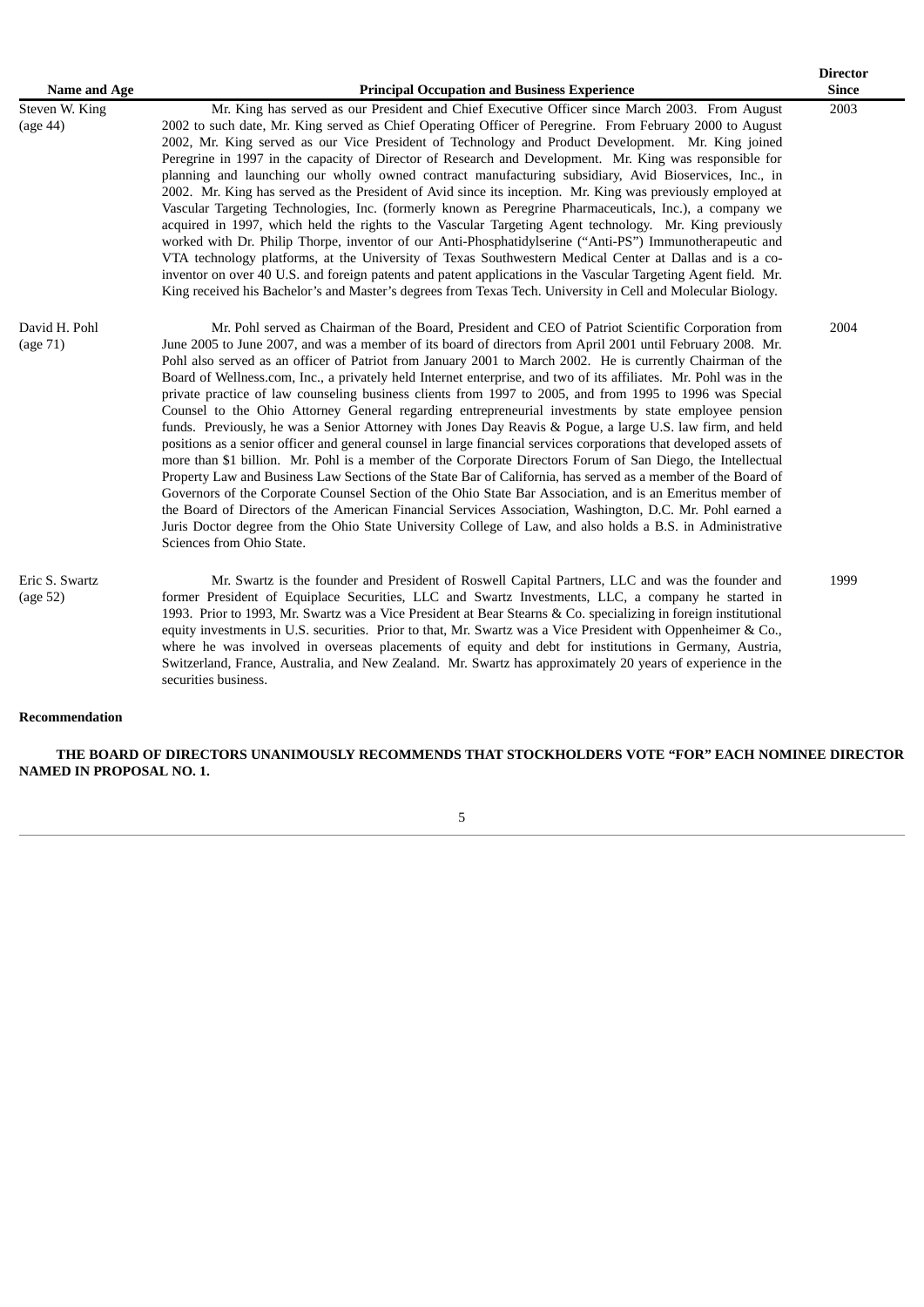## **CORPORATE GOVERNANCE**

Our Board of Directors strongly believes in good corporate governance policies and practices. We expect to continue to seek and implement those corporate governance practices that we believe will promote a high level of performance from our Board of Directors, officers and employees. This section describes key corporate governance guidelines and practices that our Board has adopted. Copies of the following corporate governance documents are posted on our website at www.peregrineinc.com (this website address is not intended to function as a hyperlink, and the information contained on the Company's website is not intended to be a part of this Proxy Statement): (1) Code of Business Conduct and Ethics, (2) Charter of the Compensation Committee of the Board of Directors, (3) Charter of the Audit Committee of the Board of Directors, and (4) Charter of the Nominating Committee of the Board of Directors. If you would like a printed copy of any of these corporate governance documents, please send your request to Peregrine Pharmaceuticals, Inc., Attention: Corporate Secretary, 14282 Franklin Avenue, Tustin, California 92780.

#### **Board of Directors**

Our business is managed under the direction of our Board of Directors pursuant to the Delaware General Corporation Law and our Bylaws. Our Board of Directors has responsibility for establishing broad corporate policies and reviewing our overall performance. Among the primary responsibilities of our Board of Directors is the oversight of the management of our company. Our directors remain informed of our business and management's activities by reviewing documents provided to them before each board meeting and by attending presentations made by our chief executive officer and other members of management. The Board of Directors held eleven (11) formal meetings during the fiscal year ended April 30, 2008. Each incumbent director attended at least seventy-five percent (75%) of the meetings of the Board and of the committees on which he served during the fiscal year ended April 30, 2008. In addition, members of the Board of Directors have access to our books, records and reports and independent auditors and advisors. Members of our management frequently interact with and are at all times available to our directors.

#### **Director Independence**

Under applicable NASDAQ Marketplace rules, a director will only qualify as an "independent director" if, in the opinion of our Board of Directors, that person does not have a relationship that would interfere with the exercise of independent judgment in carrying out the responsibilities of a director. Our Board of Directors has determined that each of the current directors, as well as those standing for re-election, are independent directors as defined by the NASDAQ Marketplace Rules governing the independence of directors, except for Steven W. King, our President and Chief Executive Officer.

Our Audit, Compensation and Nominating Committees are composed entirely of independent directors as required by applicable SEC and NASDAQ rules, including Rule 10A-3 under the Exchange Act. In addition, there are no family relationships among any of the directors or executive officers of the Company.

### **Meetings of Independent Directors**

The independent members of our Board of Directors have a practice of meeting in executive sessions without the presence of any members of Peregrine's management. The independent members of the Board of Directors met in eleven (11) executive sessions during the fiscal year ended April 30, 2008.

#### **Committees of Our Board of Directors**

The Board of Directors has three standing committees: the Audit Committee, the Compensation Committee, and the Nominating Committee. Each of the three committees maintains a written charter approved by the Board of Directors. The following is a summary of our three standing committees:

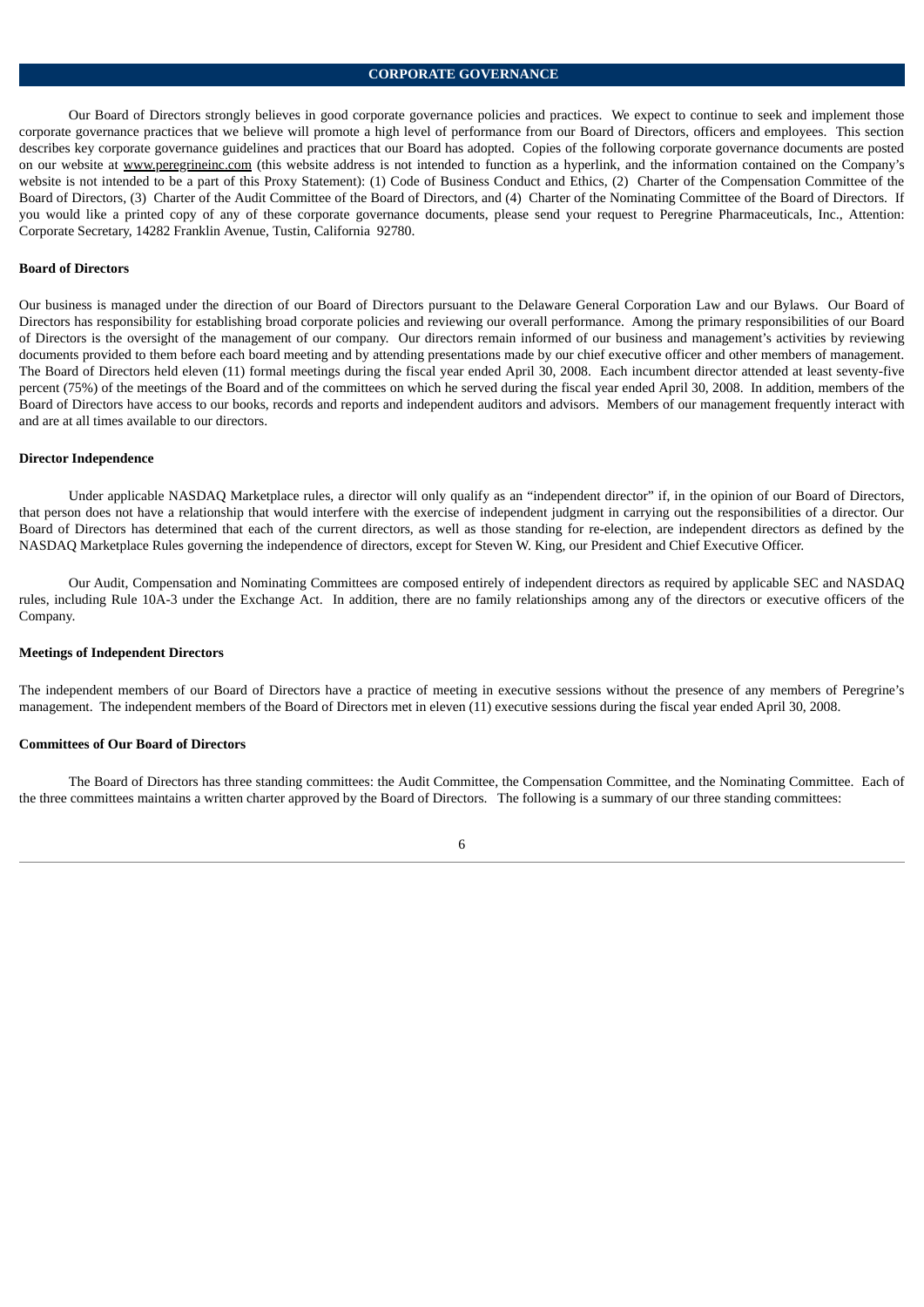Compensation Committee*.* The primary purposes of the Compensation Committee of the Board of Directors is to: (i) establish the compensation policy of Peregrine Pharmaceuticals, Inc. (the "Company"); (ii) ensure that the compensation of the Board of Directors, Chief Executive Officer and other corporate officers of the Company enables it to attract and retain high-quality leadership and is consistent with such policy; (iii) review the performance and development of the Company's Chief Executive Officer and other corporate officers in achieving Company goals and objectives and to ensure that senior executives of the Company are compensated effectively in a manner consistent with the strategy of the Company; and (iv) produce an annual report on executive compensation for inclusion in the Company's proxy statements, in accordance with applicable rules and regulations. The Compensation Committee held six (6) meetings during the fiscal year ended April 30, 2008. The Compensation Committee has the authority to determine director and executive compensation and may not delegate this authority. The Compensation Committee's members are currently Mr. Eric S. Swartz (chairman of the committee), Mr. Carlton M. Johnson, Mr. David H. Pohl, and Dr. Thomas A. Waltz. Each of these members is independent under NASDAQ listing standards currently in effect.

Audit Committee*.* The Audit Committee has the sole authority for the appointment, compensation and oversight of the work of the independent auditors, and responsibility for reviewing and discussing, prior to filing or issuance, with management and the independent auditors (when appropriate) the Company's audited consolidated financial statements included in its Annual Report on Form 10-K. The Audit Committee carries out its responsibilities in accordance with the terms of its charter. The Audit Committee met five (5) times during the year ended April 30, 2008. The Audit Committee of our Board of Directors has determined that Mr. Carlton M. Johnson is an "audit committee financial expert" as defined by the Securities and Exchange Commission ("SEC") and is independent under the current listing standards of NASDAQ. The Audit Committee meets the NASDAQ composition requirements, including the requirements regarding financial literacy and financial sophistication. The current Audit Committee members are Mr. Carlton M. Johnson (chairman of the committee), Mr. David H. Pohl, Mr. Eric S. Swartz, and Dr. Thomas A. Waltz. Each of these members is independent under NASDAQ listing standards currently in effect.

Nominating Committee. The primary purpose of the Nominating Committee of the Board is to (i) make recommendations to the Board regarding the size of the Board, (ii) make recommendations to the Board regarding criteria for the selection of director nominees, (iii) identify and recommend to the Board for selection as director nominees individuals qualified to become members of the Board, including stockholder recommendations, and (iv) recommend committee assignments to the Board. The qualities and skills sought in prospective members of the Board will be determined by the independent directors. Generally, director candidates must be qualified individuals who, if added to the Board, would provide the mix of director characteristics, experience, perspective and skills appropriate for the Company. Criteria for selection of candidates will include, but not be limited to: (i) business and financial acumen, as determined by the committee in its discretion, (ii) qualities reflecting a proven record of accomplishment and ability to work with others, (iii) knowledge of the Company's industry, (iv) relevant experience and knowledge of corporate governance practices, and (v) expertise in an area relevant to the Company. The Nominating Committee met two (2) times during the year ended April 30, 2008. The Nominating Committee's members are Mr. David H. Pohl (chairman of the committee), Mr. Carlton M. Johnson, Mr. Eric S. Swartz, and Dr. Thomas A. Waltz. Each of these members is independent under NASDAQ listing standards currently in effect.

#### **Communicating with the Board of Directors**

Under our Code of Business Conduct and Ethics, we have established an Open Door Policy and Hotline for the confidential, anonymous submission by our directors, officers and employees of concerns regarding violations or suspected violations of our Policy on Business Conduct and Ethics, including matters relating to accounting and auditing matters. In addition, the Audit Committee has established procedures for the receipt, retention and treatment of communications received by us, our Board of Directors and the Audit Committee regarding accounting, internal controls or auditing matters. Written communications from our stockholders and employees may be sent to: Peregrine Pharmaceuticals, Inc., Attention: Audit Committee Chair, 14282 Franklin Avenue, Tustin, California 92780.

In addition, the Company's annual meeting of stockholders provides an opportunity each year for stockholders to ask questions of or otherwise communicate directly with members of the Board on appropriate matters. In addition, stockholders may communicate in writing with any particular director, or the directors as a group, by sending such written communication to: Board of Directors, Attention: Corporate Secretary, Peregrine Pharmaceuticals, Inc., 14282 Franklin Avenue, Tustin, California 92780. Copies of written communications received at such address will be provided to the Board or the relevant director unless such communications are considered, in the reasonable judgment of the Secretary, to be inappropriate for submission to the intended recipient(s). Examples of stockholder communications that would be considered inappropriate for submission to the Board include, without limitation, customer complaints, solicitations, communications that do not relate directly or indirectly to the Company's business or communications that relate to improper or irrelevant topics.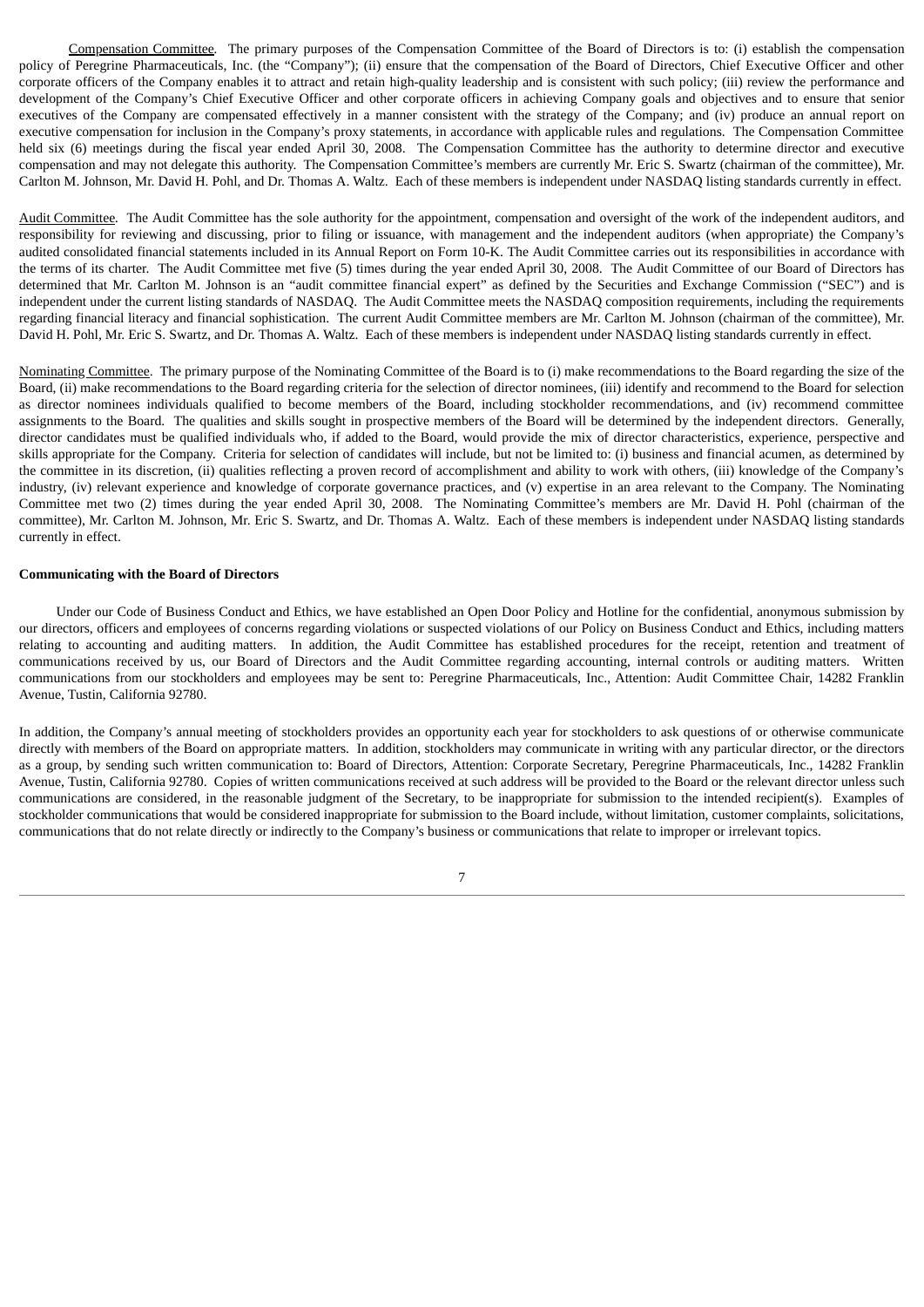## **Director Attendance at Annual Meetings of Stockholders**

\_\_\_\_\_\_\_\_\_\_\_\_\_\_\_\_\_\_\_\_\_\_\_\_

We have no policy requiring directors to attend annual meetings of stockholders, but directors are encouraged to attend our annual meetings at which they stand for re-election.

## **DIRECTOR COMPENSATION**

Members of the Board of Directors who are also our employees receive no additional compensation for serving as directors. The following information outlines the compensation paid to our non-employee directors, including annual base retainer fees, meeting attendance fees, and option awards for the fiscal year ended April 30, 2008:

|                       | Fees Earned or           | Option                  | All Other         |             |
|-----------------------|--------------------------|-------------------------|-------------------|-------------|
| Name                  | Paid in Cash $($ ) $(1)$ | Awards $($ \$ $)$ $(2)$ | Compensation (\$) | Total $($ ) |
| Thomas A. Waltz, M.D. | 80,000(5)                | \$10,383                |                   | \$90,383    |
| Carlton M. Johnson    | 144,000 (3)              | \$10,383                |                   | \$154.383   |
| David H. Pohl         | 80,000(5)                | \$10,383                |                   | \$90,383    |
| Eric S. Swartz        | 82,000(4)                | \$10,383                |                   | \$92,383    |

(1) In fiscal year 2008, each non-employee director was eligible to receive an annual cash retainer fee of \$60,000 per year and was eligible to receive a fee of \$2,000 for each Board meeting attended, whether in-person or telephonically. In addition, the chairman of the Audit Committee was eligible to receive an additional annual cash retainer fee of \$60,000. Each non-employee director is also eligible to receive a fee of \$2,000 for each additional Company meeting attended in excess of four hours in length.

(2) These amounts reflect non-cash expense recognized by us in fiscal year 2008 for a portion of the current year option awards to directors, rather than an amount paid to or realized by the director. During fiscal year 2008, each Director was granted an option to purchase 250,000 shares of common stock of the Company at an exercise price of \$0.39 per share. Assumptions used in the valuation of option awards in accordance with FAS 123R is included in Note 3 "Stock-Based Compensation" in our Form 10-K for the period ended April 30, 2008, filed with the SEC on July 14, 2008.

As of April 30, 2008, each non-employee director held the following number of shares of common stock underlying outstanding stock options:

| Number of Shares Underlying      |
|----------------------------------|
| <b>Outstanding Stock Options</b> |
| 600,000                          |
| 1,300,000                        |
| 600,000                          |
| 950,000                          |
|                                  |

- (3) Includes an annual base retainer of \$60,000, an annual retainer of \$60,000 for Mr. Johnson's role as chairman of the Audit Committee, and meeting fees of \$24,000.
- (4) Includes an annual retainer of \$60,000 and meeting fees of \$22,000.
- (5) Includes an annual retainer of \$60,000 and meeting fees of \$20,000.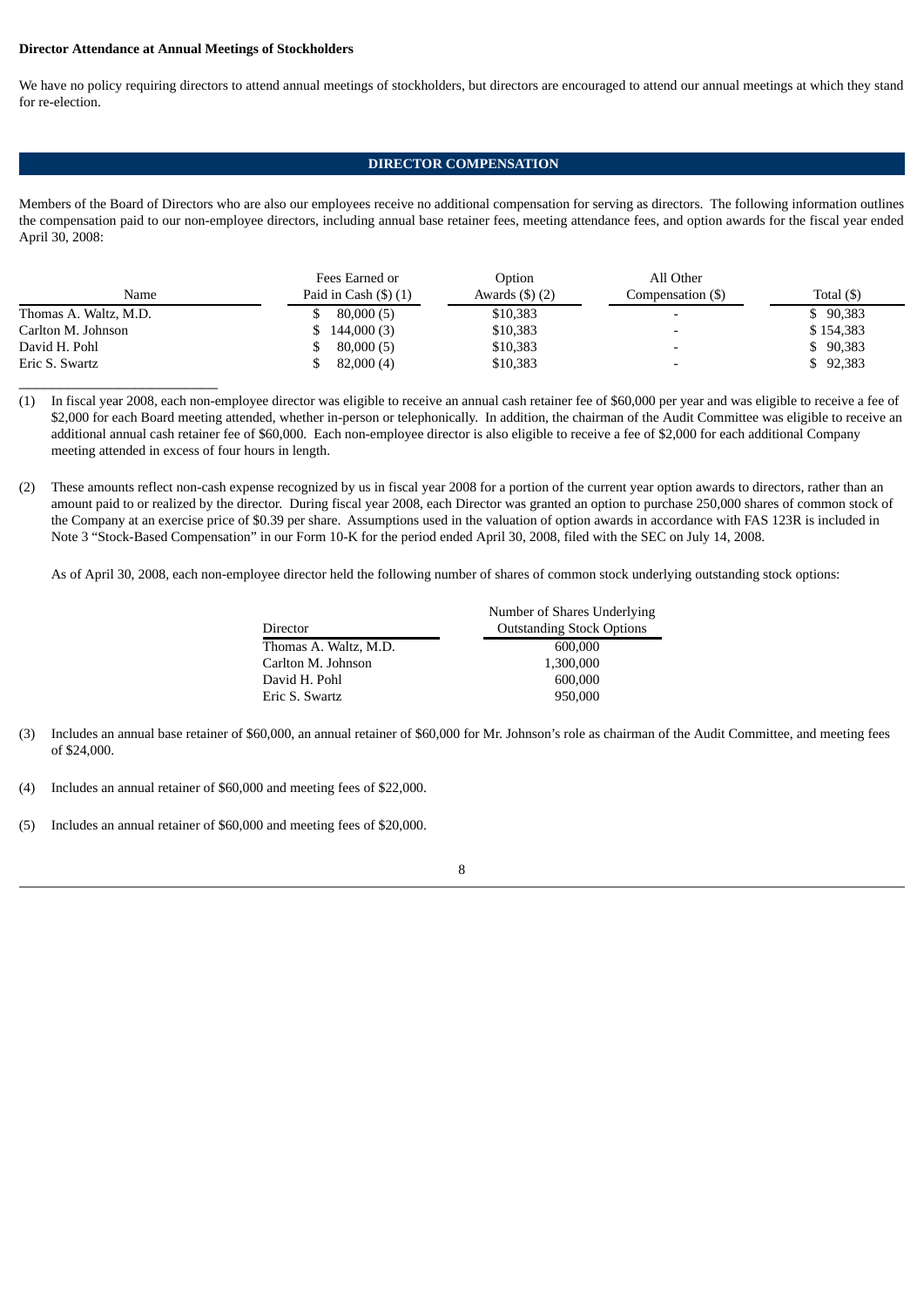# **PROPOSAL NO. 2:**

## **RATIFY APPOINTMENT OF INDEPENDENT REGISTERED PUBLIC ACCOUNTING FIRM**

The next proposal on the agenda for the Annual Meeting will be ratifying the Board's appointment of Ernst & Young LLP as the Company's independent registered public accounting firm for current fiscal year ending April 30, 2009. Our Board of Directors, upon the recommendation of its Audit Committee, has ratified the selection of Ernst & Young LLP as our independent registered public accounting firm for fiscal year 2009, subject to ratification by our stockholders. Ernst & Young LLP has served in this capacity for each of the eight (8) years ended April 30, 2008, and has reported on the Company's fiscal year 2008 consolidated financial statements. During the eight (8) fiscal years ended April 30, 2008, there were no disagreements between the Company and Ernst & Young LLP on any matter of accounting principles or practices, financial statement disclosure or auditing scope or procedure. The Audit Committee recommended to the Board that Ernst & Young LLP be re-appointed for fiscal year 2009.

Representatives of Ernst & Young LLP are expected to be present at the meeting with the opportunity to make a statement if they desire to do so and are expected to be available to respond to appropriate questions.

Stockholder ratification of the selection of Ernst & Young LLP as the Company's independent auditors is not required by the Bylaws or otherwise. However, the Board is submitting the selection of Ernst & Young LLP to the stockholders for ratification as a matter of corporate practice. If the stockholders fail to ratify the selection, the Audit Committee will reconsider whether or not to retain that firm. Even if the selection is ratified, the Audit Committee in its discretion may direct the appointment of a different independent accounting firm at any time during the year if the Audit Committee determines that such a change would be in the best interests of the Company and its stockholders.

#### **Recommendation**

## **THE BOARD OF DIRECTORS UNANIMOUSLY RECOMMENDS THAT STOCKHOLDERS VOTE "FOR" PROPOSAL NO. 2 TO RATIFY THE APPOINTMENT OF ERNST & YOUNG LLP AS THE COMPANY'S INDEPENDENT REGISTERED PUBLIC ACCOUNTING FIRM FOR FISCAL YEAR 2009.**

## **Independent Registered Public Accounting Firm Fees**

The following summarizes aggregate fees billed to the Company for the fiscal years ended April 30, 2008 and 2007 by Ernst & Young LLP, our independent registered public accounting firm:

|                    | 2008<br>2007 |         |    |         |  |
|--------------------|--------------|---------|----|---------|--|
| Audit fees         | \$           | 293,000 | \$ | 339,000 |  |
| Audit related fees |              |         |    |         |  |
| Tax fees           |              | 27,000  |    | 22,000  |  |
| All other fees     |              | 2,000   |    | 2,000   |  |
| Total fees         |              | 322,000 | \$ | 363,000 |  |

Audit fees pertain to the audit of our annual consolidated financial statements for fiscal year 2008 and 2007, including attestation services relating to the report on our internal controls in accordance with Section 404 of the Sarbanes-Oxley Act of 2002, and timely reviews of our quarterly consolidated financial statements, consents, and review of documents filed with the Securities and Exchange Commission ("SEC"), including registration statements on Form S-3.

Tax fees relate to tax compliance services rendered in the preparation of our tax returns.

All other fees are attributable to the Company's subscription to an Ernst & Young LLP online service used for accounting research purposes for fiscal year 2008 and 2007.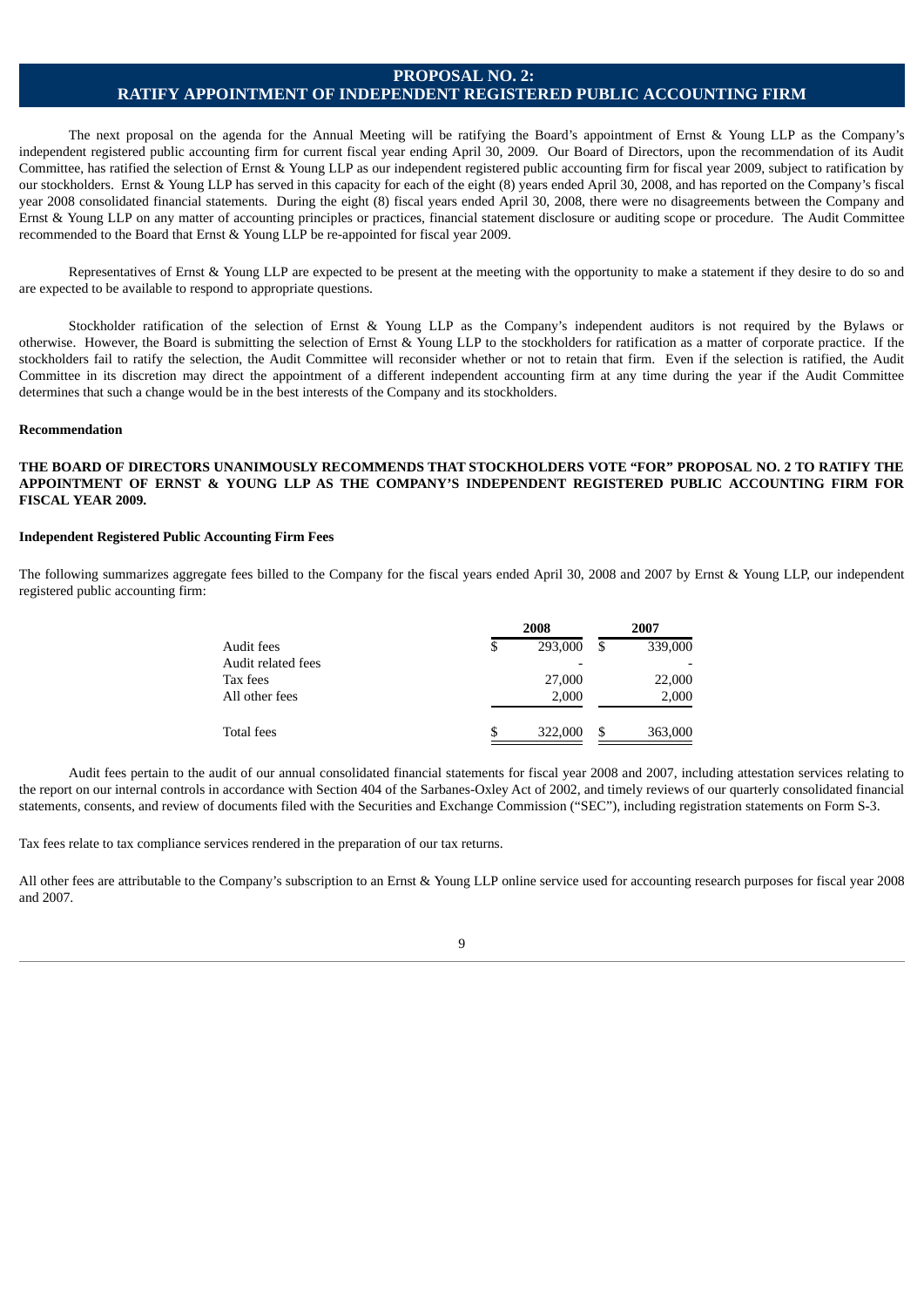## **Pre-Approval Policy for Services Provided by our Independent Registered Public Accounting Firm**

The Audit Committee has established a policy to pre-approve all audit and permissible non-audit services provided by our independent registered public accounting firm consistent with applicable SEC rules. From and after the effective date of the SEC rule requiring Audit Committee pre-approval of all audit and permissible non-audit services provided by an independent registered public accounting firm, the Audit Committee has pre-approved all audit and permissible non-audit services provided by Ernst & Young LLP.

Ernst & Young LLP did not perform any professional services with respect to information systems design and implementation for the years ended April 30, 2008 and 2007. The Audit Committee has considered whether the services provided by Ernst & Young LLP are compatible with maintaining that firm's independence.

#### **Report of the Audit Committee of the Board of Directors(\*)**

Each year, the Board of Directors appoints an Audit Committee to review the Company's financial matters. We operate pursuant to a written Audit Committee Charter adopted by the Board of Directors. In accordance with the Audit Committee Charter, we must meet the independence requirements and other criteria set by the NASDAQ Marketplace Rules as currently in effect. As part of our oversight of our Company's financial statements, our Chairman of the Audit Committee reviews and discusses with both management and Ernst & Young LLP all annual and quarterly financial statements prior to their issuance. In addition, our responsibilities include recommending to the Board an accounting firm to be hired as the Company's independent registered public accounting firm. We are also responsible for recommending to the Board that the Company's financial statements be included in its Annual Report. We have taken the following steps in making our recommendation that the Company's financial statements be included in its Annual Report:

- 1. The Audit Committee discussed with Ernst & Young LLP, the Company's independent registered public accounting firm, for fiscal year ended April 30, 2008, those matters required to be discussed by Statement on Auditing Standards No. 61, including information regarding the scope and results of the audit. These communications and discussions are intended to assist the Audit Committee in overseeing the financial reporting and disclosure process.
- 2. The Audit Committee discussed with Ernst & Young LLP its independence and received from Ernst & Young LLP a letter concerning independence as required under applicable independence standards for auditors of public companies. This discussion and disclosure helped the Audit Committee in evaluating such independence.
- 3. The Audit Committee reviewed and discussed with the Company's management and Ernst & Young LLP, the Company's audited consolidated balance sheet at April 30, 2008, and consolidated statements of operations, cash flows and stockholders' equity for the fiscal year ended April 30, 2008.

Based on the reviews and discussions explained above, the Audit Committee recommended to the Board that the Company's financial statements be included in its annual report for its fiscal year ended April 30, 2008. The Audit Committee also recommended to the Board the selection of Ernst & Young LLP to serve as the Company's independent registered public accounting firm for fiscal year 2009.

## *THE AUDIT COMMITTEE OF THE BOARD OF DIRECTORS*

*CARLTON M. JOHNSON, Chairman of the Audit Committee DAVID H. POHL ERIC S. SWARTZ THOMAS A. WALTZ, M.D.*

\_\_\_\_\_\_\_\_\_\_\_\_\_\_\_\_\_\_\_\_\_\_\_\_\_\_\_\_

<sup>\*</sup> The report of the Audit Committee shall not be deemed incorporated by reference by any general statement incorporating by reference this Proxy Statement into any filing under the Securities Act of 1933, as amended, or the Securities Exchange Act of 1934, as amended, except to the extent that the Company specifically incorporates this information by reference, and shall not otherwise be deemed filed under such Acts.

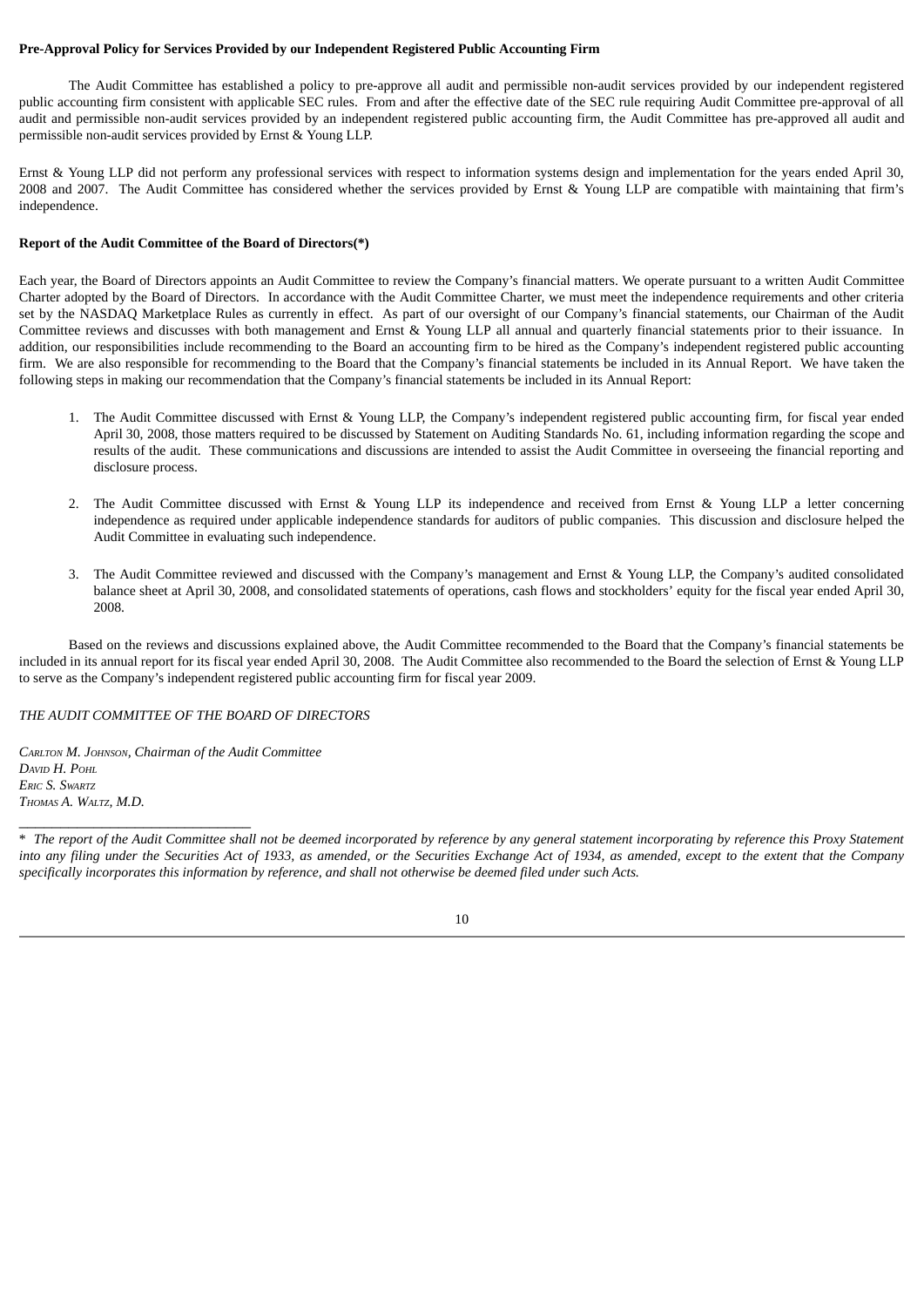## **PROPOSAL NO. 3: AMEND OUR CERTIFICATE OF INCORPORATION TO EFFECT A REVERSE STOCK SPLIT**

## **Introduction**

Our Board of Directors ("Board") is seeking approval of an amendment to our certificate of incorporation to give the Board's authorization to effect a reverse stock split of our common stock issued and outstanding (the "Amended Certificate"), without further approval of our stockholders, upon a determination by our Board that such a reverse stock split is in the best interests of our company and our stockholders, at any time before our 2009 annual meeting of stockholders. The full text of the proposed Amended Certificate is attached to this Proxy Statement as *Exhibit A*.

The Amended Certificate as approved by our Board of Directors does not specify an exact ratio for the reverse stock split, but rather stipulates a range of between one-for-three and one-for-ten (the "Reverse Split"). As such, in asking the stockholders to approve the Reverse Split, the Board is also asking the stockholders to grant to them the authority to set the ratio for the Reverse Split. The Board of Directors, in its sole discretion, can elect to abandon the Reverse Split in its entirety or can determine an appropriate Reverse Split ratio between three and ten to one, depending on market conditions. In setting the ratio for the Reverse Split, the intention of our Board of Directors would be to increase the stock price sufficiently above the \$1.00 minimum bid price requirement that is required for continued listing on the NASDAQ Capital Market in order to sustain long term compliance with the listing requirements of the NASDAQ Capital Market.

If the Board of Directors implements the Reverse Split, the exact ratio for the Reverse Split will be fixed by the Board and a written notice of such determination will be distributed to the stockholders. We believe that this discretion is essential because it provides the Board with the maximum flexibility to react to changing market conditions and to therefore act in the best interests of our Company and our stockholders. Additionally, obtaining stockholder approval of the Reverse Split will enable us to avoid the additional time and expense of holding a special meeting of stockholders should our Board determine that it is in our best interest to implement the Reverse Split.

One principal effect of the Reverse Split would be to decrease the number of outstanding shares of our common stock. Except for minimal adjustments that may result from the treatment of fractional shares as described below, the Reverse Split will not have any dilutive effect on our stockholders since each stockholder would hold the same percentage of common stock outstanding immediately following the Reverse Split as such stockholder held immediately prior to the Reverse Split. The relative voting and other rights that accompany the shares of common stock would not be affected by the Reverse Split.

Although the Reverse Split will not have any dilutive effect on our stockholders, the proportion of shares owned by our stockholders relative to the number of shares authorized for issuance will decrease. As a result, the additional authorized shares of common stock will be available for issuance at such times and for such purposes as the Board of Directors may deem advisable without further action by our stockholders, except as required by applicable laws and regulations. We do not have any present plan or intention to issue the additional shares of authorized but unissued common stock that would become available as a result of the proposed Reverse Split.

The Reverse Split is not part of a broader plan to take the Company private.

#### **Reasons for the Reverse Split**

The Board of Director's primary objective in proposing the Reverse Split is to raise the per share trading price of our common stock. The Board believes that by increasing the market price per share of our common stock, the Company may meet and maintain compliance with the listing requirements of the NASDAQ Capital Market. The Board believes that the liquidity and marketability of our common stock will be adversely affected if it is not quoted on a national securities exchange as investors can find it more difficult to dispose of, or to obtain accurate quotations as to the market value of, our common stock. The Board believes that current and prospective investors will view an investment in our common stock more favorably if our common stock remains quoted on the NASDAQ Capital Market.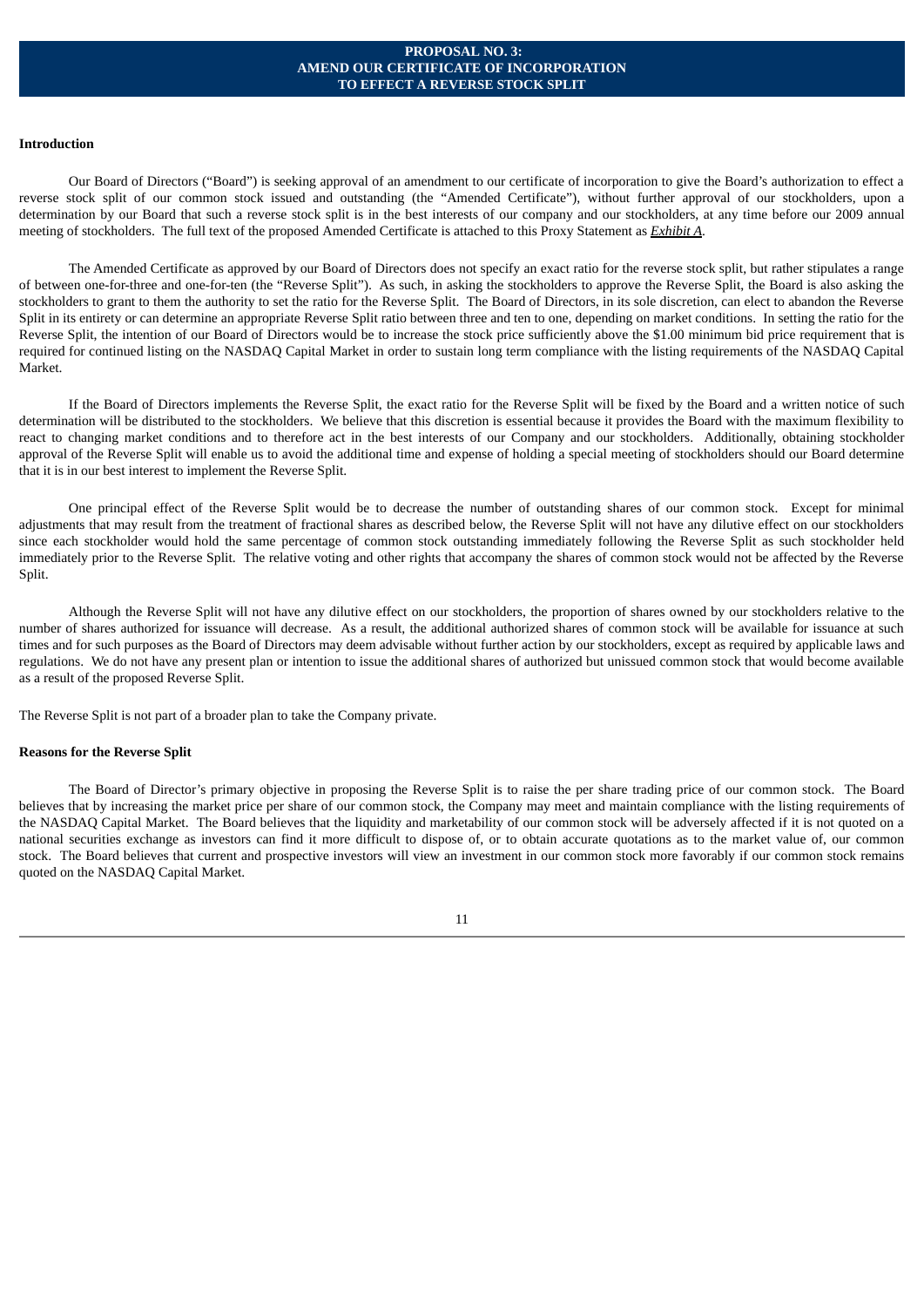The Board also believes that the Reverse Split and any resulting increase in the per share price of our common stock should also enhance the acceptability and marketability of our common stock to the financial community and investing public. Many institutional investors have policies prohibiting them from holding lower-priced stocks in their portfolios, which reduces the number of potential buyers of our common stock. Additionally, analysts at many brokerage firms are reluctant to recommend lower-priced stocks to their clients or monitor the activity of lower-priced stocks. Brokerage houses also frequently have internal practices and policies that discourage individual brokers from dealing in lower-priced stocks. Further, because brokers' commissions on lowerpriced stock generally represent a higher percentage of the stock price than commissions on higher priced stock, investors in lower-priced stocks pay transaction costs which are a higher percentage of their total share value, which may limit the willingness of individual investors and institutions to purchase our common stock.

We cannot assure you that the Reverse Split will have any of the desired effects described above. More specifically, we cannot assure you that after the Reverse Split the market price of our common stock will increase proportionately to reflect the ratio for the Reverse Split, that the market price of our common stock will not decrease to its pre-split level, that our market capitalization will be equal to the market capitalization before the Reverse Split, or that we will be able to maintain our listing on the NASDAQ Capital Market.

#### **NASDAQ Requirements for Continued Listing on the NASDAQ Capital Market**

The Company's common stock is currently quoted on the NASDAQ Capital Market under the symbol "PPHM." On July 25, 2007, we received a deficiency notice from The NASDAQ Stock Market notifying us that we had not met the \$1.00 minimum closing bid price requirement for thirty consecutive trading days as required under NASDAQ listing rules. According to the NASDAQ notice, we were automatically afforded an initial "compliance period" of 180 calendar days, or until January 22, 2008, to regain compliance with this requirement. After the initial 180 calendar day period, we remained noncompliant with the minimum closing bid price requirement but because we were in compliance with all other initial listing requirements, we were afforded an additional "compliance period" of 180 calendar days, or until July 21, 2008. Because we did not regain compliance, e.g., the closing bid price of the Company's common stock did not meet or exceed \$1.00 per share for a minimum of ten (10) consecutive business day prior to July 21, 2008, on July 22, 2008 we received a notice from The NASDAQ Stock Market indicating that we were not in compliance with the minimum bid price requirement for continued listing, and as a result our common stock is subject to delisting. On July 28, 2008, we requested a hearing with the NASDAQ Listing Qualifications Panel ("Panel") to review the delisting determination. Our request for a hearing will stay the delisting pending a decision by the Panel. The hearing date has been set by the Panel for September 4, 2008. At the hearing, we will present to the Panel our definitive plan to achieve and sustain long-term compliance with the listing requirements of the NASDAQ Capital Market. If the Panel agrees, it has discretion to grant us a conditional listing (exemption) for an additional period of time not to exceed the earlier of 90 days from the date of its decision or 180 days from the date of the delisting notification. Such conditional listing (exemption) will allow us time to conduct our 2008 Annual Meeting and seek stockholder approval of this Proposal No. 3. If the Proposal No. 3 is approved by the stockholders, we will then have time to file the amendment to effect the reverse split and thereafter have a closing bid price of at least \$1.00 for a minimum of ten (10) consecutive business days.

The Board of Directors has considered the potential harm to the Company of a delisting from the NASDAQ Capital Market and believes it is in the best interests of the Company and our stockholders for the Company to regain compliance with the minimum bid price listing standard.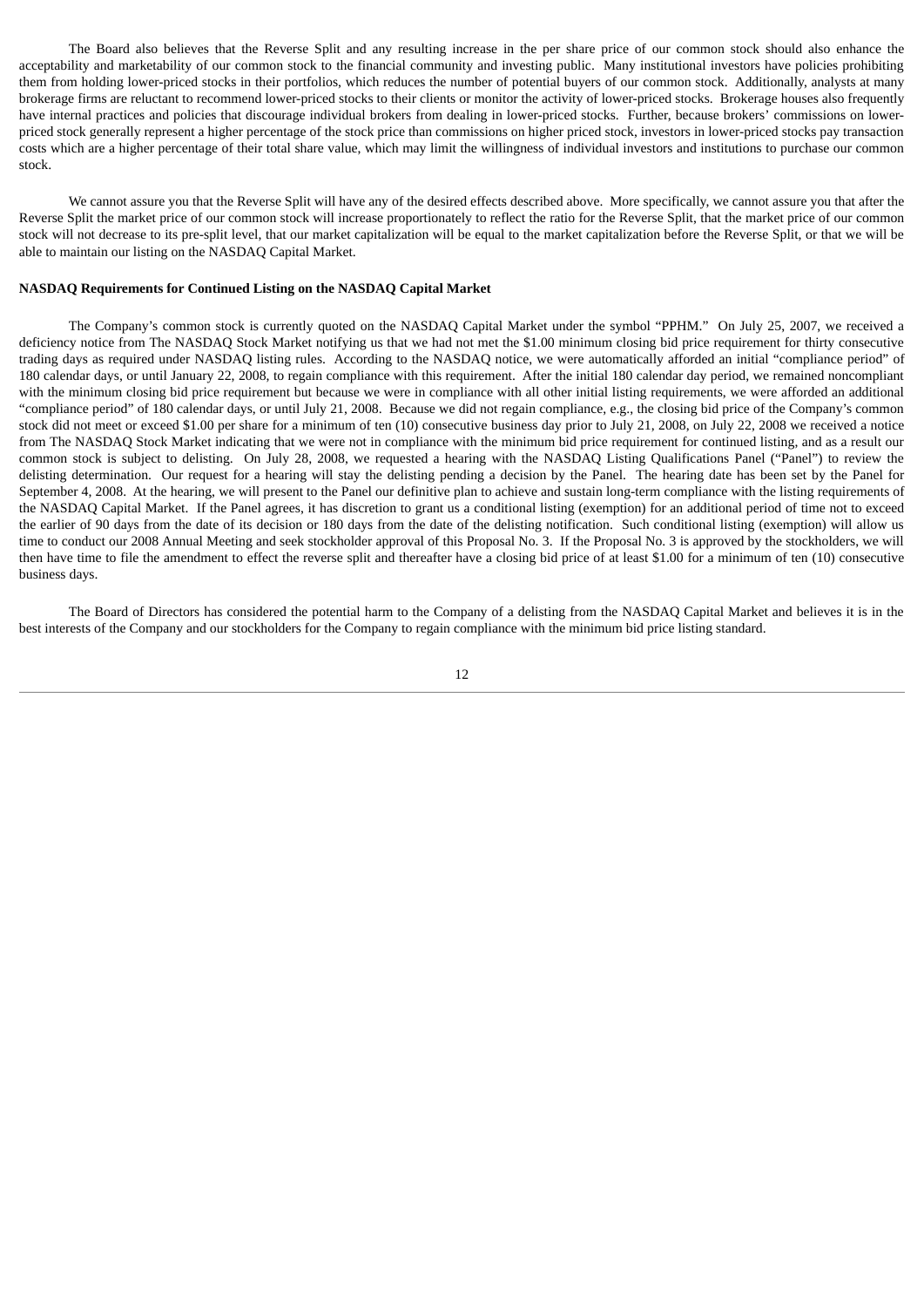#### **Potential Disadvantages of a Reverse Stock Split**

As noted above, the principal purpose of the Reverse Split would be to help increase the per share market price of our common stock by a factor of between three and ten. We cannot assure you, however, that the Reverse Split will accomplish this objective for any meaningful period of time. While we expect that the reduction in the number of outstanding shares of common stock will increase the market price of our common stock, we cannot assure you that the Reverse Split will increase the market price of our common stock by a multiple equal to the number of pre-split shares in the Reverse Split ratio to be determined by the Board of Directors, or result in any permanent increase in the market price of our stock, which is dependent upon many factors, including our business and financial performance, general market conditions, and prospects for future success. Should the market price decline after the Reverse Split, the percentage decline may be greater, due to the smaller number of shares outstanding, than it would have been prior to the Reverse Split. In some cases, the per share stock price of companies that have effected reverse stock splits has subsequently declined back to pre-reverse split levels. Accordingly, we cannot assure you that the market price of our common stock immediately after the effective date of the Reverse Split will be maintained for any meaningful period of time, that the ratio of post- and pre-split shares will remain the same after the Reverse Split is effected, or that the Reverse Split will not have an adverse effect on our stock price due to the reduced number of shares outstanding after the Reverse Split. A reverse stock split is often viewed negatively by the market and, consequently, can lead to a decrease in our overall market capitalization. If the per share market price does not increase proportionately as a result of the Reverse Split, then the value of the Company as measured by our stock capitalization will be reduced, perhaps significantly.

The number of shares held by each individual stockholder would be reduced if the Reverse Split is implemented. This will increase the number of stockholders who hold less than a "round lot," or 100 shares. Typically, the transaction costs to stockholders selling "odd lots" are higher on a per share basis. Consequently, the Reverse Split could increase the transaction costs to existing stockholders in the event they wish to sell all or a portion of their position.

Although the Board believes that the decrease in the number of shares of our common stock outstanding as a consequence of the Reverse Split and the anticipated increase in the market price of our common stock could encourage interest in our common stock and possibly promote greater liquidity for our stockholders, such liquidity could also be adversely affected by the reduced number of shares outstanding after the Reverse Split.

#### **Effecting the Reverse Split**

If approved by stockholders at the Annual Meeting and our Board of Directors decide that it is in the best interests of the Company and our stockholders to effect a reverse stock split, the Amended Certificate will be filed and the establishment of an appropriate ratio for the Reverse Split will be established based on several factors existing at the time. Our Board will consider, among other factors, prevailing market conditions, the likely effect of the Reverse Split on the market price of our common stock, and on our compliance with applicable listing requirements, and the marketability and liquidity of our common stock. The actual timing of the filing of the Amended Certificate with the Secretary of State of the State of Delaware to effect the Reverse Split will be determined by the Board. Also, if for any reason the Board deems it advisable to do so, the Reverse Split may be abandoned at any time prior to the filing of the Amended Certificate, without further action by our stockholders. The Reverse Split will be effective as of the date and time set forth in the Amended Certificate (the "Effective Time").

Upon the filing of the Amended Certificate, without further action on the part of the Company or the stockholders, the outstanding shares of common stock held by stockholders of record as of the Effective Time would be converted into a lesser number of shares of common stock calculated in accordance with the terms of the Amended Certificate, such reduced number of shares being referred to herein as the "New Common Stock," based on a reverse split ratio of between one-for-three and one-for-ten. For example, if you presently hold 1,000 shares of common stock, you would hold 200 shares of common stock following a one-for-five reverse split.

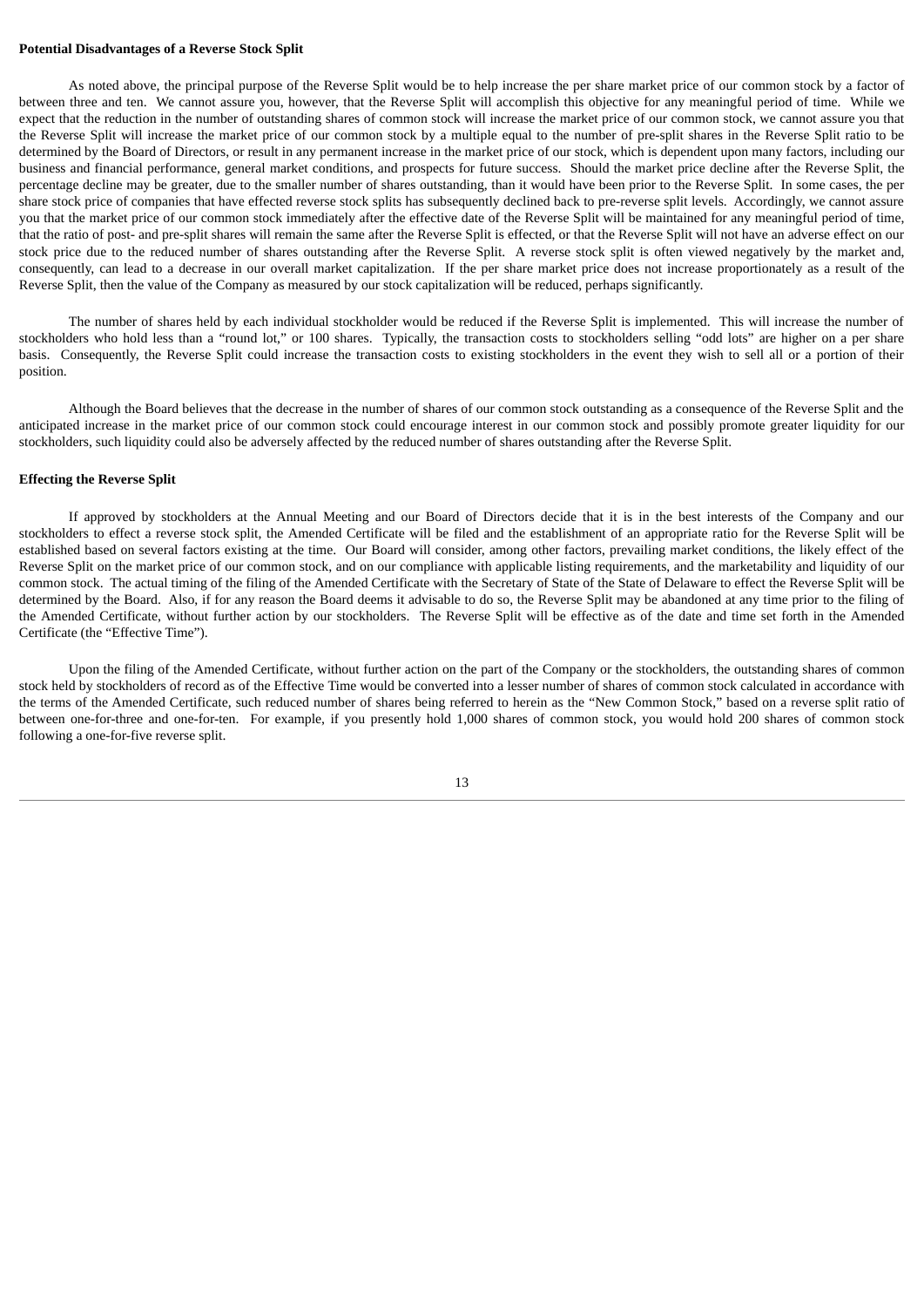## **Effect on Outstanding Shares, Options, and Certain Other Securities**

If the Reverse Split is implemented, the number of shares of our common stock owned by each stockholder will be reduced in the same proportion as the reduction in the total number of shares outstanding, such that the percentage of our common stock owned by each stockholder will remain unchanged except for any de minimis change resulting from the issuance of one whole share in exchange for any fractional shares that such stockholder would have received as a result of the Reverse Split. The number of shares of common stock that may be purchased upon exercise of outstanding options or other securities convertible into, or exercisable or exchangeable for, shares of our common stock, and the exercise or conversion prices for these securities, will also be adjusted in accordance with their terms as of the Effective Time.

Pursuant to the Rights Agreement (the "Rights Agreement"), dated as of March 16, 2006 between the Company and Integrity Stock Transfer Inc. (the "Rights Agent"), following the Reverse Split, the number of rights ("Rights") associated with each share of our common stock issued and outstanding shall be proportionately increased by the factor of the Reverse Split. For example, if the Reverse Split is one-for-five, then each share of common stock following the Reverse Split will have 5 Rights. In accordance with Section 12 of the Rights Agreement, this Proxy Statement shall also serve as the certificate relating to an adjustment of Rights that is required to be filed with the Rights Agent and mailed to each stockholder.

#### **Effect on Par Value**

The amendment to our certificate of incorporation, if the proposed reverse stock split is implemented, will not change the per share par value of our common stock.

## **Effect on Registration and Stock Trading**

Our common stock is currently registered under Section 12(b) of the 1934 Act and we are subject to the periodic reporting and other requirements of the 1934 Act. The proposed reverse stock split will not affect the registration of our common stock under the 1934 Act.

If the proposed reverse stock split is implemented, our common stock will continue to be reported on the NASDAQ Capital Market under the symbol "PPHM" (although the letter "d" will be added to the end of the trading symbol for a period of 20 trading days from the effective date of the reverse stock split to indicate that the reverse stock split has occurred).

#### **Mechanics of Reverse Stock Split**

If this Proposal No. 3 is approved by the stockholders at the Annual Meeting and our Board of Directors decides that it is in the best interests of the Company and our stockholders to effectuate a reverse stock split (i.e., we have not otherwise regained compliance with NASDAQ's minimum bid requirement), stockholders will be notified that the reverse stock split has been effected. The mechanics of the reverse stock split will differ depending upon whether shares held in brokerage accounts or "street name" or whether they are registered directly in a stockholder's name and held in certificate form.

- Persons who hold their shares in brokerage accounts or "street name" would not be required to take any further action to effect the exchange of their shares. If a stockholder's shares are held in street name, the number of shares the stockholder holds will automatically be adjusted to reflect the reverse stock split on the effective date rounded up to the nearest whole share if the number of shares are not evenly divisible by the ratio of the Reverse Split.
- If a stockholder's shares are registered directly in the stockholder's name and are certificated, as of the Effective Time of the Reverse Split, if effected, each certificate representing shares of our common stock before the reverse stock split would be deemed, for all corporate purposes, to evidence ownership of the reduced number of shares of our common stock resulting from the Reverse Split, and will be automatically rounded up to the next whole share if not evenly divisible by the ratio of the Reverse Split. The number of exact shares each stockholder owns will also be maintained by Integrity Stock Transfer (the "Transfer Agent"). THEREFORE, STOCKHOLDERS ARE NOT REQUIRED TO TAKE ANY FURTHER ACTION AND SHOULD NOT SUBMIT INSTRUCTIONS TO THE TRANSFER AGENT REQUESTING TO EXCHANGE THEIR CERTIFICATES OF PRE-SPLIT SHARES FOR CERTIFICATES REPRESENTING POST-SPLIT SHARES. Each current outstanding stock certificate as of the Effective Time, shall be deemed valid and outstanding for the reduced number of shares of our common stock resulting from the Reverse Split, and will be automatically rounded up to the next whole share if not evenly divisible by the ratio of the Reverse Split.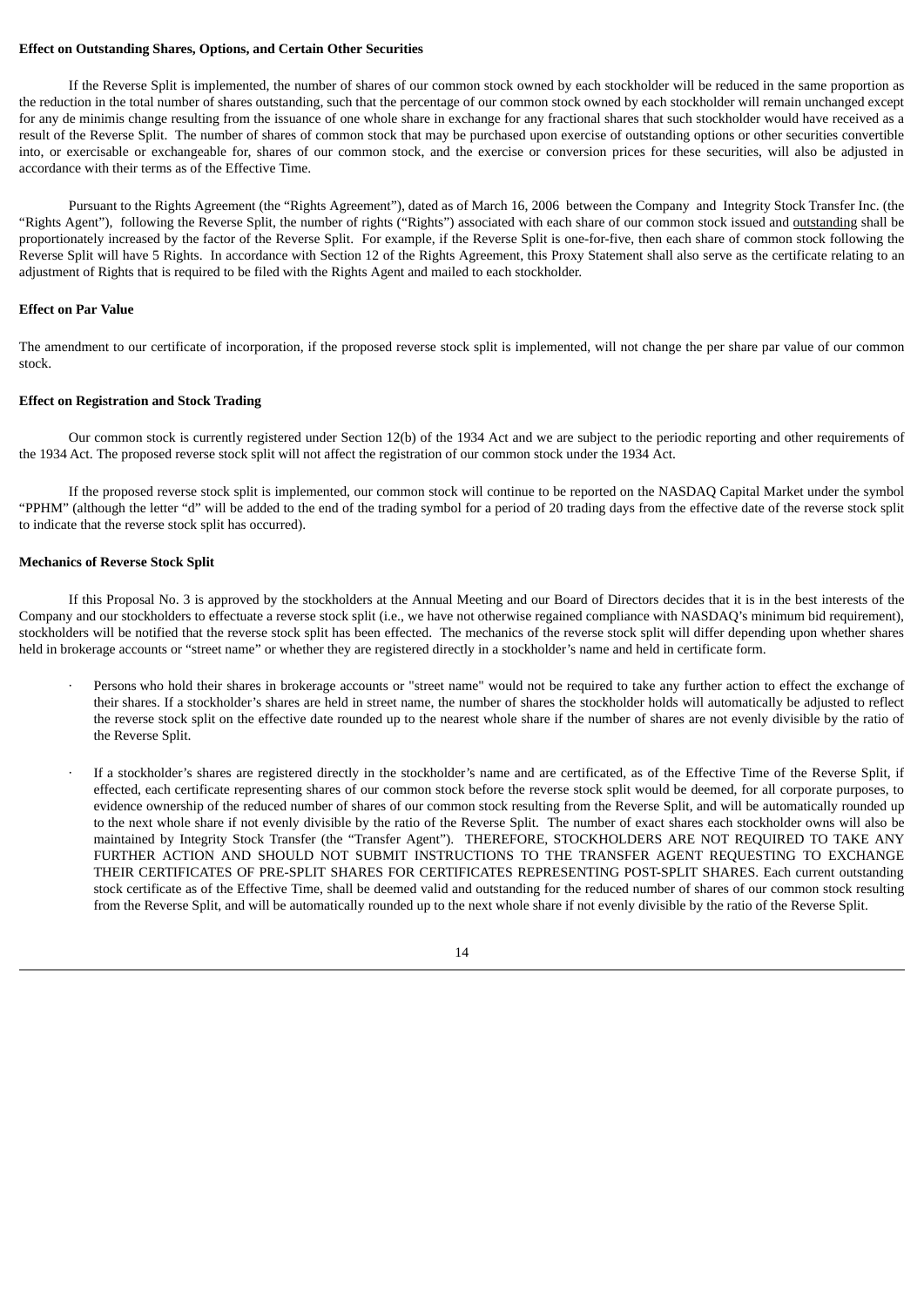#### **Payment for Fractional Shares**

No fractional shares of common stock would be issued as a result of the proposed reverse stock split. Instead, stockholders who otherwise would be entitled to receive fractional shares because they hold a number of shares not evenly divisible by the ratio of the Reverse Split, will automatically be entitled to receive an additional share of common stock.

For example, if the Board selects a Reverse Split of one-for-five, then a stockholder who holds 52 shares on a pre-split basis would be issued eleven (11) whole shares on a post-split basis.

#### **Accounting Consequences**

The Reverse Split will not affect the common stock capital account on our balance sheet. However, because the par value of our common stock will remain unchanged on the Effective Time, the components that make up the common stock capital account will change by offsetting amounts. Specifically, on our balance sheet, the common stock value would be adjusted downward in respect of the shares of the New Common Stock to be issued in the Reverse Split, such that the common stock value would become an amount equal to the aggregate par value of the shares of New Common Stock being issued in the Reverse Split. The additional paid-in capital amount recorded on our balance sheet would be increased by an amount equal to the amount by which the common stock was decreased. Additionally, net loss per share would increase proportionately as a result of the Reverse Split since there would be fewer shares outstanding.

## **No Dissenter's Rights**

Under the Delaware General Corporation Law, stockholders will not be entitled to dissenter's rights with respect to the proposed Amended Certificate to effect the reverse stock split, and the Company does not intend to independently provide stockholders with any such right.

#### **Federal Income Tax Consequences**

The following is a summary of the material United States federal income tax consequences of the Reverse Split that we anticipate would affect our stockholders. This summary is based on the United States federal income tax laws as currently in effect and interpreted, and does not take into account possible changes in such laws or interpretations. This summary is provided for your general information only and does not address all aspects of the possible federal income tax consequences of the Reverse Split and **IS NOT INTENDED AS TAX ADVICE TO ANY PERSON**. In particular, this summary does not consider the federal income tax consequences to our stockholders in light of their individual investment circumstances or to holders subject to special treatment under the federal income tax laws, and does not address any consequences of the Reverse Split under any state, local or foreign tax laws.

## **ACCORDINGLY, YOU MUST CONSULT WITH YOUR TAX ADVISOR REGARDING THE SPECIFIC TAX CONSEQUENCES OF THE** REVERSE SPLIT TO YOU, INCLUDING THE APPLICATION AND EFFECT OF FEDERAL, STATE, LOCAL AND FOREIGN INCOME AND **OTHER TAX LAWS.**

We believe that our stockholders who exchange their pre-Reverse Split shares of common stock solely for post-Reverse Split shares of common stock should generally recognize no gain or loss for federal income tax purposes. A stockholder's aggregate tax basis in the post-Reverse Split shares of common stock to be received should be the same as the aggregate tax basis in the pre-Reverse Split shares of common stock to be exchanged. The holding period of the post-Reverse Split shares of common stock received should include the period during which the surrendered common stock was held, provided all such common stock was held as a capital asset at the Effective Time.

The Company will not recognize any gain or loss for accounting or tax purposes as a result of the Reverse Split.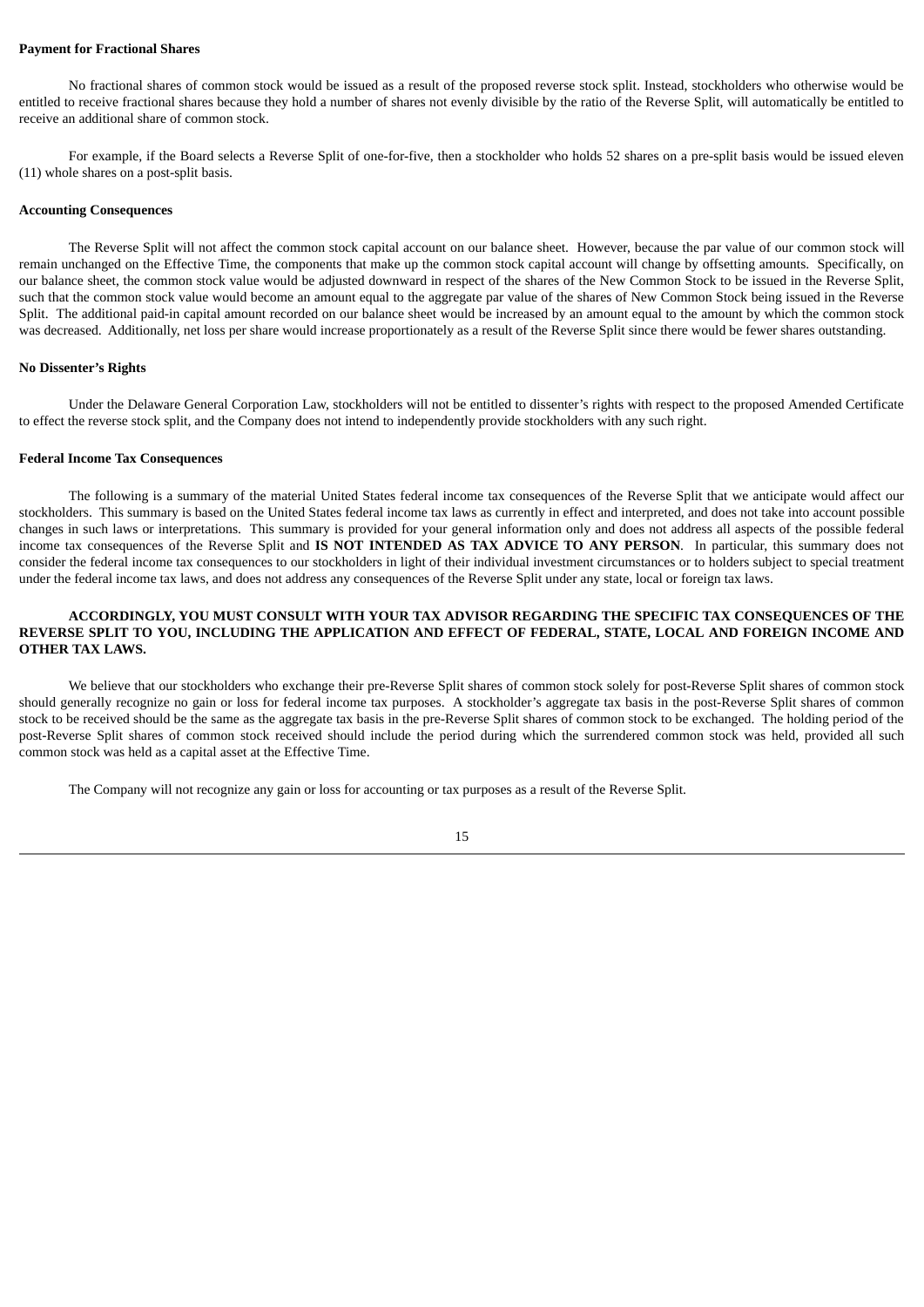Our beliefs regarding the tax consequences of the Reverse Split are not binding upon the Internal Revenue Service, federal, state or local courts, and there can be no assurance that the Internal Revenue Service or the courts will concur with the positions expressed above. The state and local tax consequences of the Reverse Split may vary significantly as to each stockholder, depending on where he or she resides.

#### **Vote Required**

Provided a quorum is present, the affirmative vote of a majority of the voting power of the outstanding shares of common stock is required to approve the amendment to our certificate of incorporation that would allow our Board of Directors to effect the Reverse Split and grant the Board the authority, in its sole discretion, to establish the ratio for the Reverse Split at up to one-for-ten (but not less than one-for-three), or to abandon the amendment and the Reverse Split contemplated thereby. Votes may be cast for or against the proposal or you may abstain. Votes that abstain and broker non-votes will have the effect of a vote against the proposal, as the approval requires a majority in voting power of the outstanding shares of common stock to vote in favor of the proposal.

#### **Recommendation**

**THE BOARD OF DIRECTORS UNANIMOUSLY RECOMMENDS THAT STOCKHOLDERS VOTE "FOR" PROPOSAL NO. 3 TO APPROVE THE AMENDMENT TO OUR CERTIFICATE OF INCORPORATION TO EFFECT A REVERSE STOCK SPLIT.**

## **PROPOSAL NO. 4: 2008 STOCK INCENTIVE PLAN**

#### **Introduction**

On August 8, 2008, the Compensation Committee recommended and our Board of Directors approved, subject to stockholder approval, the 2008 Stock Incentive Plan (the "Incentive Plan"). The Board of Directors approved the Incentive Plan to help us:

- · Attract, retain, motivate and reward officers, employees, directors, consultants and other service providers of the Company;
- Provide equitable and competitive compensation opportunities;
- · Recognize individual contributions and reward achievement of our goals; and
- · Promote creation of long-term value for stockholders by closely aligning the interests of participants with the interests of stockholders.

The Board of Directors and the Compensation Committee believe that awards linked to common stock and awards with terms tied to our performance can provide incentives for the achievement of important performance objectives and promote the long-term success of the Company. Therefore, they view the Incentive Plan as a key element of our overall compensation program.

The material features of the Incentive Plan are summarized below. The summary is qualified in its entirety by reference to the specific provisions of the Incentive Plan, the full text of which is set forth as *Exhibit B* to this Proxy Statement.

#### **Administration**

The Compensation Committee, composed of not less than two independent directors appointed by the Board, will administer the Incentive Plan. Each member of the Compensation Committee shall, at all times during their service as such, be a "non-employee director" within the meaning of Rule 16b-3 under the Securities Exchange Act of 1934. In the case of options intended to qualify as "performance-based compensation" within the meaning of Section 162(m) of the Internal Revenue Code, the committee will consist of two or more "outside directors" within the meaning of Section 162(m) of the Code. The Compensation Committee shall have conclusive authority to construe and interpret the Incentive Plan and any award agreement entered into under the Incentive Plan, and to establish, amend and rescind administrative policies for the administration of the Incentive Plan and such additional authority as the Board may from time to time determine is necessary or desirable.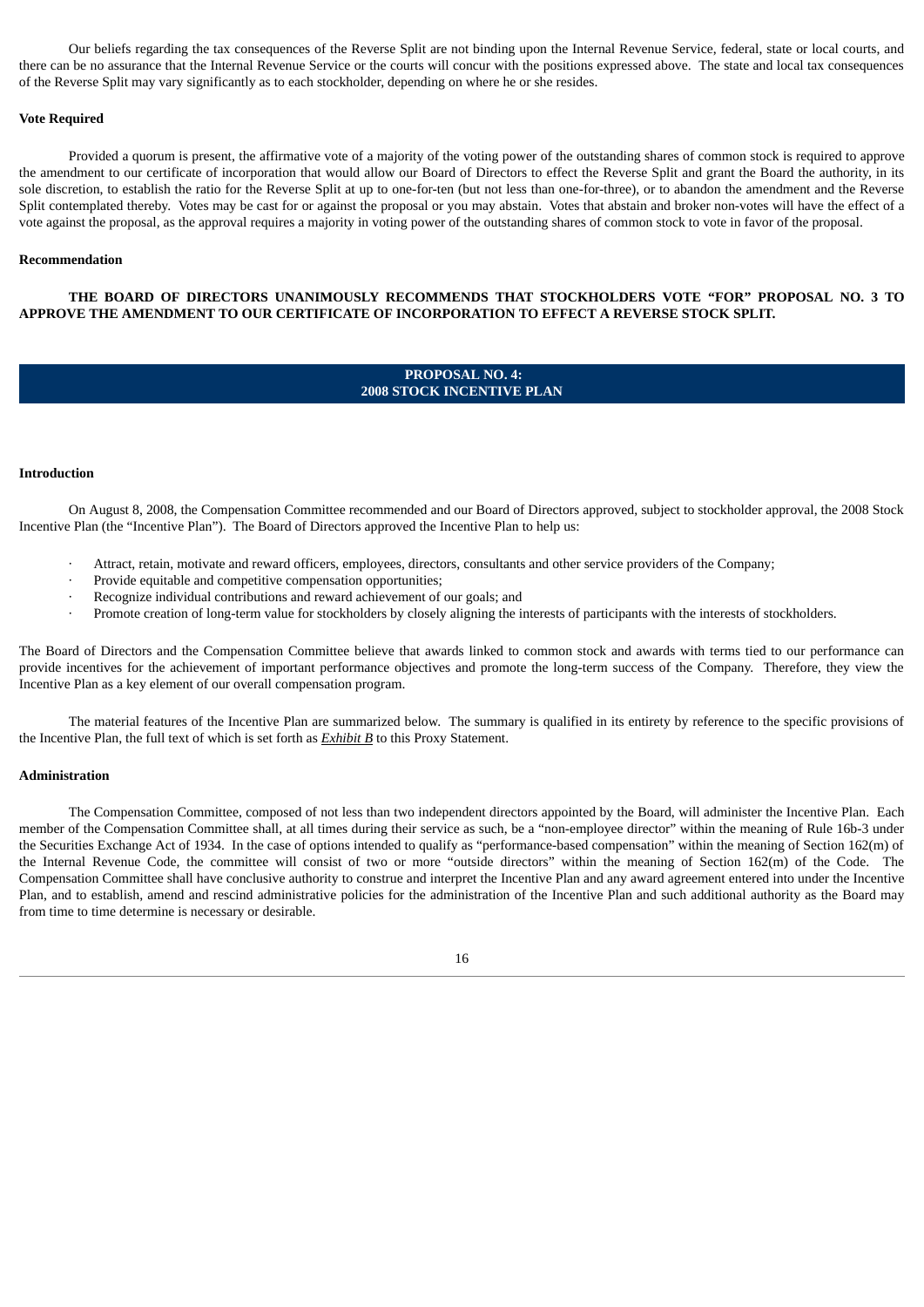## **Eligibility**

Those persons eligible to participate in the Incentive Plan shall include officers and other employees, non-employee directors and consultants of the Company and its subsidiaries.

#### **Shares Subject to the Incentive Plan**

The total number of shares of Common Stock available under the Incentive Plan shall be 15,000,000, subject to adjustment as provided in the Incentive Plan. In the event that Proposal No. 3 is approved by the stockholders, and the Reverse Split is effected, the foregoing share amount will be reduced proportionately based upon the reverse split ratio.

## **Participation**

The Compensation Committee shall select, from time to time, officers, employees, non-employee directors and consultants who, in the opinion of the Compensation Committee, can further the Incentive Plan's purpose, and the Compensation Committee shall determine the type or types of awards to be made to the participants. The terms, conditions and restrictions of each award shall be set forth in an award agreement.

#### **Structure of the Incentive Plan**

The Incentive Plan shall be divided into two separate equity programs, (i) the "Discretionary Option Grant Program" under which eligible persons may, at the discretion of the Incentive Plan Administrator, be granted options to purchase shares of common stock, and (ii) the "Stock Issuance Program" under which eligible persons may, at the discretion of the Incentive Plan Administrator, be issued shares of common stock directly, either through the immediate purchase of such shares or as a bonus for services rendered to the Company (or any parent or subsidiary).

#### **Change in Control**

In the event of a "change in control" of the Company, stock options not otherwise exercisable shall become fully exercisable.

## **Federal Income Tax Aspects**

The following paragraphs are a summary of the general federal income tax consequences to U.S. taxpayers and the Company in connection with awards granted under the Incentive Plan. Tax consequences for any particular individual may be different, and each individual should consult his or her tax advisor regarding the specific tax consequences of any award grants under the Incentive Plan. This summary is not intended to be exhaustive and does not describe all federal, state or local tax laws.

Non-Statutory Stock Options. No taxable income is reportable when a non-statutory stock option is granted to a participant. Upon exercise, the participant will recognize ordinary income in an amount equal to the excess of the fair market value (on the exercise date) of the shares purchased over the exercise price of the option. Any additional gain or loss recognized upon any later disposition of the shares would be capital gain or loss.

Incentive Stock Options. No taxable income is reportable when an incentive stock option is granted or exercised (except for purposes of the alternative minimum tax, in which case taxation is the same as for nonqualified stock options). If the participant exercises the option and then later sells or otherwise disposes of the shares more than two years after the grant date and more than one year after the exercise date, the difference between the sale price and the exercise price will be taxed as capital gain or loss. If the participant exercises the option and then later sells or otherwise disposes of the shares before the end of the two- or one-year holding periods described above, he or she generally will have ordinary income at the time of the sale equal to the fair market value of the shares on the exercise date (or the sale price, if less) minus the exercise price of the option.

Restricted Stock. A participant will not have taxable income upon grant unless he or she elects to be taxed at that time. Instead, he or she will recognize ordinary income at the time of vesting equal to the fair market value (on the vesting date) of the shares or cash received minus any amount paid for the shares.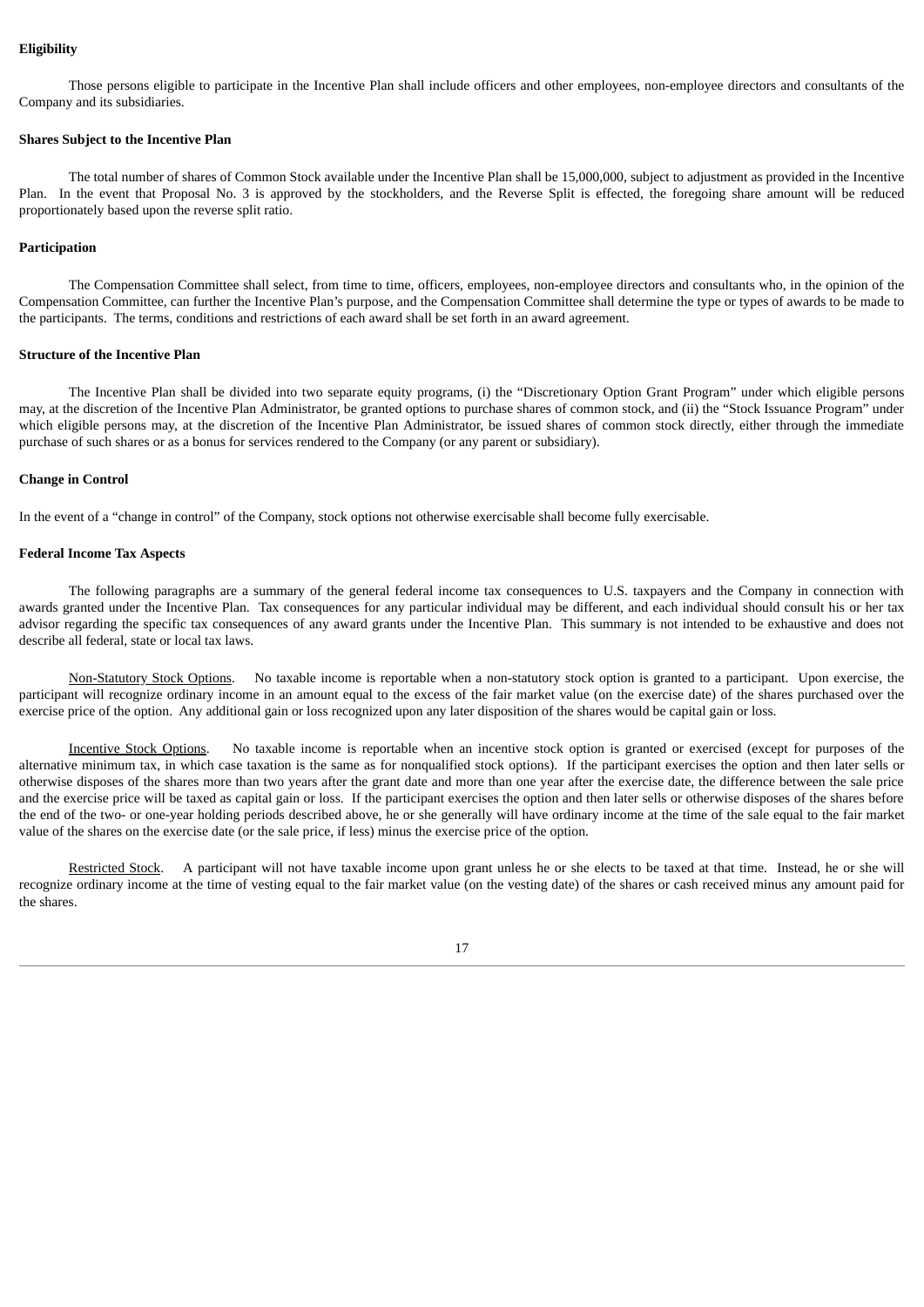Tax Effect on Company. The Company generally will be entitled to a tax deduction in connection with an award under the Incentive Plan in an amount equal to the ordinary income realized by a participant and at the time the participant recognizes such income (for example, the exercise of a nonqualified stock option). Special rules limit the deductibility of compensation paid to our Chief Executive Officer and to each of our four most highly compensated executive officers. Under Section 162(m) of the Internal Revenue Code (the "Code"), the annual compensation paid to any of these specified executives will be deductible only to the extent that it does not exceed \$1,000,000. However, the Company can preserve the deductibility of certain compensation in excess of \$1,000,000 if the conditions of Section 162(m) are met.

Section 280G. To the extent payments which are contingent on a change in control are determined to exceed certain Code limitations on "golden parachutes", they may be subject to a 20% nondeductible excise tax and our deduction with respect to the associated compensation expense may be disallowed in whole or in part.

Section 409A. We intend for awards granted under the plan to comply with Section 409A of the Internal Revenue Code. To the extent a grantee would be subject to the additional 20% tax imposed on certain nonqualified deferred compensation plans as a result of a provision of an award under the plan, the provision will be deemed amended to the minimum extent necessary to avoid application of the 20% additional tax.

#### **Incentive Plan Benefits**

The exact types and amounts of any awards to be made by the Committee to any eligible employees pursuant to the Incentive Plan are not presently determinable. As a result of the discretionary nature of the Incentive Plan, it is not possible to state who the participants in such Incentive Plan will be, the number of options or other awards to be received by any person or group, or the benefits or amounts that would have been received by certain persons or groups under such Incentive Plan during the last fiscal year if the Incentive Plan had been in effect during that year.

#### **Approval of the Incentive Plan**

Approval of the Incentive Plan requires the affirmative vote of a majority of votes cast. Broker non-votes will not be treated as votes cast for purposes of determining approval of such proposal and will not be counted as votes for or against such proposal.

## **THE BOARD OF DIRECTORS UNANIMOUSLY RECOMMENDS THAT STOCKHOLDERS VOTE "FOR" THE APPROVAL OF THE 2008 STOCK INCENTIVE PLAN.**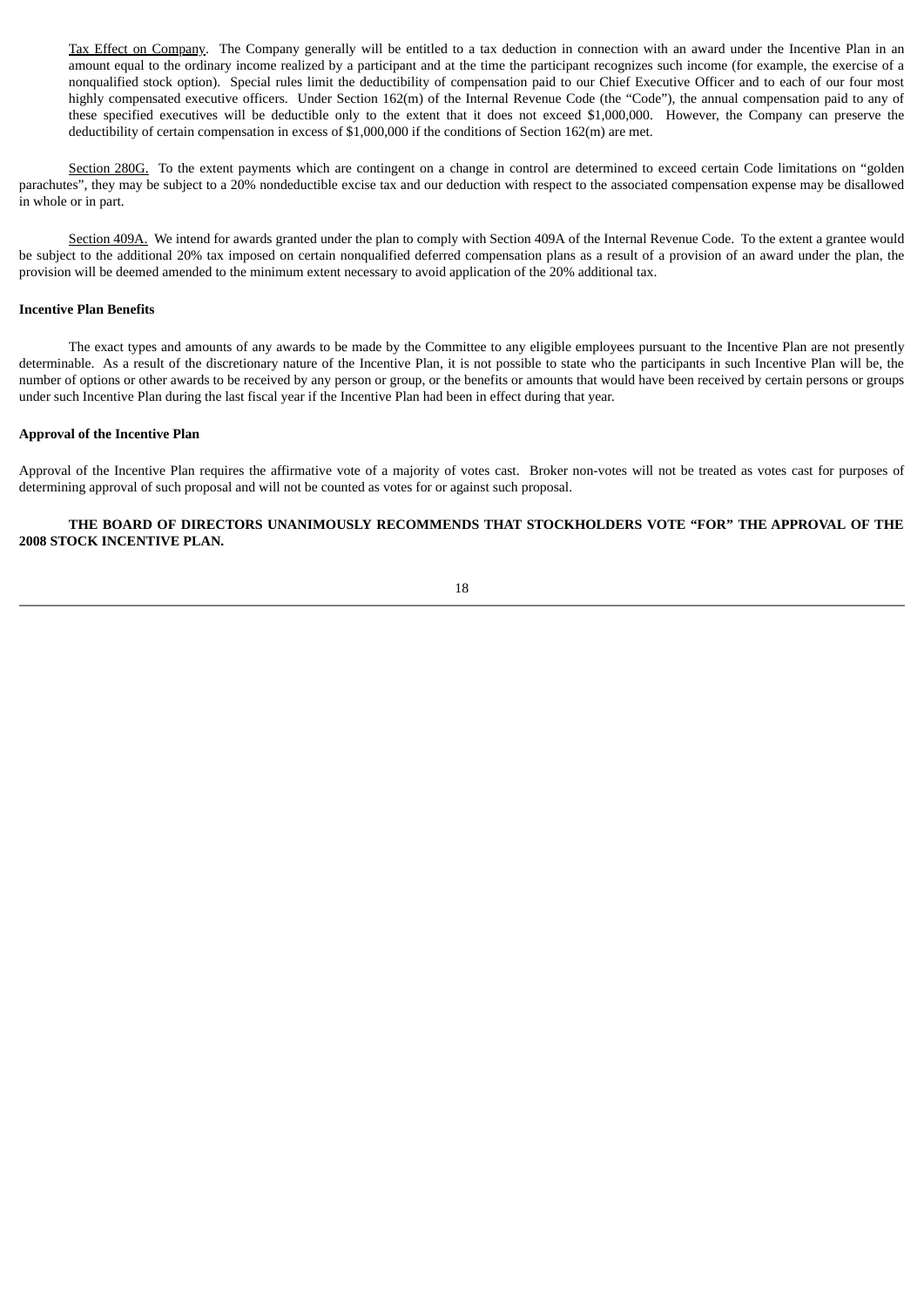## **Share Ownership**

The following table sets forth certain information regarding the beneficial ownership of our Common Stock as of August 15, 2008, by: (i) each stockholder known to us to beneficially own more than 5% of our Common Stock; (ii) each director and director nominee; (iii) our Chief Executive Officer, Chief Financial Officer, and our other Named Executive Officer for the year ended April 30, 2008; and (iv) all directors, director nominees, and Named Executive Officers of the Company as a group. In general, "Beneficial Ownership" refers to shares that an individual or entity has the power to vote or dispose of, and any rights to acquire Common Stock that are currently exercisable or will become exercisable within 60 days of August 15, 2008. Unless otherwise indicated, each person named below holds sole investment and voting power, other than the powers that may be shared with the person's spouse under applicable law.

|                                                | <b>Beneficial Ownership of</b><br><b>Common Stock</b> |             |  |  |
|------------------------------------------------|-------------------------------------------------------|-------------|--|--|
| Name of Beneficial Owner (a)                   | <b>Number of Shares</b>                               | Percent (b) |  |  |
| Carlton M. Johnson                             | $1,132,043$ (c)                                       | $\ast$      |  |  |
| Steven W. King                                 | $1,273,638$ (c)                                       | $\ast$      |  |  |
| David H. Pohl                                  | 453,750 $(c)$                                         | $\ast$      |  |  |
| Eric S. Swartz                                 | $3,524,642$ (c)(d)                                    | 1.55%       |  |  |
| Thomas A. Waltz, M.D.                          | 446,250 $(c)$                                         | *           |  |  |
| F. David King                                  | 161,685 $(c)$                                         | $\ast$      |  |  |
| Paul J. Lytle                                  | $831,416$ (c)                                         | $\ast$      |  |  |
| All directors, director nominees and executive |                                                       |             |  |  |
| officers                                       |                                                       |             |  |  |
| as a group (7 persons)                         | 7.823.424 (c)(d)                                      | 3.39%       |  |  |

\* Less than 1% of the outstanding shares of our Common Stock.

 $\frac{1}{2}$  , and the set of the set of the set of the set of the set of the set of the set of the set of the set of the set of the set of the set of the set of the set of the set of the set of the set of the set of the set

- (b) Percent of Common Stock computed on the basis of shares outstanding at August 15, 2008, plus shares that could be acquired through the exercise of stock options that will become exercisable within 60 days of August 15, 2008.
- (c) Includes shares which the individuals shown above have the right to acquire as of August 15, 2008, or within 60 days thereafter, pursuant to outstanding stock options as follows: Mr. Johnson – 1,093,750 shares; Mr. Steven King – 1,182,083 shares; Mr. Pohl – 443,750 shares; Mr. Swartz – 793,750 shares; Dr. Waltz – 443,750 shares; Mr. F. David King – 100,000; and Mr. Lytle – 754,583 shares. Such shares are deemed to be outstanding in calculating the percentage ownership of such individual (and the group), but are not deemed to be outstanding as to any other person.
- (d) Includes 538,693 shares of Common Stock owned by Swartz Ventures, Inc. and 264,887 shares held in an Individual Retirement Account ("IRA") for the benefit of Mr. Swartz. Mr. Swartz has sole control over Swartz Ventures, Inc. and his IRA.

#### **Section 16(a) Beneficial Ownership Reporting Compliance**

Section 16(a) of the Exchange Act requires our executive officers and directors, and persons who own more than 10% of a registered class of our equity securities ("Reporting Persons"), to file reports of ownership and changes in ownership with the SEC and with The NASDAQ Stock Market. Reporting Persons are required by SEC regulations to furnish us with copies of all forms they file pursuant to Section 16(a). Based solely on our review of the copies of such reports we received, and written representations from certain Reporting Persons that no other reports were required for those persons, to the best of our knowledge, we believe that during the year ended April 30, 2008, each of the Reporting Persons met all applicable Section 16(a) filing requirements other than Mr. Pohl who inadvertently did not timely file a Form 4 following his marriage to his current spouse who owned 10,000 shares of our common stock at the time of their marriage and subsequently transferred such shares into a joint account during fiscal year 2008.

<sup>(</sup>a) The address of all of our executive officers and directors is in c/o Peregrine Pharmaceuticals, Inc., 14282 Franklin Avenue, Tustin, California, 92780.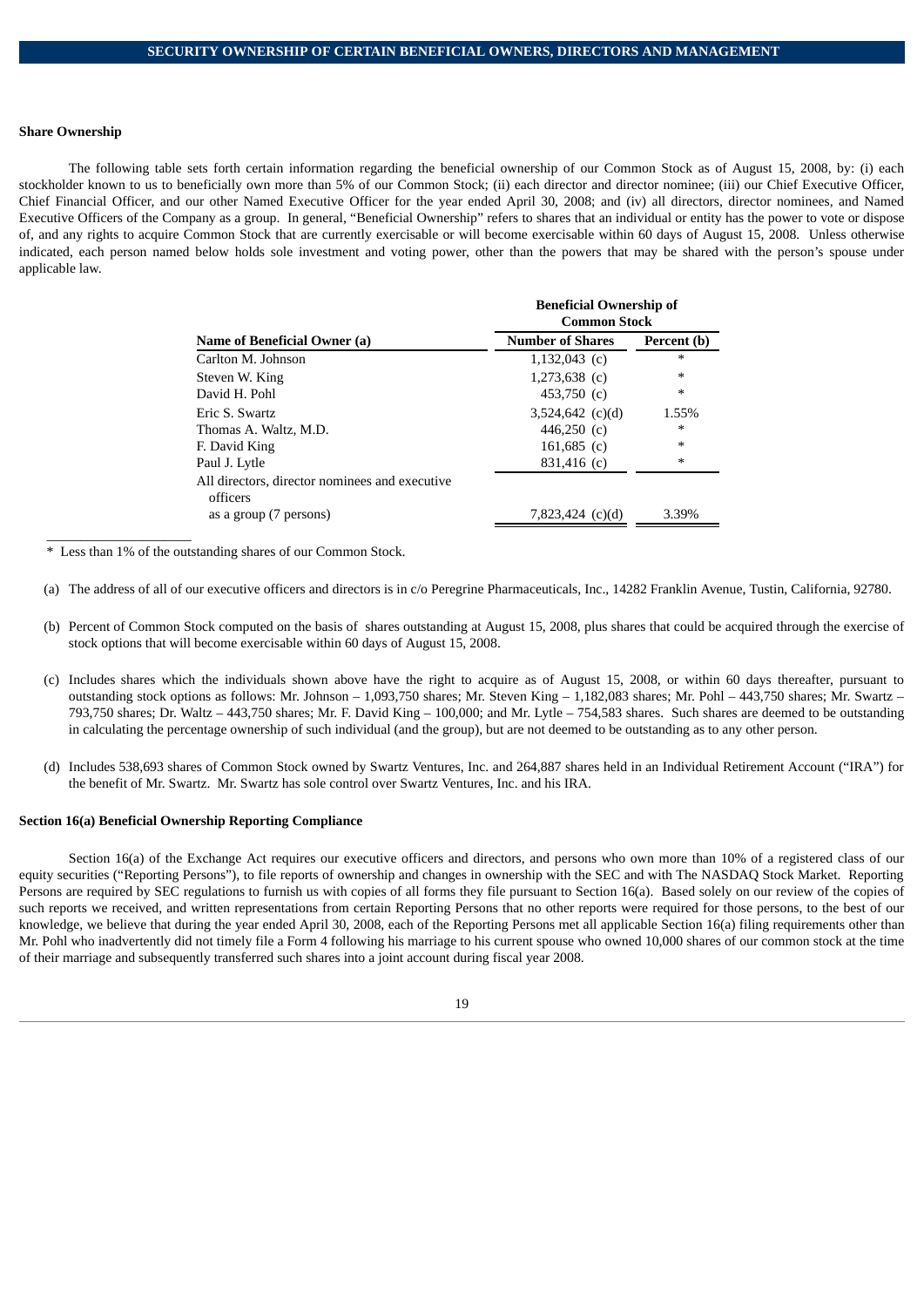## **Compensation Philosophy and Policies**

Executive compensation programs affect all employees by setting general levels of compensation and helping to create an environment of goals, rewards and expectations. Because we believe the performance of every employee is important to our success, we are mindful of the effect executive compensation and incentive programs have on all of our employees.

Our Compensation Committee (the "Committee") continuously evaluates the performance, and no less frequently than annually, determines or modifies the compensation of our Chief Executive Officer ("CEO") and our other executive officers based upon a number of factors, including our attainment of certain corporate goals and clinical milestones approved by the Committee, individual performance and contribution towards the attainment of our corporate goals, levels of responsibility and experience, and breadth of knowledge. In addition, we currently do not fund retirement programs, company cars or other expensive perquisites for our executives.

The employment market for personnel and executives with experience in the biotechnology and pharmaceutical industry in Southern California is very competitive because there are many pharmaceutical, biotechnology and medical device companies in that region. The majority of our competitors in this geographic area have more resources than we do which makes it more difficult for us to hire and retain key personnel. As a result, the Committee must establish compensation packages that will enable the Company to be competitive with the local market.

Given the competitive environment in which we operate, the compensation philosophy of the Committee with respect to our executive officers, including the CEO, is:

- · to maintain an overall compensation structure designed to attract, retain and motivate executives of outstanding ability who are critical to our long-term success by providing appropriate levels of risk and reward, in proportion to individual contribution and performance;
- to establish appropriate incentives to further the Company's long-term strategic plan and to hold executives accountable, through their compensation, for their individual and corporate performance; and
- to align the interests of executives with those of the stockholders.

The Chief Executive Officer, who attends most meetings of the Compensation Committee, assists the Committee in determining the compensation of all other executive officers by, among other things:

- Setting the base salaries of the other executive officers within limits established by the Committee;
- Establishing annual individual performance objectives for the other executive officers and evaluating their performance against such objectives (the Committee reviews these performance evaluations); and
- · Making recommendations, from time to time, for special stock option grants (e.g., for motivational or retention purposes) to other executive officers.

The other executive officers do not have a role in determining their own compensation, other than discussing their annual individual performance objectives with the President and Chief Executive Officer.

## **Components of Our Executive Compensation Program**

We do not have any formal or informal policy or target for allocating compensation between long-term and short-term compensation or between cash and non-cash compensation. Instead, the Committee, after reviewing information gathered from an outside compensation database, determines subjectively what it believes to be the appropriate level and mix of the various compensation components.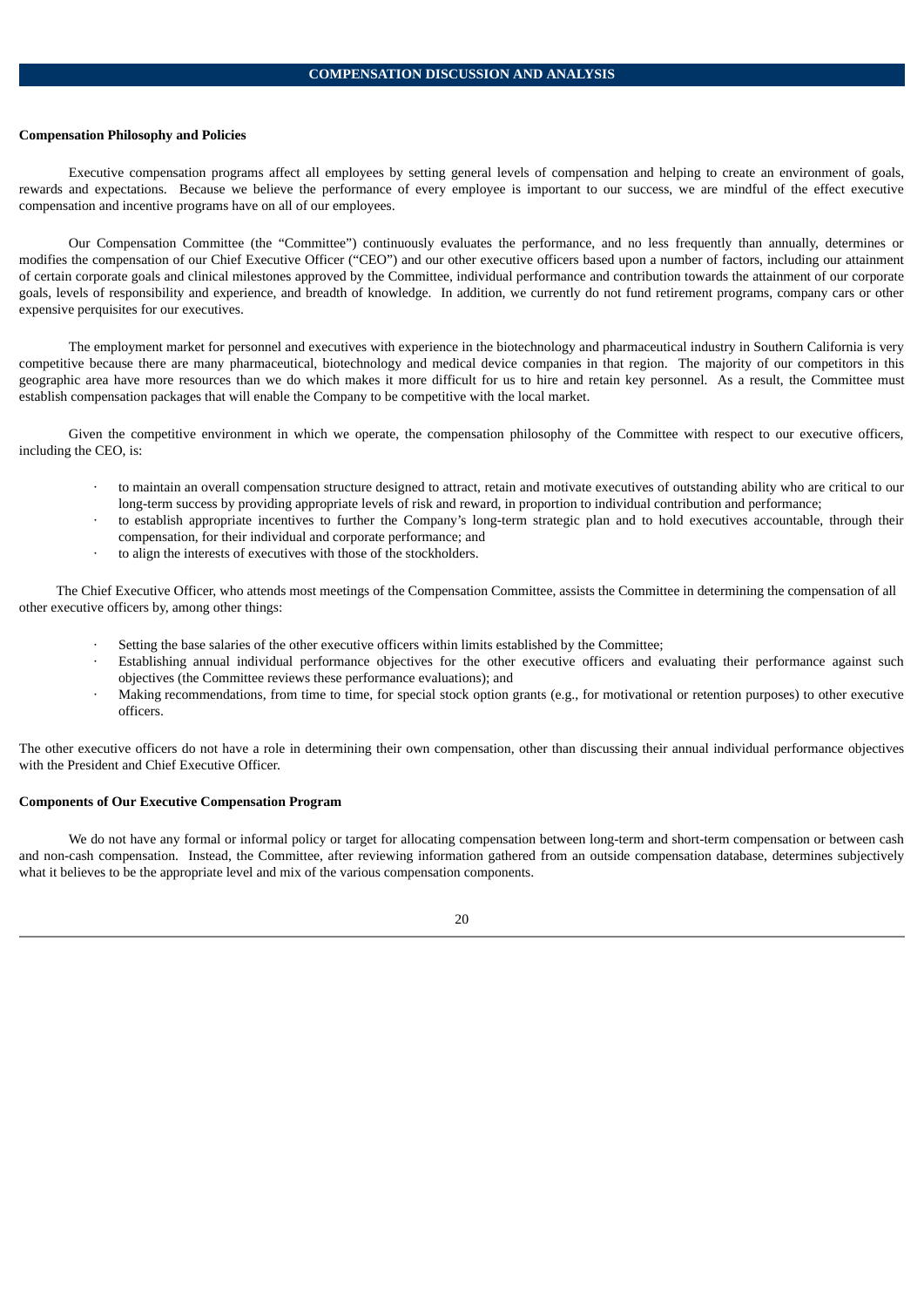The primary elements of our executive compensation program are:

- base salary;
- annual incentive bonuses paid in cash or stock;
- stock option awards; and
- severance, change in control and other benefits.

#### **Base Salary**

Base salary is used to recognize the experience, skills, knowledge and responsibilities required of all our employees, including our executives. When establishing base salaries for fiscal year 2008, the Committee considered various data regarding the base salaries of executive officers in comparable positions at other biotechnology companies. Additional factors included, but were not limited to, company size, market capitalization, stage of development of a company's products and geographic location. The Committee also considered the individual experience level and actual performance of each executive officer in light of Peregrine's needs and objectives. The Committee did not retain the services of a compensation consultant because it felt that compensation levels were well within the range of comparable companies in the geographical area, and therefore did not feel the additional cost was justifiable.

Base salaries are reviewed at least annually by our Compensation Committee, and may be adjusted to realign salaries with market levels after taking into account individual responsibilities, performance and experience, subject to minimum salary requirements set forth in applicable employment agreements. Base salaries may be increased for merit reasons, based on the executive's success in meeting or exceeding individual performance objectives as well as our combined success in meeting corporate goals, including research and clinical milestones. An executive's base salary is also evaluated by reviewing the executive's other compensation components to ensure that the executive's total compensation is in line with our overall compensation philosophy as discussed above. Mr. Steven King's annual base salary is well within the range of comparable companies at \$353,750 and has remained unchanged since May 7, 2006.

#### **Annual Incentive Bonus**

The Compensation Committee believes that a necessary component of our executive compensation program is an annual incentive bonus. Although the Company and its employees achieved a number of important milestones during fiscal year 2008, the Committee did not implement a formal incentive bonus program in an effort to conserve financial resources. Currently, for fiscal year 2009, the Committee is in the process of developing a program that will reward executives for the attainment of to be determined corporate goals.

#### **Stock Option Awards and Grant Practices**

Stock awards to our executive officers are periodically granted by the Board of Directors at their discretion. The grant date of annual and other grants is either on the date the Board of Directors approves the grants or on a pre-selected later date, such as a future hire date. In January 2008, the Board of Directors approved a broad grant of stock options to all employees, executive officers and non-employee directors of Peregrine. The number of shares underlying the stock options granted to all employees and executive officers was based on a formula which considered years of service with the Company and the Compensation Committee's evaluation of each recipient's contributions to the Company. Prior to this grant, the Board of Directors had not granted any stock options to any Named Executive Officers since October 2003 other than a new hire grant to Mr. David King on October 24, 2005, which grant was in accordance with the Company's option granting policies.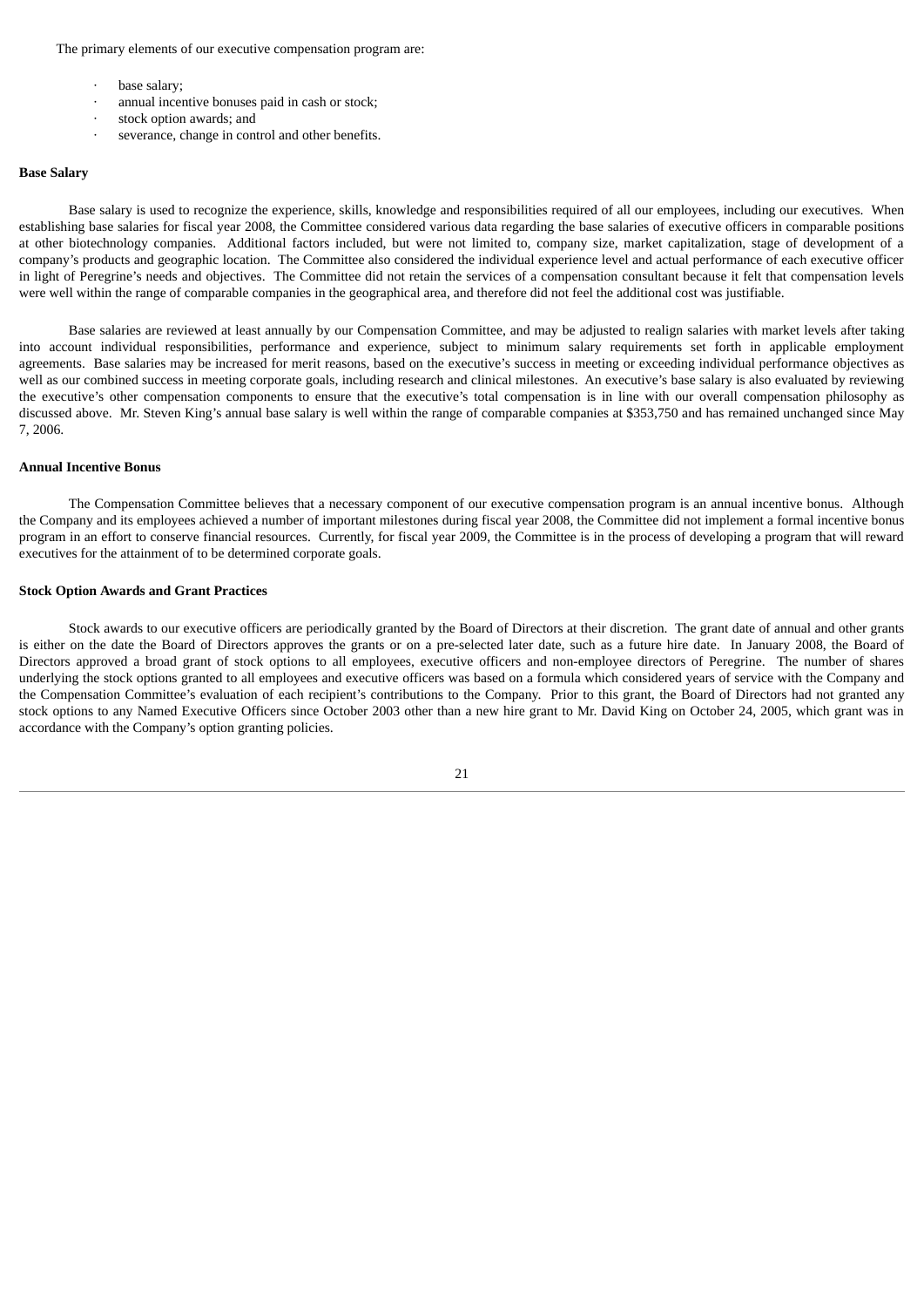#### **Severance, Change-in-Control, and Other Benefits**

Steven W. King is subject to an employment agreement with us dated March 19, 2003, pursuant to which he is employed as our President and Chief Executive Officer. The agreement provides for an initial annual base salary of \$270,000 and the grant of a stock option to purchase up to 200,000 shares of Common Stock, which option vested monthly over a period of 24 months. The agreement provides that Mr. King shall serve as President and Chief Executive Officer for a minimum of six months. Thereafter, Mr. King may terminate his employment upon 90 days notice. Upon such termination, Mr. King shall receive six months' base salary as severance. We may terminate Mr. King's employment at any time for "cause" (as defined in the agreement). If Mr. King's employment is terminated by us for any reason other than "cause", or within 90 days following a "Change in Control" (as defined in the agreement), Mr. King shall receive six months' base salary as severance, benefit continuation for six months, and two years to exercise any vested options. Mr. King's annual base salary has been \$353,750 since May 7, 2006 and has remained unchanged through fiscal year 2008.

In addition, we maintain broad-based benefits that are provided to all employees, including health, dental, and vision insurance, life and disability insurance and a 401(k) plan. Under the 401(k) plan, executive officers are allowed to contribute on the same basis as other employees of the Company as determined by IRS regulations. To date, we have not made any matching employee contributions to the 401(k) plan. In addition, executive officers are eligible to participate in the same employee benefit plans as all other employees. The cost of health and dental insurance was 100% covered by the Company for executive officers during fiscal year 2008. In addition, all employees, including executive officers, receive \$50,000 in term-life insurance, long-term disability benefits, monthly dues for a health club membership through July 2008, and vision insurance at no cost to the employee. We also provide all employees, including executive officers, the option to make pre-tax payroll deductions up to \$2,500 per year under a flexible spending account plan that can be utilized for out-of-pocket medical, dental and other allowable expenses. The Company also provides paid-time-off benefits to cover vacation and sick time and annually determined Company holidays.

#### **Summary**

The Compensation Committee believes Peregrine's compensation programs are designed and administered in a manner consistent with its compensation philosophy and objectives. We monitor these programs in recognition of the dynamic marketplace in which Peregrine competes for talent. Peregrine intends to continue to emphasize pay-for-performance and equity-based incentive programs that reward executives for actual results and that are consistent with stockholder interests.

## **EXECUTIVE COMPENSATION**

#### **Executive Officers**

The following table lists the executive officers of the Company as of April 30, 2008:

| Name           | Age | <b>Position</b>                                    |
|----------------|-----|----------------------------------------------------|
| Steven W. King | 44  | President and Chief Executive Officer, Director    |
| Paul J. Lytle  | 40  | Chief Financial Officer and Corporate<br>Secretary |
| F. David King  | 53  | Vice President of Business Development             |

Steven W. King has served as our President and Chief Executive Officer since March 2003. From August 2002 to such date, Mr. King served as Chief Operating Officer of Peregrine. From February 2000 to August 2002, Mr. King served as our Vice President of Technology and Product Development. Mr. King joined Peregrine in 1997 in the capacity of Director of Research and Development. Mr. King was responsible for planning and launching our wholly owned contract manufacturing subsidiary, Avid Bioservices, Inc., in 2002. Mr. King has served as the President of Avid since its inception. Mr. King was previously employed at Vascular Targeting Technologies, Inc., (formerly known as Peregrine Pharmaceuticals, Inc.) a company we acquired in 1997, which held the rights to the Vascular Targeting Agent technology. Mr. King previously worked with Dr. Philip Thorpe, inventor of our Anti-Phosphatidylserine Immunotherapeutic and Vascular Targeting Agent technology platforms, at the University of Texas Southwestern Medical Center at Dallas and is a co-inventor on over 40 U.S. and foreign patents and patent applications in the Vascular Targeting Agent field. Mr. King received his Bachelors and Masters degrees from Texas Tech. University in Cell and Molecular Biology.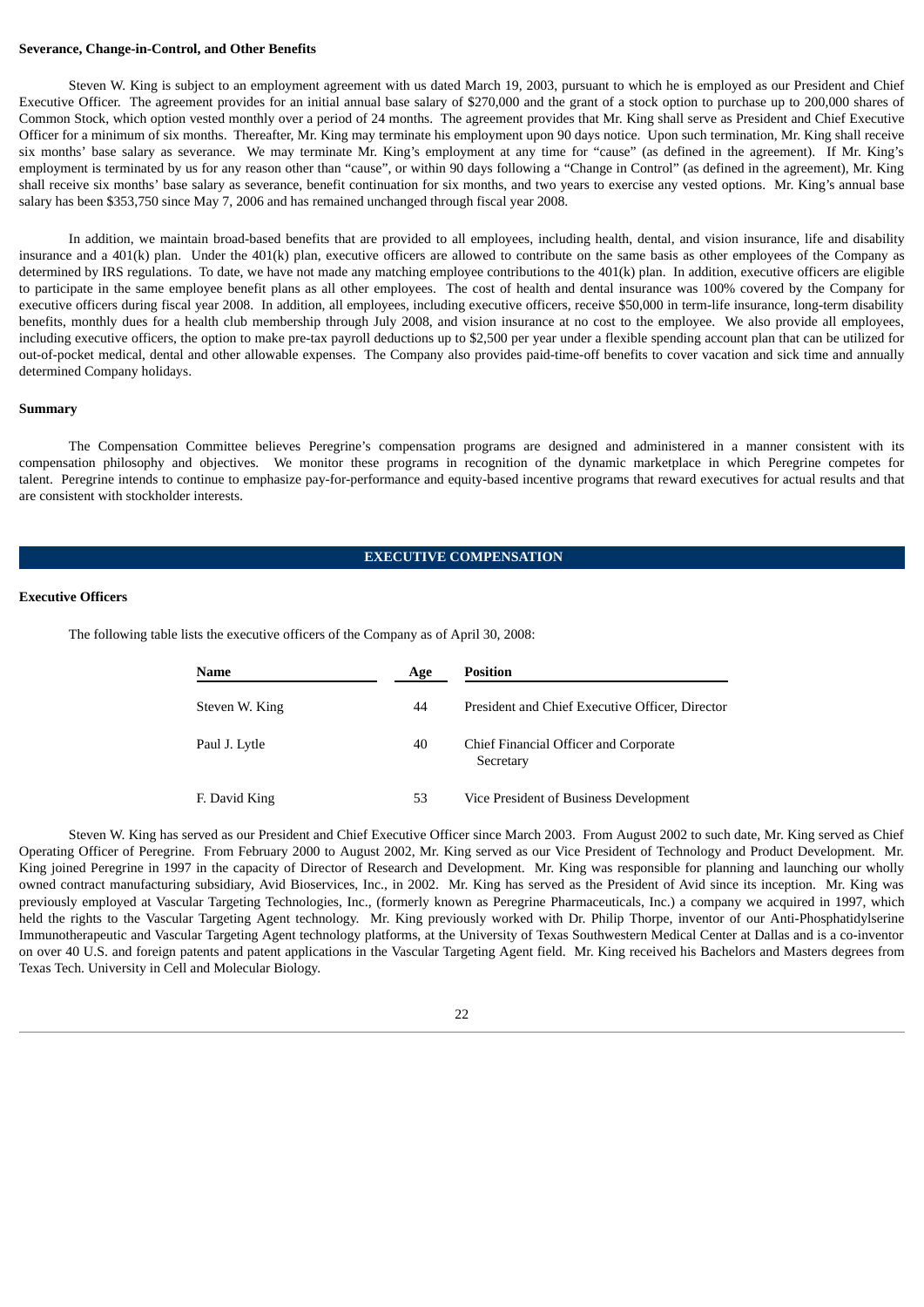Paul J. Lytle has served as Chief Financial Officer since August 2002 and has over 15 years of finance and accounting experience. Mr. Lytle oversees various functions, including finance and accounting, financial reporting, Corporate Governance, investor relations, human resources and information technology. Mr. Lytle started with Peregrine in March 1997 as Corporate Controller and has held positions of increasing responsibility at the company. Mr. Lytle was promoted to Vice President of Finance and Accounting and was elected as the company's Corporate Secretary in 2000. Prior to joining Peregrine, Mr. Lytle worked for Deloitte & Touche LLP. Mr. Lytle holds a BS in Business Administration from the California State University at Long Beach and is a certified public accountant in the State of California and a member of the American Institute of Certified Public Accountants.

F. David King has served as Vice President of Business Development since October 2005, has over 20 years of commercial experience in the biopharmaceutical industry, including sales, marketing and extensive business development experience. His expertise in this area has led to the completion of significant corporate partnering deals with industry partners. He has identified, negotiated and closed a wide range of transactions including out-license, inlicense, co-promotion and joint development and marketing agreements. Mr. King has an extensive network of contacts at biopharmaceutical companies in North America, Europe and Asia. Mr. King was formerly employed with Medinox, Inc., in San Diego, where he served as Vice President, Corporate Development. Previously, Mr. King held several executive and management level positions at various pharmaceutical companies, including Maxim Pharmaceuticals, DepoTech Corporation (now SkyePharma Ltd.), and Glaxo Inc. (now GlaxoSmithKline). He began his pharmaceutical industry career in sales and marketing for Stuart Pharmaceuticals (now AstraZeneca). Mr. King holds a bachelor's degree in Business Administration from Goshen College in Goshen, Indiana.

#### **Compensation Summary**

The following table contains information with respect to the compensation for the fiscal years ended April 30, 2008 and April 30, 2007 of our chief executive officer, chief financial officer, up to three most highly compensated executive officers serving as executive officers at the end of the last completed fiscal year other than the chief executive officer and chief financial officer, and up to two additional executive officers who would have been one of our three most highly compensated executive officers, but who was not serving as an executive officer at the end of the last completed fiscal year. We refer to the executive officers identified in this table as our "Named Executive Officers."

#### **SUMMARY COMPENSATION TABLE**

Non-Equity

| Name and Principal<br>Position | Fiscal<br>Year | Salary $($ \$ $)$ $(1)$ | <b>Bonus</b><br>$(\$)$   | <b>Stock</b><br>Awards $($ \$)<br>(4) | Option<br>$Awards(\$))$<br>(5) | $1$ vul-Lyulty<br><b>Incentive Plan</b><br>Compensation<br>$($ \$ | All Other<br>Compensation<br>$($ \$) $(6)$ | Total $($ \$ $)$ |
|--------------------------------|----------------|-------------------------|--------------------------|---------------------------------------|--------------------------------|-------------------------------------------------------------------|--------------------------------------------|------------------|
| Steven W. King,                |                |                         |                          |                                       |                                |                                                                   |                                            |                  |
| President and Chief            | 2008           | $384,534^{(2)}$         | $\overline{\phantom{0}}$ | $\overline{\phantom{0}}$              | 10,383                         | $\overline{\phantom{a}}$                                          | 17,746                                     | 412,663          |
| <b>Executive Officer</b>       | 2007           | 373,588 $^{(3)}$        | $\overline{\phantom{0}}$ | 46,931                                | $\overline{\phantom{a}}$       |                                                                   | 16,200                                     | 436,719          |
| Paul J. Lytle,                 |                |                         |                          |                                       |                                |                                                                   |                                            |                  |
| <b>Chief Financial Officer</b> | 2008           | 306,881 $(2)$           |                          | $\overline{\phantom{0}}$              | 6,230                          | $\overline{\phantom{0}}$                                          | 17.746                                     | 330,857          |
| and Corporate Secretary        | 2007           | $293,403^{(3)}$         | $\overline{\phantom{0}}$ | 37,263                                |                                |                                                                   | 16,102                                     | 346,768          |
| F. David King,                 |                |                         |                          |                                       |                                |                                                                   |                                            |                  |
| Vice President, Business       | 2008           | 210,000                 | $\overline{\phantom{0}}$ | $\overline{\phantom{0}}$              | 40.098                         | $\overline{\phantom{a}}$                                          | 11,490                                     | 261,588          |
| Development                    | 2007           | 210,000                 | $\overline{\phantom{0}}$ | 30,900                                | 40,577                         | $\overline{\phantom{0}}$                                          | 10,340                                     | 291,817          |
|                                |                |                         |                          |                                       |                                |                                                                   |                                            |                  |

(1) Salary information is reported as of the last payroll paid prior to or immediately after April 30th of each fiscal year.

(2) Includes the advancement of earned and accrued paid-time-off benefits (earned and accrued vacation benefits) in the amount of \$30,784 for Mr. Steven King and \$30,693 for Mr. Paul Lytle, to cover the aggregate purchase price of stock options exercised and federal and state mandatory tax obligations.

(3) Includes the advancement of earned and accrued paid-time-off benefits (earned and accrued vacation benefits) in the amount of \$21,761 for Mr. Steven King and \$18,561 for Mr. Paul Lytle, to cover federal and state income taxes that were due upon the receipt of shares of common stock received under the Company's Stock Bonus Plan.

(4) Represents the non-cash dollar amount recognized for financial statement reporting purposes for the fair market value of shares of common stock earned under the Company's Stock Bonus Plan for milestones achieved during fiscal year 2007 as follows: Mr. Steven W. King – 34,173 shares; Mr. F. David King  $-22,500$  shares; and Mr. Paul J. Lytle  $-27,133$  shares.

(5) Amounts reflect the stock-based compensation expense recognized for financial reporting purposes in fiscal year 2008 and 2007, in accordance with SFAS No. 123(R) for stock options granted in and prior to fiscal year 2008. Assumptions used in the calculation of these amounts are included in Note 3 "Stock-Based Compensation" in our Form 10-K for the period ended April 30, 2008, filed with the SEC on July 14, 2008, which identifies assumptions made in the valuation of option awards in accordance with FAS 123R. Amounts do not represent amounts paid to or realized by the Named Executive Officer.

(6) Amounts shown in this column reflect the cost of benefits paid on behalf of the Named Executive Officer for health, dental, and vision benefits in addition to premiums paid for long-term disability and \$50,000 in coverage for term life insurance.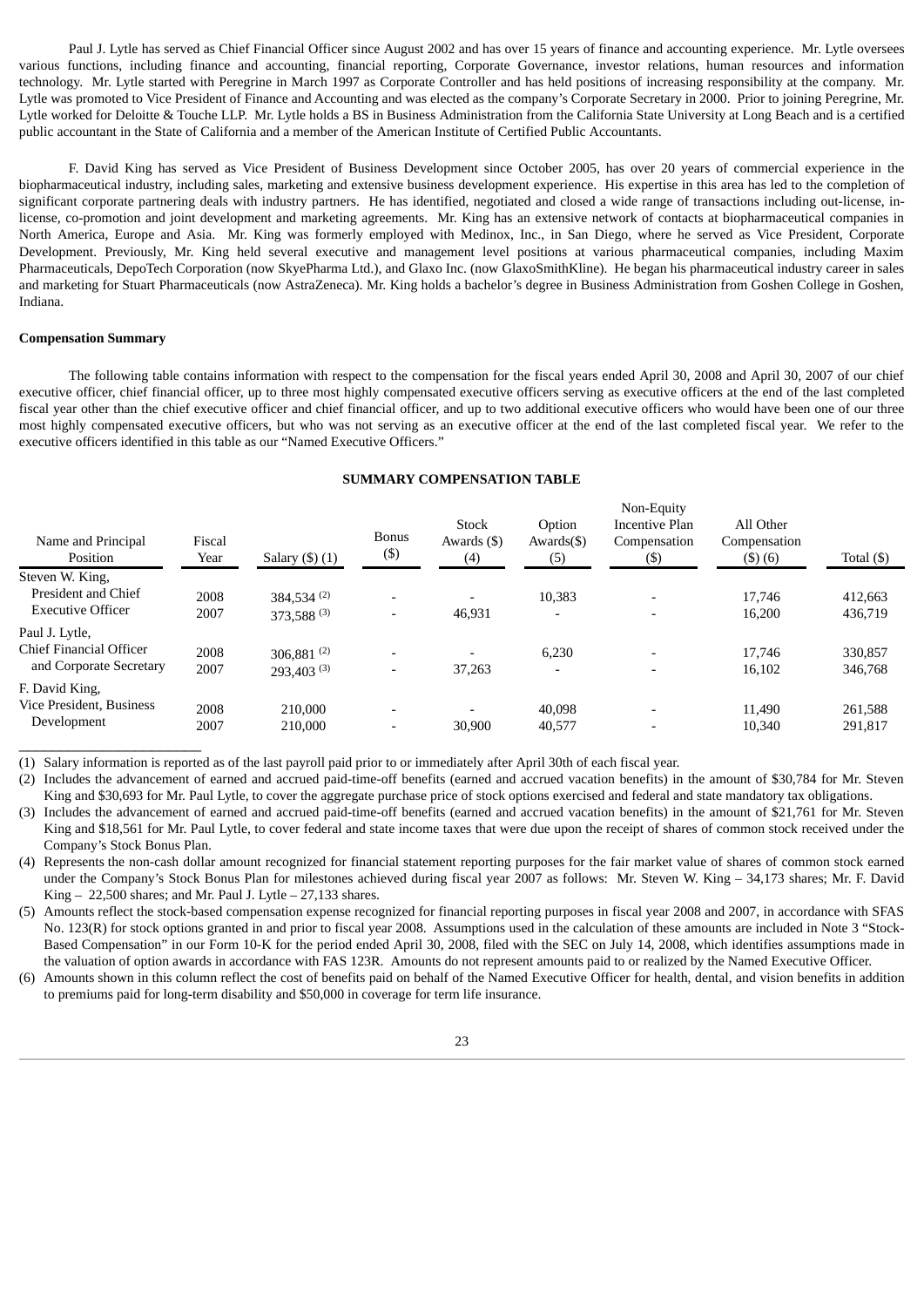## **Option Grants in Last Fiscal Year**

The following table sets forth information with respect to stock option grants during fiscal year 2008 to our Named Executive Officers. All options granted were at the fair market value on the date of grant as determined by the Board of Directors. We have not included information for estimated future payouts under non-equity and equity incentive plan awards as we did not have an incentive plan established in fiscal year 2008.

|                |         | % of Total     |                         |                        |                           |
|----------------|---------|----------------|-------------------------|------------------------|---------------------------|
|                | Options | <b>Options</b> | <b>Exercise of base</b> |                        | <b>Grant Date</b>         |
| Name           | Granted | Granted        | Price (\$/Sh)           | <b>Expiration Date</b> | Fair Value <sup>(1)</sup> |
| Steven W. King | 250,000 | 5.9%           | \$0.39                  | 1/11/2018              | \$69,225                  |
| Paul J. Lytle  | 150.000 | 4.7%           | \$0.39                  | 1/11/2018              | \$41,535                  |
| F. David King  | 100.000 | 2.4%           | \$0.39                  | 1/11/2018              | \$27.690                  |

(1) Represents the estimated fair market value of options granted on the grant date based on the Black-Scholes valuation model. The estimated fair value of stock options requires various judgmental assumptions including estimating stock price volatility, forfeiture rates, and expected life. Assumptions used in the valuation of option awards in accordance with FAS 123R is included in Note 3 "Stock-Based Compensation" in our Form 10-K for the year ended April 30, 2008, filed with the SEC on July 14, 2008.

#### **Outstanding Equity Awards at Fiscal Year-End**

\_\_\_\_\_\_\_\_\_\_\_\_\_\_\_\_\_\_\_\_

The following table shows information regarding unexercised stock options held by our Named Executive Officers as of fiscal year ended April 30, 2008:

| <b>Name</b>    | Number of<br><b>Securities</b><br><b>Underlying</b><br><b>Unexercised</b><br><b>Options</b> (#)<br><b>Exercisable</b> | Number of<br><b>Securities</b><br><b>Underlying</b><br><b>Unexercised</b><br><b>Options</b> (#)<br>Unexercisable | <b>Option</b><br><b>Exercise</b><br>Price (\$) | <b>Option</b><br><b>Expiration</b><br><b>Date</b> |
|----------------|-----------------------------------------------------------------------------------------------------------------------|------------------------------------------------------------------------------------------------------------------|------------------------------------------------|---------------------------------------------------|
| Steven W. King | 22,500                                                                                                                |                                                                                                                  | \$1.59                                         | 5/27/2008                                         |
|                | 130,000                                                                                                               |                                                                                                                  | \$1.06                                         | 5/3/2009                                          |
|                | 258,333                                                                                                               |                                                                                                                  | \$0.34                                         | 12/22/2009                                        |
|                | 150,000                                                                                                               |                                                                                                                  | \$1.28                                         | 5/7/2011                                          |
|                | 200,000                                                                                                               |                                                                                                                  | \$0.55                                         | 3/19/2013                                         |
|                | 350,000                                                                                                               |                                                                                                                  | \$2.20                                         | 10/21/2013                                        |
|                | 31,250                                                                                                                | 218,750 (1)                                                                                                      | \$0.39                                         | 1/11/2018                                         |
| Paul J. Lytle  | 22,500                                                                                                                |                                                                                                                  | \$1.59                                         | 5/27/2008                                         |
|                | 130,000                                                                                                               |                                                                                                                  | \$1.06                                         | 5/3/2009                                          |
|                | 133,333                                                                                                               |                                                                                                                  | \$0.34                                         | 12/22/2009                                        |
|                | 135,000                                                                                                               |                                                                                                                  | \$1.28                                         | 5/7/2011                                          |
|                | 300,000                                                                                                               |                                                                                                                  | \$2.20                                         | 10/21/2013                                        |
|                | 18,750                                                                                                                | 131,250(1)                                                                                                       | \$0.39                                         | 1/11/2018                                         |
| F. David King  | 100,000                                                                                                               | 100,000(2)<br>100,000(3)                                                                                         | \$1.05<br>\$0.39                               | 10/24/2015<br>1/11/2018                           |
|                |                                                                                                                       |                                                                                                                  |                                                |                                                   |

<sup>(1)</sup> Option will vest in twenty-four monthly installments beginning February 11, 2008.

<sup>(2)</sup> Option will vest in four equal annual installments beginning one year from the date of grant. Of the remaining 100,000 unexerciseable options, 50,000 options will vest on each of the following dates: October 24, 2008 and October 24, 2009.

<sup>(3)</sup> Option will vest in 50,000 share increments upon the closing of each licensing or partnering agreement, as further defined in the option agreement.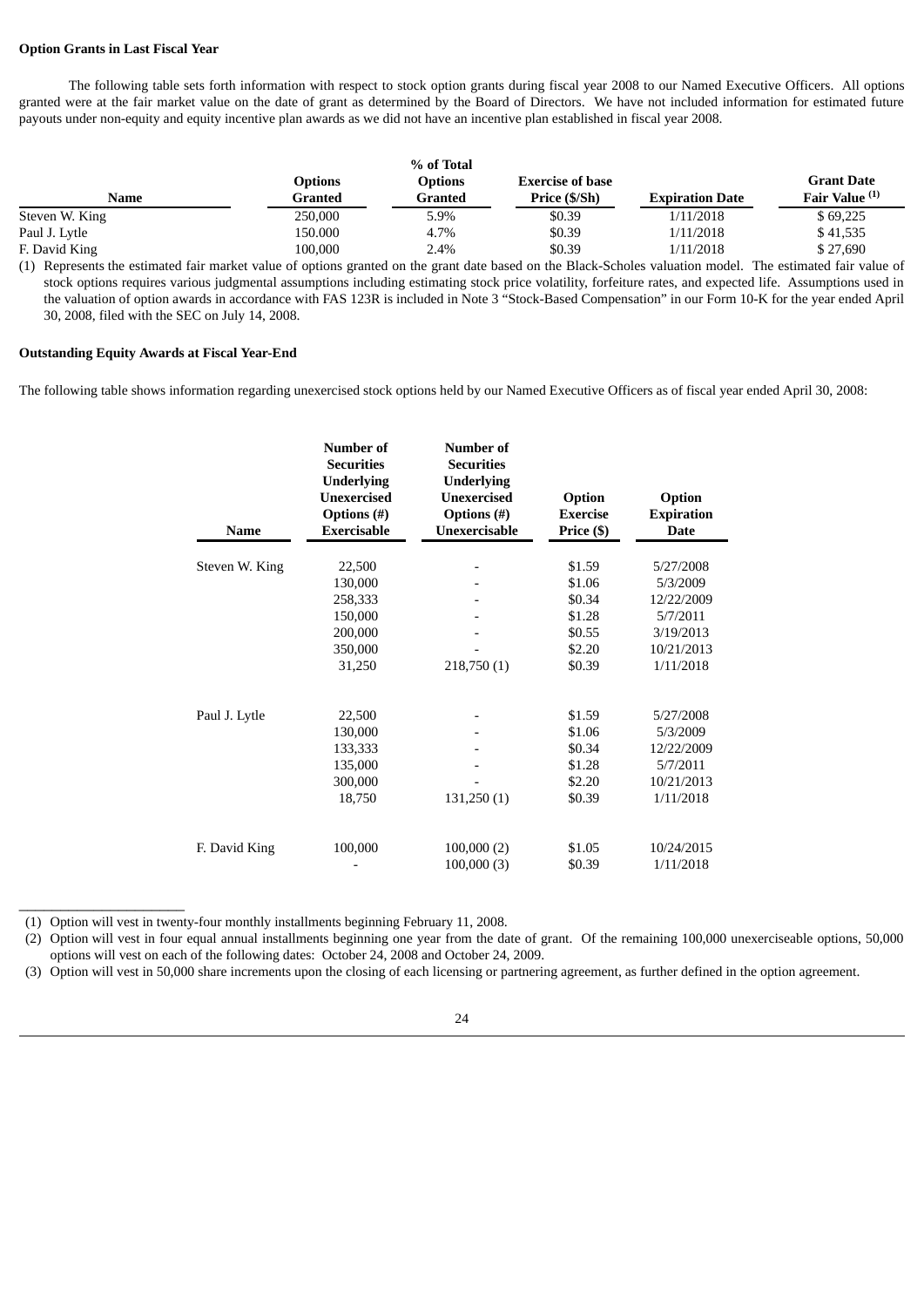## **Option Exercises and Stock Vested Table**

\_\_\_\_\_\_\_\_\_\_\_\_\_\_\_\_\_\_\_\_\_\_\_

\_\_\_\_\_\_\_\_\_\_\_\_\_\_\_\_\_\_

The following information sets forth stock options exercised by the Company's Named Executive Officers during fiscal year 2008:

|                |                                                                  | <b>Option Awards</b>                                 |  |  |  |
|----------------|------------------------------------------------------------------|------------------------------------------------------|--|--|--|
| Name           | Number of<br><b>Shares</b><br><b>Acquired on</b><br>Exercise (#) | Value<br><b>Realized on</b><br>Exercise $(\$)$ $(1)$ |  |  |  |
| Steven W. King | 15,000                                                           | \$6,450                                              |  |  |  |
| Paul J. Lytle  | 30,000                                                           | \$12,900                                             |  |  |  |
|                |                                                                  |                                                      |  |  |  |

(1) Represents the excess of the fair market value of the shares exercised on the exercise date over the aggregate exercise price of such shares. The Named Executive Officers continue to hold the shares of common stock acquired on exercise as of the filing date.

#### **Potential Payments Upon Termination or Change in Control**

The following table sets forth the potential payments to our Named Executive Officers assuming a termination event or a change in control event occurred as of April 30, 2008:

## **POTENTIAL TERMINATION AND CHANGE IN CONTROL PAYMENTS**

|                               | <b>Salary</b>            | <b>Acceleration of</b><br><b>Vesting of Equity</b> | Other<br><b>Payments</b> |                          |
|-------------------------------|--------------------------|----------------------------------------------------|--------------------------|--------------------------|
| <b>Name Executive Officer</b> | & Bonus (\$)             | Awards (2)                                         | (\$)                     | Total (\$)               |
| Steven W. King (1)            | 176,875                  | -                                                  | 9.374                    | 186,249                  |
| Paul J. Lytle                 | $\overline{\phantom{0}}$ | -                                                  | $\overline{\phantom{0}}$ | $\overline{\phantom{a}}$ |
| F. David King                 | $\overline{\phantom{0}}$ | -                                                  | $\overline{\phantom{0}}$ | $\overline{\phantom{0}}$ |

(1) If Mr. King's employment is terminated by us for any reason other than "cause", or within 90 days following a "Change in Control" (as defined in the agreement), Mr. King shall receive six months' base salary as severance, benefit continuation for six months, and two years to exercise any vested options. (2) All equity awards vest and become immediately exercisable in full upon a change in control event.

#### **Compensation Committee Interlocks and Insider Participation**

The following non-employee directors currently serve on the Compensation Committee of the Board of Directors: Mr. Carlton M. Johnson, Mr. David H. Pohl, Mr. Eric S. Swartz, and Dr. Thomas A. Waltz. There are no interlocks of executive officers or directors of the Company serving on the compensation committee or equivalent committee of another entity, which has any director or executive officer serving on the Compensation Committee, other committees or the Board of Directors of the Company.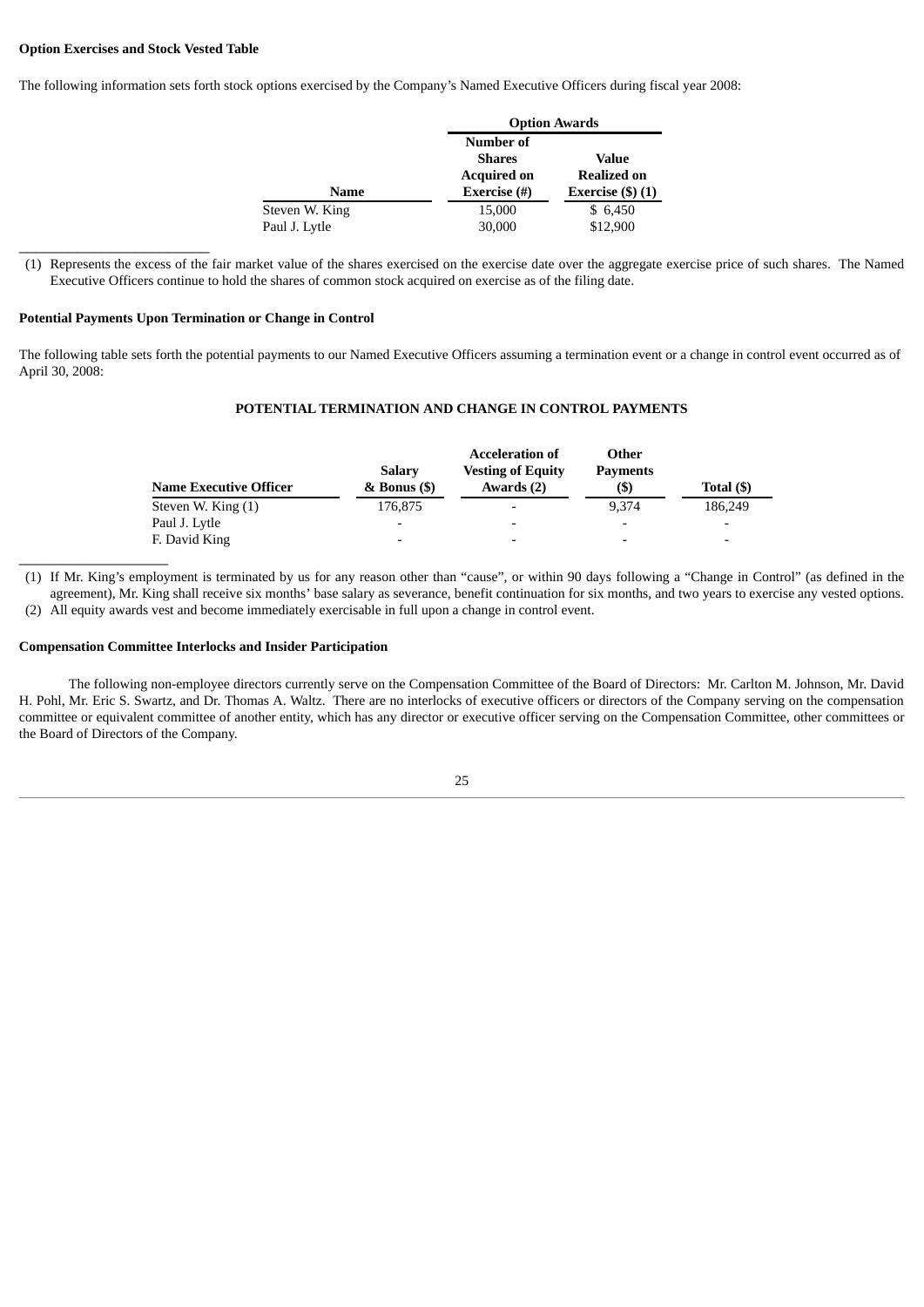## **COMPENSATION COMMITTEE REPORT**

The Report of the Compensation Committee of the Board of Directors shall not be deemed incorporated by reference by any general statement incorporating by reference this Proxy Statement into any filing under the Securities Act of 1933 (the "Securities Act") or under the Securities Exchange Act of 1934 (the "Exchange Act"), except to the extent that the Company specifically incorporates this information by reference, and shall not otherwise be deemed *filed under such Acts.*

The Compensation Committee of our Company has reviewed and discussed the Compensation Discussion and Analysis required by Item 402(b) of Regulation S-K with management and, based on such review and discussions, the Compensation Committee recommended to the Board that the Compensation Discussion and Analysis be included in this Proxy Statement.

#### *THE COMPENSATION COMMITTEE OF THE BOARD OF DIRECTORS*

*Eric S. Swartz, Chairman of the Compensation Committee CARLTON M. JOHNSON*  $D_{AVID}$   $H$ <sub> $P_{OHI}$ </sub> *THOMAS A. WALTZ, M.D.*

## **Equity Compensation Plan Information**

We maintain four equity compensation plans, the 1996 Plan, the 2002 Plan, the 2003 Plan, and the 2005 Plan. The 1996, 2003 and 2005 Plans were approved by our stockholders while the 2002 Plan was not submitted for stockholder approval.

The 2002 Plan is a broad-based non-qualified stock option plan for the issuance of up to 3,000,000 options. The 2002 Plan provides for the granting of options to purchase shares of our common stock at prices not less than the fair market value of our common stock at the date of grant and generally expire ten years after the date of grant.

In addition to the 2002 Plan, during 1999, we granted non-qualified options, which are not part of any compensation plan, to purchase up to an aggregate of 1,500,000 shares of our common stock. As of April 30, 2008, options to purchase 181,664 shares of our common stock were outstanding. The resale of the underlying shares of common stock is registered on a registration statement on Form S-3.

The following table sets forth certain information as of April 30, 2008 concerning our common stock that may be issued upon the exercise of options or pursuant to purchases of stock under all of our equity compensation plans approved by stockholders and equity compensation plans not approved by stockholders in effect as of April 30, 2008:

| <b>Plan Category</b>                                                                               | (a)<br><b>Number of Securities to</b><br>be Issued Upon the<br><b>Exercise of Outstanding</b><br><b>Options</b> | (b)<br>Weighted-Average<br><b>Exercise Price of</b><br><b>Outstanding Options</b><br>(\$/share) | (c)<br><b>Number of Shares</b><br><b>Remaining Available for</b><br><b>Future Issuance Under</b><br><b>Equity Compensation</b><br><b>Plans (Excluding</b><br><b>Securities Reflected in</b><br>Column (a)) |
|----------------------------------------------------------------------------------------------------|-----------------------------------------------------------------------------------------------------------------|-------------------------------------------------------------------------------------------------|------------------------------------------------------------------------------------------------------------------------------------------------------------------------------------------------------------|
| Equity compensation plans approved by<br>stockholders<br>Equity compensation plans not approved by | 12.458.221                                                                                                      | \$1.23                                                                                          | 1,146,770                                                                                                                                                                                                  |
| stockholders                                                                                       | 2.230.843                                                                                                       | \$1.29                                                                                          | 55,041                                                                                                                                                                                                     |
|                                                                                                    | 14.689.064                                                                                                      | \$1.24                                                                                          | 1,201,811                                                                                                                                                                                                  |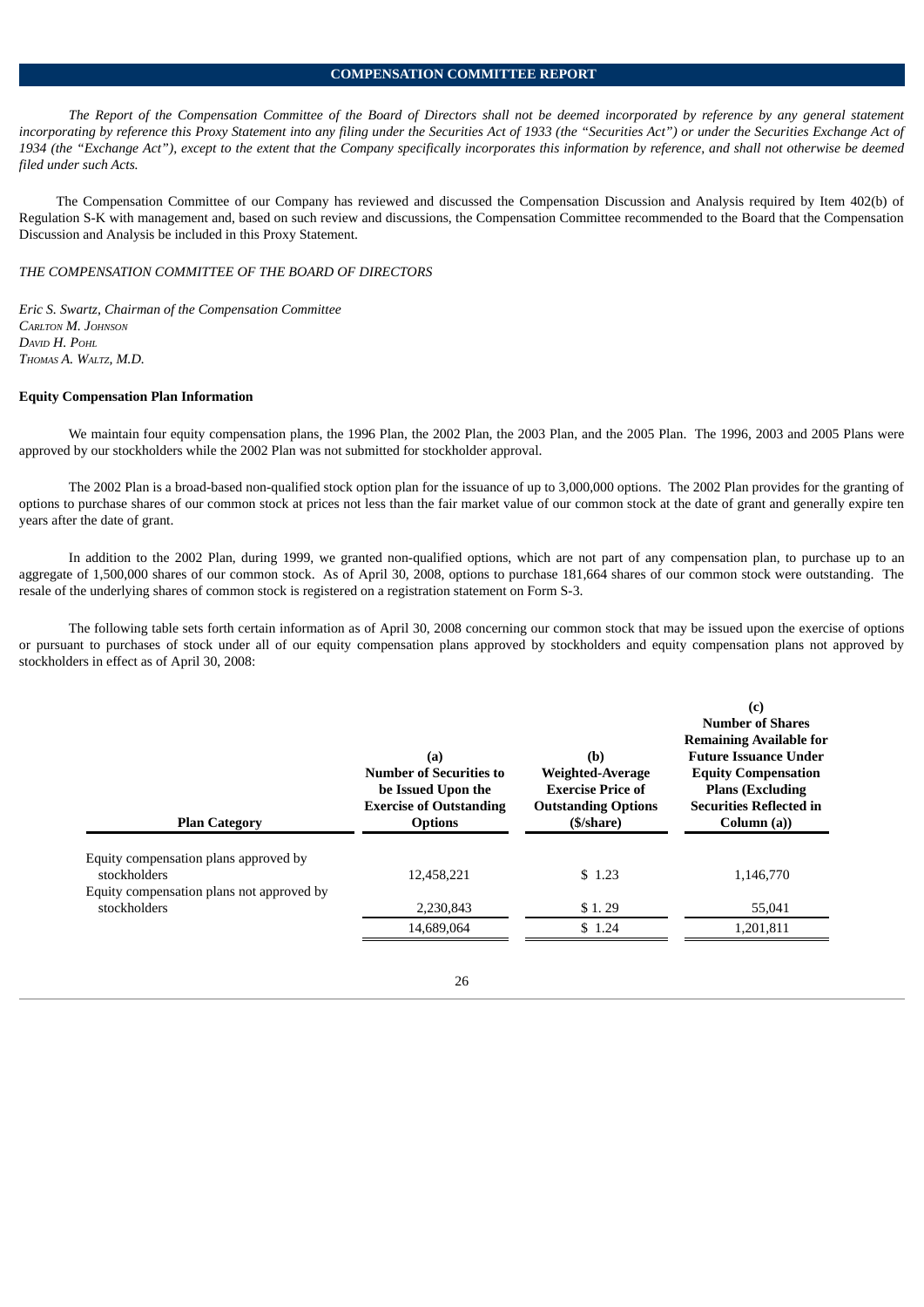## **Comparison of Stockholder Return (‡)**

The following graph shows a comparison of cumulative total returns for the Company, Nasdaq Market Index and a Nasdaq Peer group for the period beginning April 30, 2003 through April 30, 2008. The total cumulative return on investment shown for the Company, the Nasdaq Market Index and the Nasdaq Pharmaceutical Index (Peer Companies Group Index) are based on the assumptions that on April 30, 2003, \$100 was invested in the common stock of each Index and that all dividends were reinvested. The Nasdaq Market Index and the Nasdaq Pharmaceutical Index were prepared by The Center for Research in Security Prices.





The underlying data for the foregoing graph is as follows:

|                                 | April 30,<br>2003 | April 30,<br>2004 | April 30,<br>2005 | April 30,<br>2006 | April 30,<br>2007 | April 30,<br>2008 |
|---------------------------------|-------------------|-------------------|-------------------|-------------------|-------------------|-------------------|
| Peregrine Pharmaceuticals, Inc. | \$100.00          | \$283.05          | \$205.08          | \$235.59          | \$169.49          | \$ 71.19          |
| Nasdaq Pharmaceutical Index     | \$100.00          | \$122.42          | \$129.46          | \$149.54          | \$150.03          | \$118.43          |
| Nasdag Market Index (U.S.)      | \$100.00          | \$131.65          | \$131.71          | \$160.63          | \$176.82          | \$172.57          |
|                                 |                   |                   |                   |                   |                   |                   |

# The performance graph and the underlying data is not soliciting material, and is not incorporated into any past or future filing of the Company under the Securities Act of 1933, as amended, or the Securities Exchange Act of 1934, as amended, including this Proxy Statement, in whole or in part.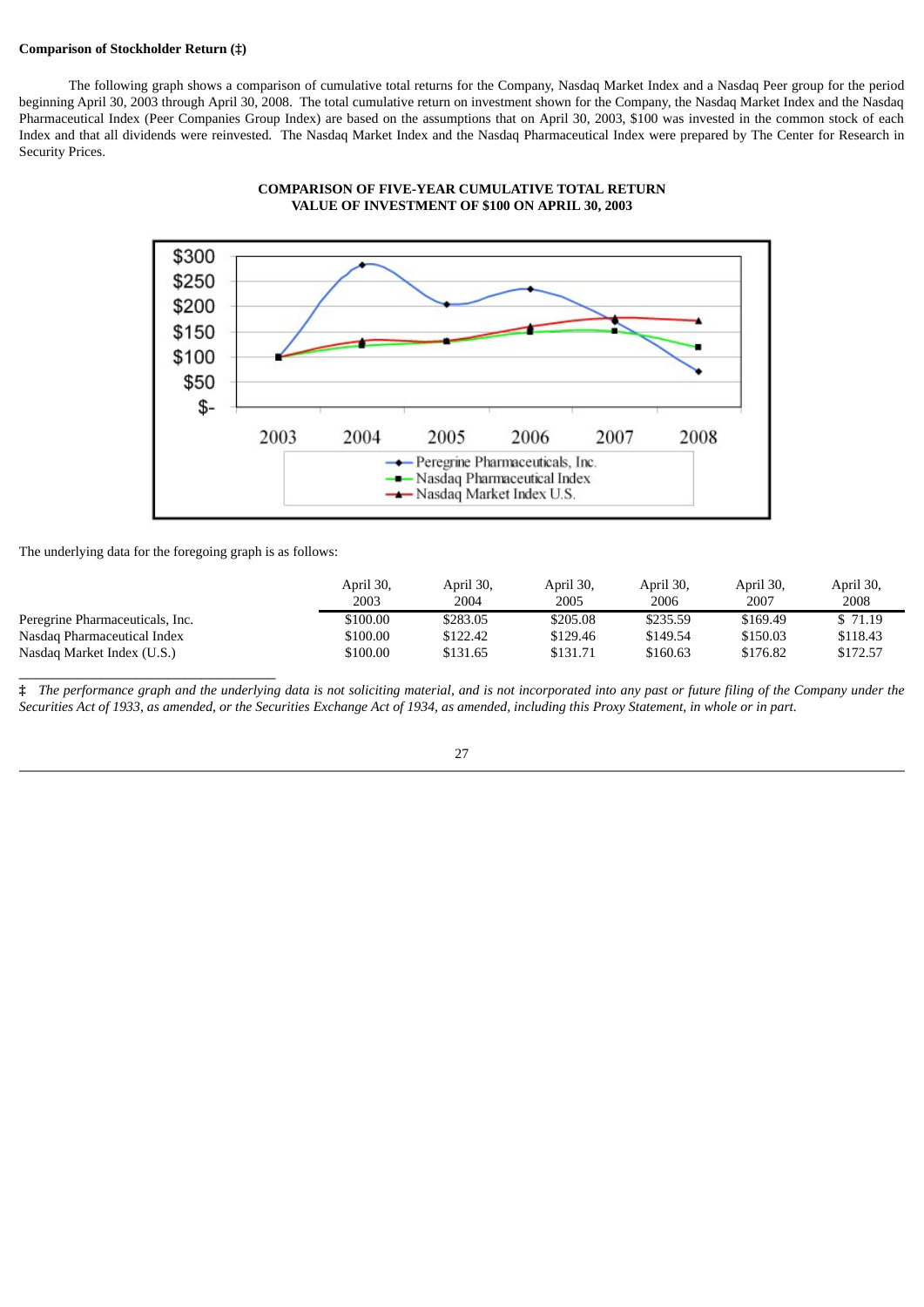#### **Stockholder Proposals and Nominations**

Pursuant to Rule 14a-8 under the Exchange Act, stockholders may present proper proposals for inclusion in the Company's proxy statement and for consideration at the Company's next annual meeting of stockholders. To be eligible for inclusion in the Company's 2009 Proxy Statement, your proposal must be received by the Company no later than May 11, 2009, and must otherwise comply with Rule 14a-8. While the Board will consider stockholder proposals, the Company reserves the right to omit from the Company's proxy statement stockholder proposals that it is not required to include under the Exchange Act, including Rule 14a-8.

In addition, the Company's Nominating Charter contains an advance notice provision with respect to matters to be brought at an annual meeting of stockholders, including nominations, and not included in the Company's Proxy Statement. If you would like to nominate a director or bring any other business before the stockholders at the 2009 Annual Meeting, you must comply with the procedures contained in the Company's Nominating Charter of the Board of Directors and you must notify the Company in writing and such notice must be delivered to or received by the Secretary no later than 90 days prior to the 2009 Annual Meeting.

The Nominating Charter of the Board of Directors provides that nominations may be made by the Board, by a committee appointed by the Board or any stockholder entitled to vote in the election of directors generally. Stockholders must provide actual written notice of their intent to make nomination(s) to the Secretary of the Company no later than 90 days prior to the relevant annual meeting. Each notice must set forth (i) the name and address of the stockholder who intends to make the nomination(s) and the person(s) to be nominated; (ii) a representation that the stockholder is a holder of record of stock of the Company entitled to vote at such meeting and intends to appear in person or by proxy at the meeting to nominate the person(s) specified in the notice; (iii) a description of all arrangements or understandings between the stockholder and each nominee and any other person(s) (naming such person(s)) pursuant to which the nomination(s) are to be made by the stockholder; (iv) such other information regarding each nominee as would be required to be included in a proxy statement filed pursuant to the proxy rules of the SEC had the nominee been nominated, or intended to be nominated, by the Board; and (v) the consent of each nominee to serve as a director of the Company if so elected. Any candidates recommended by stockholders for nomination to the Board will be evaluated in the same manner that nominees suggested by Board members, management or other parties.

You may write to the Secretary of the Company at the Company's principal executive office, 14282 Franklin Avenue, Tustin, California 92780, to deliver the notices discussed above and for a copy of the relevant Nominating Charter of the Board of Directors regarding the requirements for making stockholder proposals and nominating director candidates. In addition, the Nominating Charter of the Board of Directors can also be found on our website at www.peregrineinc.com (this website address is not intended to function as a hyperlink, and the information contained on the Company's website is not intended to be a part of this Proxy Statement).

#### **Other Matters**

Neither the Board of Directors nor the management knows of any other business to be presented at the Annual Meeting, but if other matters do properly come before the Annual Meeting, it is intended that the persons named on the proxy card will vote on those matters in accordance with their best judgment.

#### **Annual Report on Form 10-K**

A copy of the Company's Annual Report on Form 10-K, as filed with the Securities and Exchange Commission (exclusive of Exhibits), will be furnished by first class mail, within one business day of receipt of request, without charge to any person from whom the accompanying proxy is solicited upon written request to Peregrine Pharmaceuticals, Inc., Attention: Corporate Secretary, 14282 Franklin Avenue, Tustin, California 92780-7017. If Exhibit copies are requested, a copying charge of \$.20 per page will be made. In addition, all of the Company's public filings, including the Annual Report on Form 10-K, can be found on our website at www.peregrineinc.com (this website address is not intended to function as a hyperlink, and the information contained on the Company's website is not intended to be a part of this Proxy Statement).

By Order of the Board of Directors,

PAUL J. LYTLE *Chief Financial Officer and Corporate Secretary*

August [ ], 2008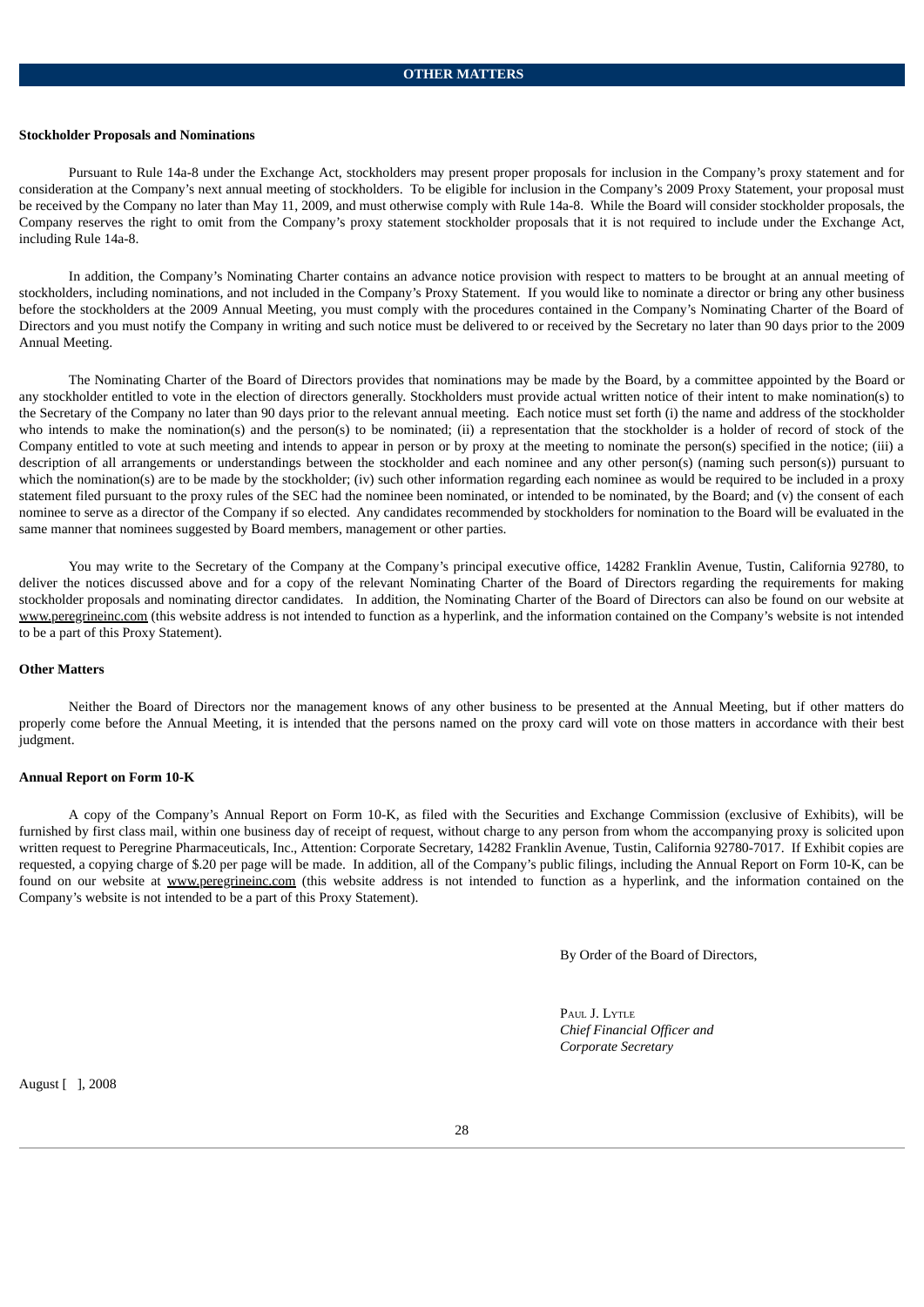## **CERTIFICATE OF AMENDMENT OF CERTIFICATE OF INCORPORATION OF PEREGRINE PHARMACEUTICALS, INC., A DELAWARE CORPORATION**

PEREGRINE PHARMACEUTICALS, INC., a Delaware corporation organized and existing under and by virtue of the Delaware General Corporation Law (hereinafter referred to as the "Corporation"), hereby certifies as follows:

1. That at a meeting of the Board of Directors of the Corporation resolutions were duly adopted setting forth a proposed amendment of the Certificate of Incorporation of the Corporation, declaring said amendment to be advisable and directing said amendment to be submitted to the stockholders of the Corporation at the 2008 Annual Meeting. The resolutions set forth the proposed amendment as follows:

RESOLVED, that ARTICLE 4 of the Certificate of Incorporation of the Corporation be amended by adding the following paragraph at the end thereof:

#### "**Reverse Stock Split**.

Effective as of the close of business on the filing date of this Certificate of Amendment with the Secretary of State of the State of Delaware (the "Effective Time"), every [insert number ranging from three to ten] outstanding shares of Common Stock, par value \$0.001, of the Corporation issued and outstanding or held in the treasury of the Corporation as of the close of business on \_\_\_\_\_\_\_\_ \_\_, 200\_ will automatically be combined, reclassified and changed into one (1) fully paid and non-assessable share of Common Stock, par value \$0.001, without any further action by the holders of such shares; provided, however, that no fractional shares shall be issued. Stockholders who would otherwise be entitled to a fractional share will receive one whole share of common stock in lieu of such fraction. No other exchange, reclassification or cancellation of issued shares shall be effected by this Amendment."

2. That thereafter, pursuant to resolution of the Board of Directors, an Annual Meeting of the stockholders of the Corporation was duly called and held, upon notice in accordance with Section 222 of the Delaware General Corporation Law, at which Annual Meeting the necessary number of shares as required by statute were voted in favor of the amendment.

3. That said amendment was duly adopted in accordance with the provisions of Section 242 of the Delaware General Corporation Law of the State of Delaware.

IN WITNESS WHEREOF, the Corporation has caused this Certificate of Amendment to be executed by Steven W. King, its President & CEO, and attested to by Paul J. Lytle, its CFO & Corporate Secretary, this \_\_ day of \_\_\_\_\_\_\_, 200\_.

> PEREGRINE PHARMACEUTICALS, INC, a Delaware corporation

By: \_\_\_\_\_\_\_\_\_\_\_\_\_\_\_\_\_\_\_\_\_\_\_\_\_\_\_\_\_\_\_\_\_\_\_\_\_\_\_

Steven W. King, President & CEO

ATTEST:

Paul J. Lytle, CFO & Corporate Secretary

\_\_\_\_\_\_\_\_\_\_\_\_\_\_\_\_\_\_\_\_\_\_\_\_\_\_\_\_\_\_\_\_\_\_\_\_\_\_\_\_\_\_

A-1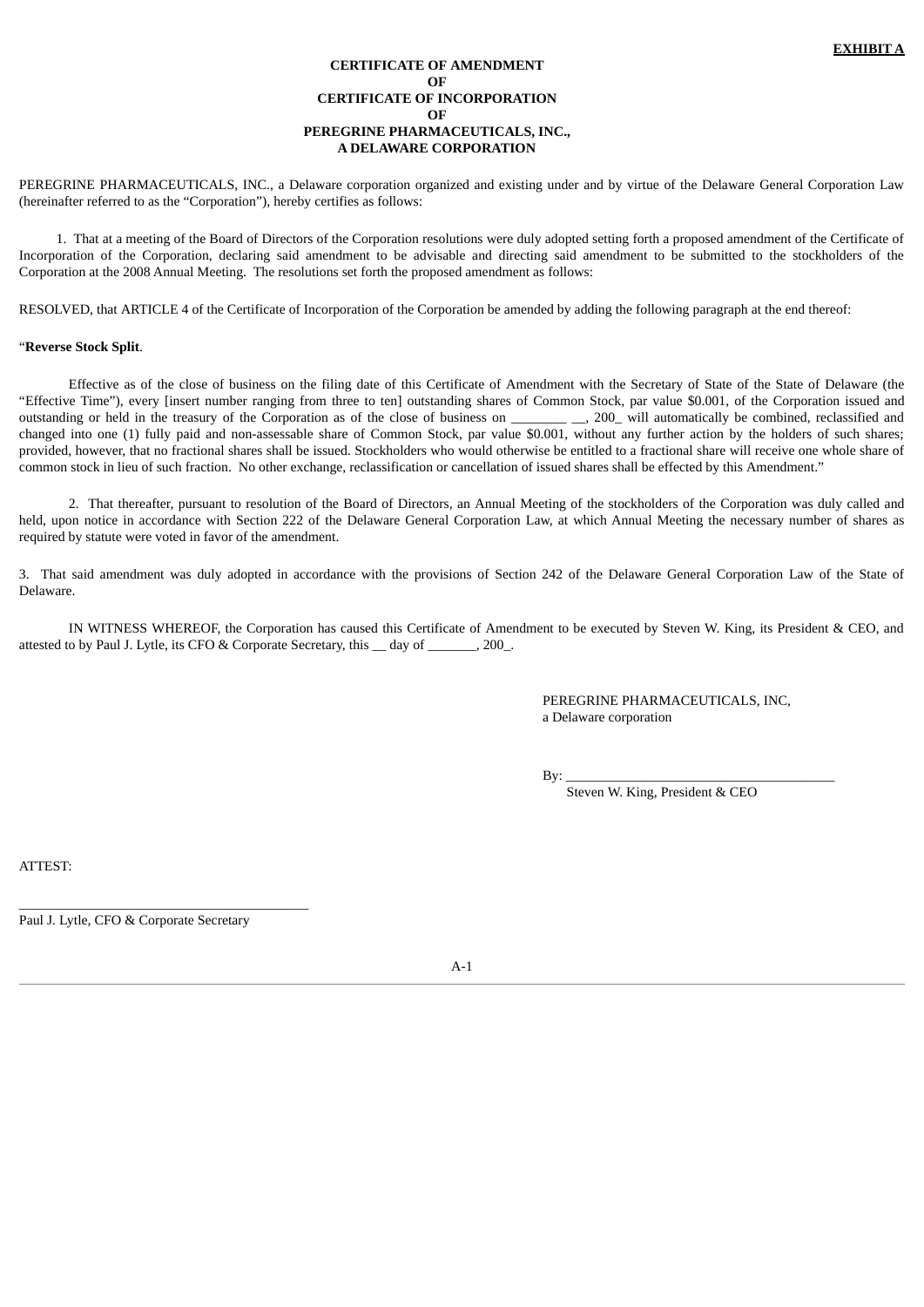#### **PEREGRINE PHARMACEUTICALS, INC. 2008 STOCK INCENTIVE PLAN**

## **ARTICLE ONE GENERAL PROVISIONS**

## I. **PURPOSE OF THE PLAN**

This 2008 Stock Incentive Plan (the "Plan") is intended to promote and advance the interests of Peregrine Pharmaceuticals, Inc., a Delaware corporation (the "Corporation"), and its stockholders by strengthening the Corporation's ability to attract and retain individuals of training, experience and ability as officers, employees, non-employee directors and consultants and to furnish additional incentives to such key individuals to promote the Corporation's financial success by providing them with the opportunity to acquire a proprietary interest, or otherwise increase their proprietary interest, in the Corporation.

Capitalized terms shall have the meanings assigned to such terms in the attached Appendix.

## II. **STRUCTURE OF THE PLAN**

A. The Plan shall be divided into two separate equity programs:

(i) the "Discretionary Option Grant Program" under which eligible persons may, at the discretion of the Plan Administrator, be granted options to purchase shares of Common Stock, and

(ii) the "Stock Issuance Program" under which eligible persons may, at the discretion of the Plan Administrator, be issued shares of Common Stock directly, either through the immediate purchase of such shares or as a bonus for services rendered to the Corporation (or any Parent or Subsidiary).

B. The provisions of Articles One and Four shall apply to all equity programs under the Plan and shall govern the interests of all persons under the Plan.

## III. **ADMINISTRATION OF THE PLAN**

A. The Plan will be administered by the Compensation Committee, composed of not less than two directors appointed by the Board. Each member of the Compensation Committee shall, at all times during their service as such, be a "non-employee director" within the meaning of Rule 16b-3(b)(3) under the Securities Exchange Act of 1934. The Compensation Committee (hereinafter also referred to as the "Plan Administrator") shall have conclusive authority to construe and interpret the Plan and any award agreement entered into thereunder, and to establish, amend and rescind administrative policies for the administration of the Plan and such additional authority as the Board may from time to time determine is necessary or desirable.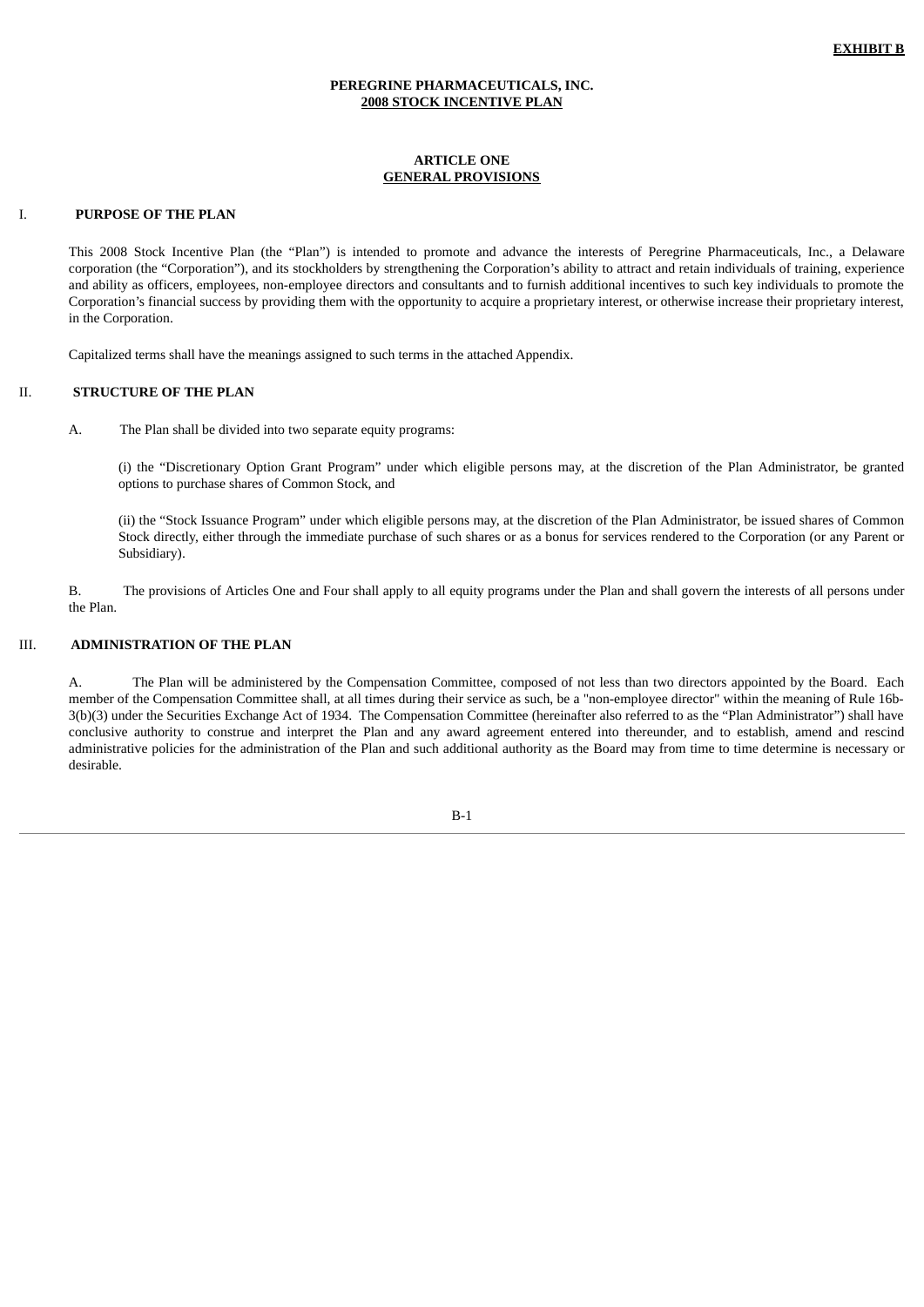B. The Plan Administrator shall, within the scope of its administrative functions under the Plan, have full power and authority (subject to the provisions of the Plan) to establish such rules and regulations as it may deem appropriate for proper administration of the Discretionary Option Grant Program and the Stock Issuance Program and to make such determinations under, and issue such interpretations of, the provisions of such programs and any outstanding options or stock issuances thereunder as it may deem necessary or advisable. Decisions of the Plan Administrator within the scope of its administrative functions under the Plan shall be final and binding on all parties who have an interest in the Discretionary Option Grant Program and/or the Stock Issuance Program under its jurisdiction or any option or stock issuance thereunder.

C. Service on the Compensation Committee shall constitute service as a Board member, and members of each such committee shall accordingly be entitled to full indemnification and reimbursement as Board members for their service on such committee. No member of the Compensation Committee shall be liable for any act or omission made in good faith with respect to the Plan or any option grants or stock issuances under the Plan.

## IV. **ELIGIBILITY**

- A. The persons eligible to participate in the Discretionary Option Grant Program and the Stock Issuance Program are as follows:
	- (i) Employees,
	- (ii) non-employee members of the Board or the board of directors of any Parent or Subsidiary of the Corporation, and
	- (iii) consultants and other independent advisors who provide services to the Corporation (or any Parent or Subsidiary of the Corporation).
- B. The Plan Administrator shall, within the scope of its administrative jurisdiction under the Plan, have full authority to determine:

(i) with respect to option grants under the Discretionary Option Grant Program, which eligible persons are to receive option grants, the time or times when such option grants are to be made, the number of shares to be covered by each such grant, the status of the granted option as either an Incentive Option or a Non-Statutory Option, the time or times when each option is to become exercisable, the vesting schedule (if any) applicable to the option shares and the maximum term for which the option is to remain outstanding, and

(ii) with respect to stock issuances under the Stock Issuance Program, which eligible persons are to receive stock issuances, the time or times when such issuances are to be made, the number of shares to be issued to each Participant, the vesting schedule (if any) applicable to the issued shares and the consideration for such shares.

C. The Plan Administrator shall have the absolute discretion either to grant options in accordance with the Discretionary Option Grant Program or to effect stock issuances in accordance with the Stock Issuance Program.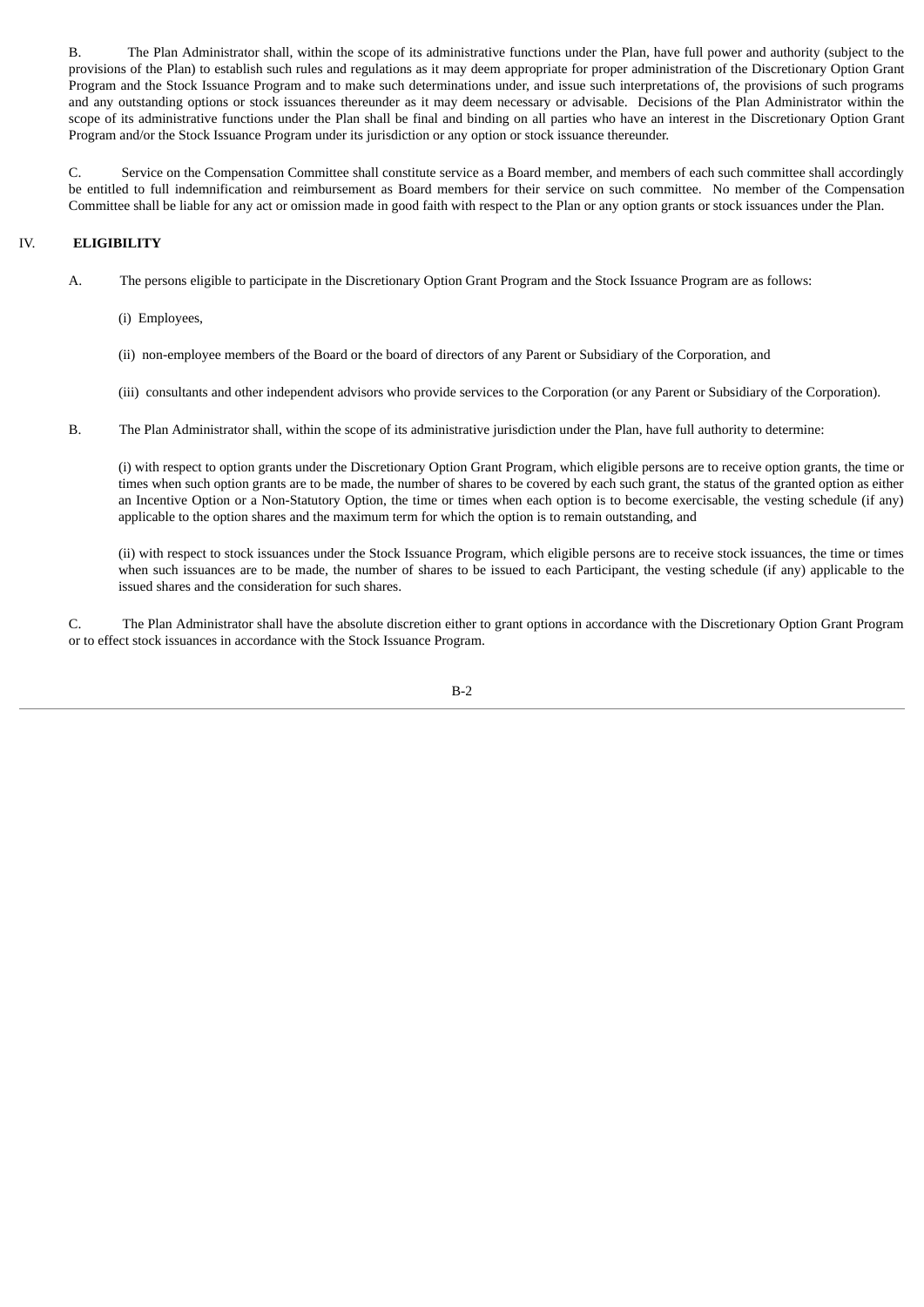## V. **STOCK SUBJECT TO THE PLAN**

A. The stock issuable under the Plan shall be shares of authorized but unissued or reacquired Common Stock, including shares repurchased by the Corporation on the open market. The maximum number of shares of Common Stock initially reserved for issuance over the term of the Plan shall not exceed 15,000,000 shares. Such authorized share reserve includes the number of shares subject to the outstanding options, which are hereby incorporated into the Plan.

B. Shares of Common Stock subject to outstanding options shall be available for subsequent issuance under the Plan to the extent those options expire or terminate for any reason prior to being exercised in full. Unvested shares issued under the Plan and subsequently cancelled or repurchased by the Corporation, at the original issue price paid per share, pursuant to the Corporation's repurchase rights under the Plan shall be added back to the number of shares of Common Stock reserved for issuance under the Plan.

C. If any change is made to the Common Stock by reason of any stock split, stock dividend, recapitalization, combination of shares, exchange of shares or other change affecting the outstanding Common Stock as a class without the Corporation's receipt of consideration, appropriate adjustments shall be made to:

(i) the maximum number and/or class of securities issuable under the Plan;

(ii) the number and/or class of securities for which any one person may be granted stock options, separately exercisable stock appreciation rights and direct stock issuances under the Plan per calendar year; and

(iii) the number and/or class of securities and the exercise price per share in effect under each outstanding option under the Plan.

Such adjustments to the outstanding options are to be effected in a manner, which shall preclude the enlargement or dilution of rights and benefits under such options. The adjustments determined by the Plan Administrator shall be final, binding and conclusive.

## **ARTICLE TWO DISCRETIONARY OPTION GRANT PROGRAM**

## I. **OPTION TERMS**

Each option shall be evidenced by one or more documents in the form approved by the Plan Administrator; provided, however, that each such document shall comply with the terms specified below. Each document evidencing an Incentive Option shall, in addition, be subject to the provisions of the Plan applicable to such options.

#### A. **Exercise Price.**

1. The exercise price per share shall be fixed by the Plan Administrator at a price not less than one hundred percent (100%) of the Fair Market Value per share of Common Stock on the option grant date; provided, however, that the Plan Administrator may fix the exercise price at less than 100% of Fair Market Value if such option is granted pursuant to an assumption or substitution for another option in a manner satisfying Section 424(a) and 409A of the Code.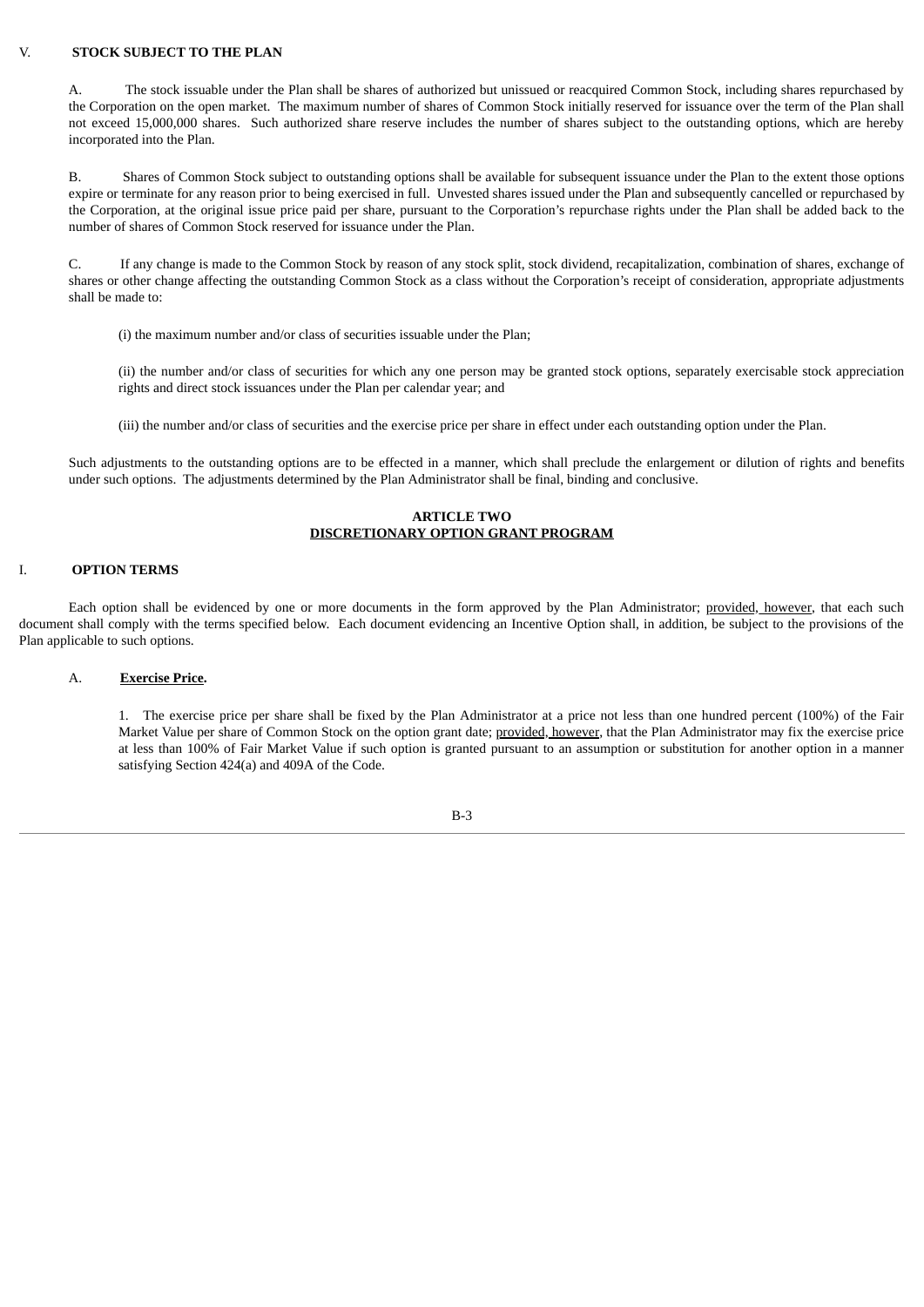2. The exercise price shall become immediately due upon exercise of the option and may, subject to the provisions of Section I of Article Four and the documents evidencing the option, be payable in one or more of the forms specified below:

(i) cash or check made payable to the Corporation,

(ii) shares of Common Stock held for the requisite period necessary to avoid a charge to the Corporation's earnings for financial reporting purposes and valued at Fair Market Value on the Exercise Date, or

(iii) to the extent the option is exercised for vested shares, through a special sale and remittance procedure pursuant to which the Optionee shall concurrently provide irrevocable written instructions to (a) a Corporation-designated brokerage firm to effect the immediate sale of the purchased shares and remit to the Corporation, out of the sale proceeds available on the settlement date, sufficient funds to cover the aggregate exercise price payable for the purchased shares plus all applicable Federal, state and local income and employment taxes required to be withheld by the Corporation by reason of such exercise, and (b) the Corporation to deliver the certificates for the purchased shares directly to such brokerage firm in order to complete the sale.

Except to the extent such sale and remittance procedure is utilized, payment of the exercise price for the purchased shares must be made on the Exercise Date.

B. **Exercise and Term of Options.** Each option shall be exercisable at such time or times, during such period and for such number of shares as shall be determined by the Plan Administrator and set forth in the documents evidencing the option. However, no option shall have a term in excess of ten (10) years measured from the option grant date.

## C. **Effect of Termination of Service.**

1. The following provisions shall govern the exercise of any options held by the Optionee at the time of cessation of Service or death:

(i) Any option outstanding at the time of the Optionee's cessation of Service for any reason shall remain exercisable for such period of time thereafter as shall be determined by the Plan Administrator and set forth in the documents evidencing the option (which shall equal 1 year in the case of death or disability and ninety (90) days in the case of any other cessation of Service), provided no such option shall be exercisable after the expiration of the option term.

(ii) Any option exercisable in whole or in part by the Optionee at the time of death may be subsequently exercised by the personal representative of the Optionee's estate or by the person or persons to whom the option is transferred pursuant to the Optionee's will or in accordance with the laws of descent and distribution.

(iii) Subject to clause C.2.(ii) below of this Section I, during the applicable post-Service exercise period, the option may not be exercised in the aggregate for more than the number of vested shares for which the option is exercisable on the date of the Optionee's cessation of Service. Upon the expiration of the applicable exercise period or (if earlier) upon the expiration of the option term, the option shall terminate and cease to be outstanding for any vested shares for which the option has not been exercised.

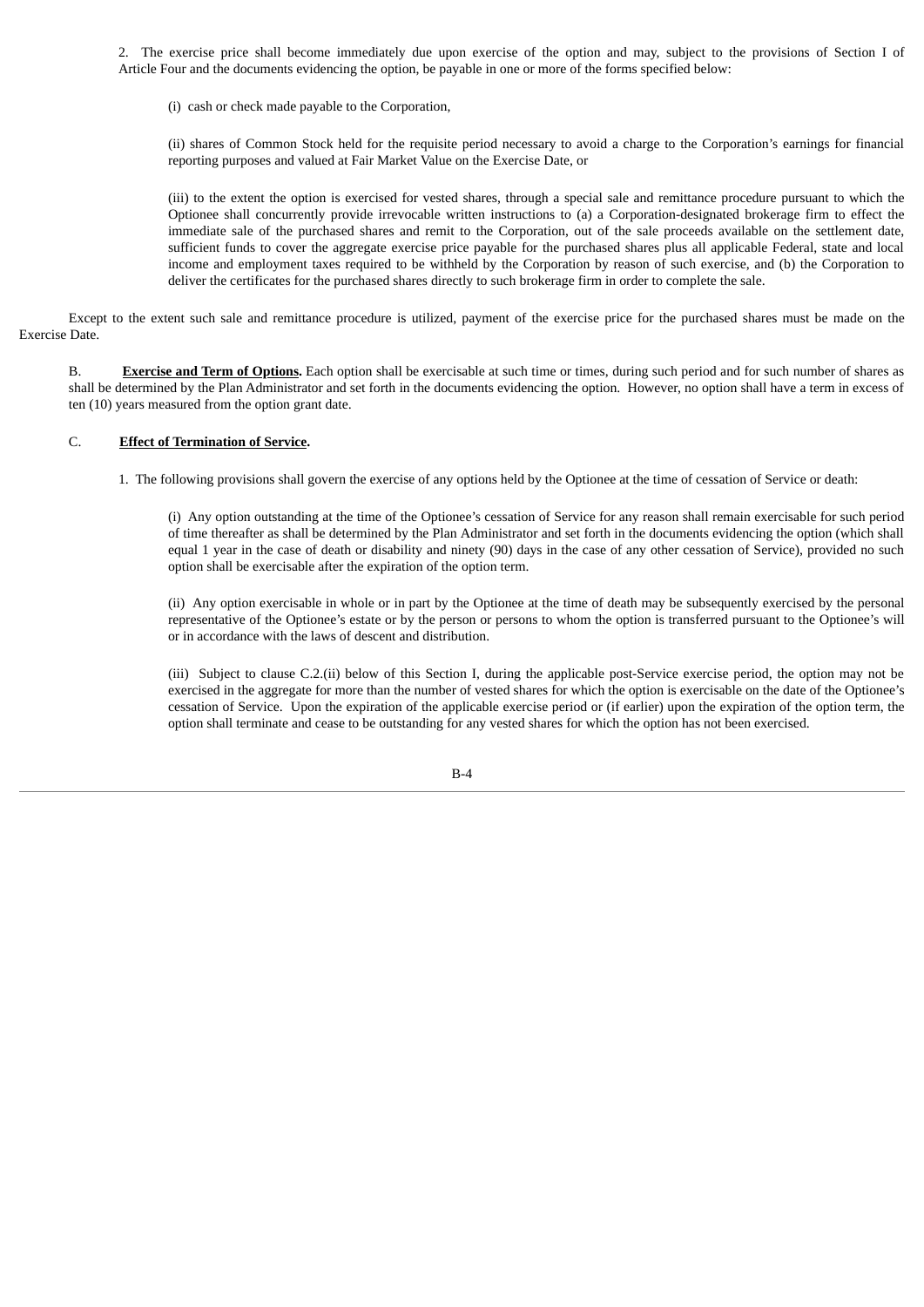2. The Plan Administrator shall have complete discretion, exercisable either at the time an option is granted or at any time while the option remains outstanding, to:

(i) extend the period of time for which the option is to remain exercisable following the Optionee's cessation of Service from the limited exercise period otherwise in effect for that option to such greater period of time as the Plan Administrator shall deem appropriate, but in no event beyond the expiration of the option term, and/or

(ii) permit the option to be exercised, during the applicable post-Service exercise period, not only with respect to the number of vested shares of Common Stock for which such option is exercisable at the time of the Optionee's cessation of Service but also with respect to one or more additional installments in which the Optionee would have vested had the Optionee continued in Service.

D. **Shareholder Rights.** The holder of an option shall have no shareholder rights with respect to the shares subject to the option until such person shall have exercised the option, paid the exercise price and become a holder of record of the purchased shares.

E. **Repurchase Rights.** The Plan Administrator shall have the discretion to grant options which are exercisable for unvested shares of Common Stock and to reserve the right to repurchase any or all of those unvested shares should the Optionee thereafter cease to be in Service to the Corporation. The terms upon which such repurchase right shall be exercisable (including the period and procedure for exercise and the appropriate vesting schedule for the purchased shares) shall be established by the Plan Administrator and set forth in the document evidencing such repurchase right.

F. **Limited Transferability of Options**. During the lifetime of the Optionee, options shall be exercisable only by the Optionee and shall be assignable or transferable other than by will or by the laws of descent and distribution following the Optionee's death.

## II. **INCENTIVE OPTIONS**

The terms specified below shall be applicable to all Incentive Options. Except as modified by the provisions of this Section II, all the provisions of Articles One, Two and Four shall be applicable to Incentive Options. Options that are specifically designated as Non-Statutory Options when issued under the Plan shall not be subject to the terms of this Section II.

A. **Eligibility.** Incentive Options may only be granted to Employees.

B. **Exercise Price.** The exercise price per share shall not be less than one hundred percent (100%) of the Fair Market Value per share of Common Stock on the option grant date; provided, however, that the Plan Administrator may fix the exercise price at less than 100% of Fair Market Value if such option is granted pursuant to an assumption or substitution for another option in a manner satisfying Section 424(a) and 409A of the Code

C. **Dollar Limitation.** The aggregate Fair Market Value of the shares of Common Stock (determined as of the respective date or dates of grant) for which one or more options granted to any Employee under the Plan (or any other option plan of the Corporation or any Parent or Subsidiary) may for the first time become exercisable as Incentive Options during any one calendar year shall not exceed the sum of One Hundred Thousand Dollars (\$100,000). To the extent the Employee holds two (2) or more such options that become exercisable for the first time in the same calendar year, the foregoing limitation on the exercisability of such options, as Incentive Options shall be applied on the basis of the order in which such options are granted.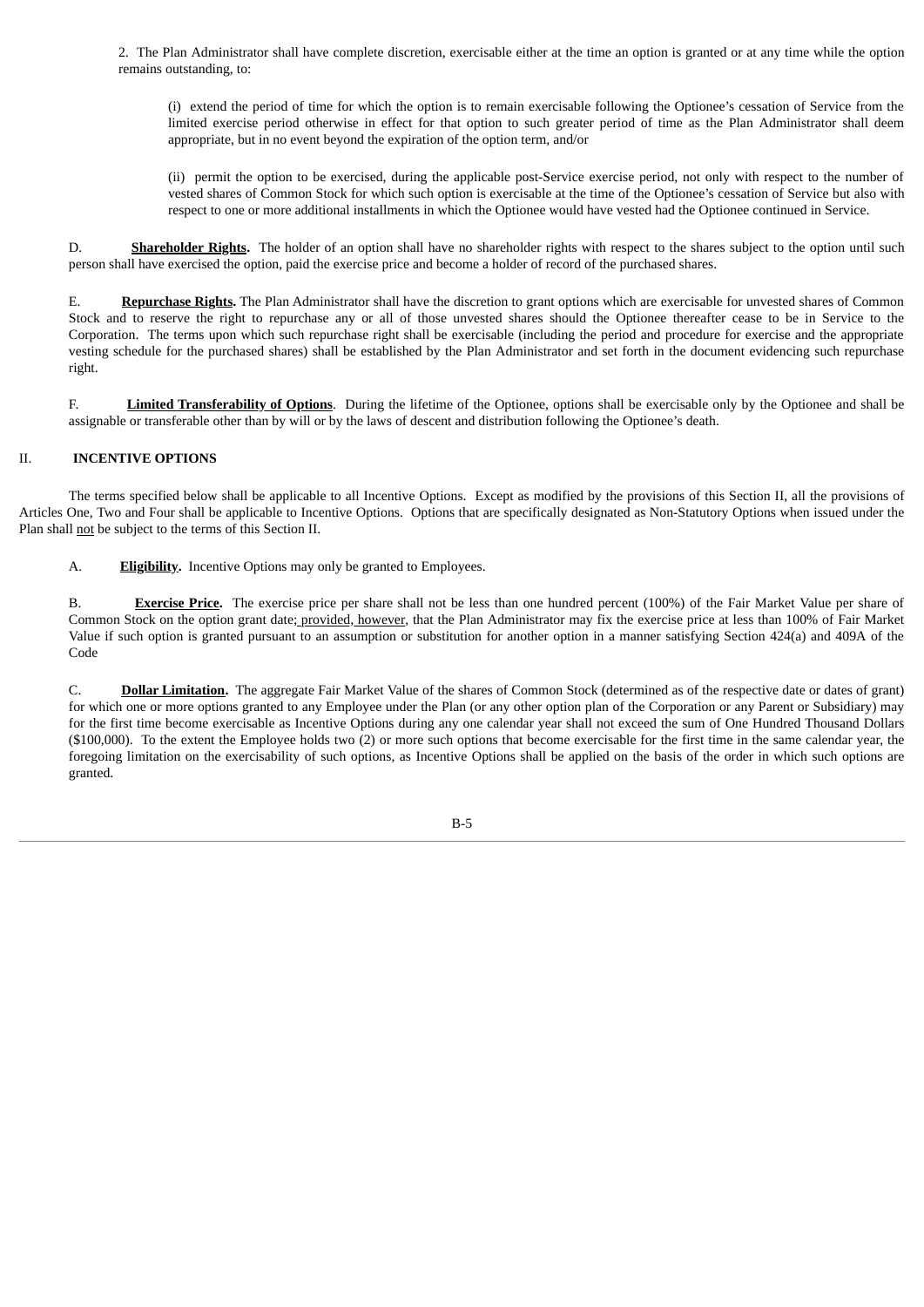D. **10% Shareholder.** If any Employee to whom an Incentive Option is granted is a 10% Shareholder, then the exercise price per share shall not be less than one hundred ten percent (110%) of the Fair Market Value per share of Common Stock on the option grant date, and the option term shall not exceed five (5) years measured from the option grant date.

#### III. **CANCELLATION AND REGRANT OF OPTIONS**

The Plan Administrator shall have the authority to effect, at any time and from time to time, with the consent of the affected option holders, the cancellation of any or all outstanding options under the Discretionary Option Grant Program and to grant in substitution new options covering the same or a different number of shares of Common Stock but with an exercise price per share based on the Fair Market Value per share of Common Stock on the new grant date.

## **ARTICLE THREE STOCK ISSUANCE PROGRAM**

## I. **STOCK ISSUANCES**

Shares of Common Stock may be issued under the Stock Issuance Program through direct and immediate issuances without any intervening option grants. Each such stock issuance shall be evidenced by a Stock Issuance Agreement that complies with the terms specified below.

#### II. **STOCK ISSUANCE TERMS**

#### A. **Purchase Price.**

1. The purchase price per share shall be fixed by the Plan Administrator, but shall not be less than one hundred percent (100%) of the Fair Market Value per share of Common Stock on the issuance date.

2. Subject to the provisions of Section I of Article Four, shares of Common Stock may be issued under the Stock Issuance Program for any of the following items of consideration that the Plan Administrator may deem appropriate in each individual instance:

- (i) cash or check made payable to the Corporation,
- (ii) past services rendered to the Corporation (or any Parent or Subsidiary), or
- (iii) any other valid consideration for the issuance of shares of Common Stock under Applicable Laws.

#### B. **Vesting Provisions.**

1. Shares of Common Stock issued under the Stock Issuance Program may, in the discretion of the Plan Administrator, be fully and immediately vested upon issuance or may vest in one or more installments over the Participant's period of Service or upon attainment of specified performance objectives. The elements of the vesting schedule applicable to any unvested shares of Common Stock issued under the Stock Issuance Program, namely:

(i) the Service period to be completed by the Participant or the performance objectives to be attained,

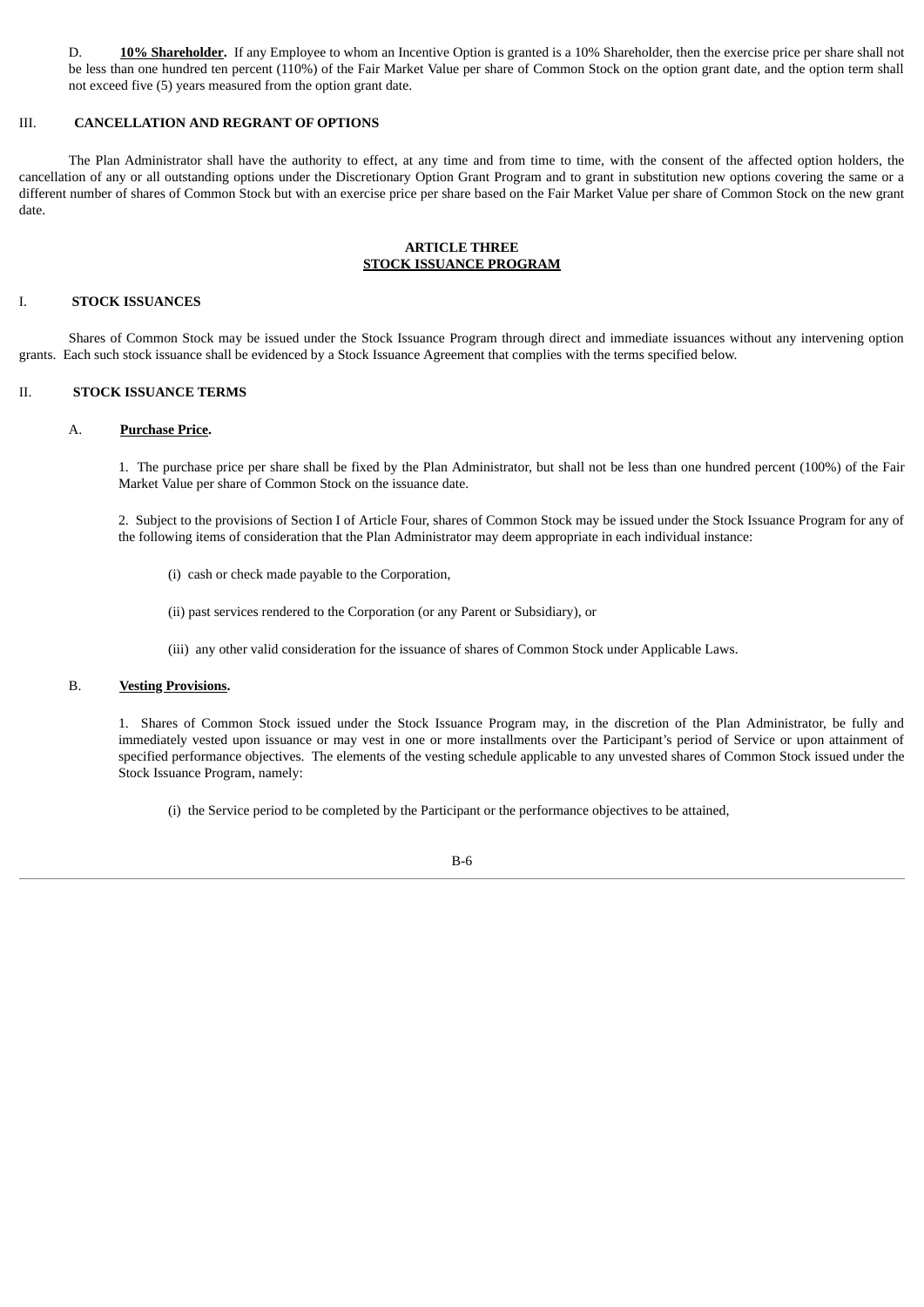(ii) the number of installments in which the shares are to vest,

(iii) the interval or intervals (if any) which are to lapse between installments, and

(iv) the effect which death, Permanent Disability or other event designated by the Plan Administrator is to have upon the vesting schedule, shall be determined by the Plan Administrator and incorporated into the Stock Issuance Agreement.

2. Any new, substituted or additional securities or other property (including money paid other than as a regular cash dividend) which the Participant may have the right to receive with respect to the Participant's unvested shares of Common Stock by reason of any stock dividend, stock split, recapitalization, combination of shares, exchange of shares or other change affecting the outstanding Common Stock as a class without the Corporation's receipt of consideration shall be issued subject to (i) the same vesting requirements applicable to the Participant's unvested shares of Common Stock and (ii) such escrow arrangements as the Plan Administrator shall deem appropriate.

3. The Participant shall have full shareholder rights with respect to any shares of Common Stock issued to the Participant under the Stock Issuance Program, whether or not the Participant's interest in those shares is vested. Accordingly, the Participant shall have the right to vote such shares and to receive any regular cash dividends paid on such shares.

4. Should the Participant cease to remain in Service while holding one or more unvested shares of Common Stock issued under the Stock Issuance Program or should the performance objectives not be attained with respect to one or more such unvested shares of Common Stock, then those shares shall be immediately surrendered to the Corporation for cancellation, and the Participant shall have no further shareholder rights with respect to those shares. To the extent the surrendered shares were previously issued to the Participant for consideration paid in cash or cash equivalent (including the Participant's purchase-money indebtedness), the Corporation shall repay to the Participant the cash consideration paid for the surrendered shares and shall cancel the unpaid principal balance of any outstanding purchase-money note of the Participant attributable to the surrendered shares.

5. The Plan Administrator may in its discretion waive the surrender and cancellation of one or more unvested shares of Common Stock that would otherwise occur upon the cessation of the Participant's Service or the non-attainment of the performance objectives applicable to those shares. Such waiver shall result in the immediate vesting of the Participant's interest in the shares as to which the waiver applies. Such waiver may be effected at any time, whether before or after the Participant's cessation of Service or the attainment or non-attainment of the applicable performance objectives.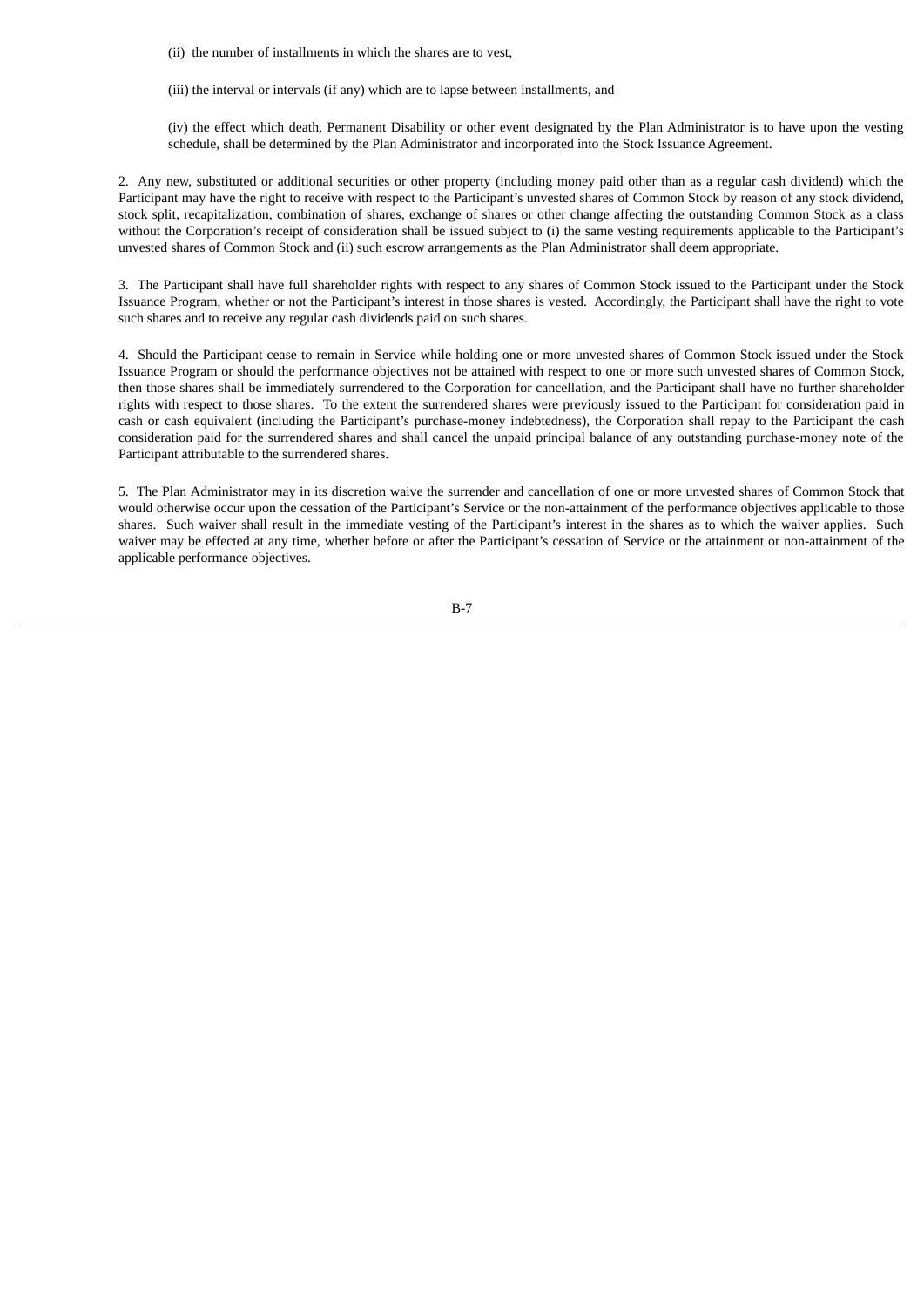## **ARTICLE FOUR MISCELLANEOUS**

## I. **FINANCING**

The Plan Administrator may permit any Optionee or Participant to pay the option exercise price under the Discretionary Option Grant Program or the purchase price of shares issued under the Stock Issuance Program by delivering a full-recourse, interest bearing promissory note payable in one or more installments. The terms of any such promissory note (including the interest rate and the terms of repayment) shall be established by the Plan Administrator in its sole discretion. In no event may the maximum credit available to the Optionee or Participant exceed the sum of:

(i) the aggregate option exercise price or purchase price payable for the purchased shares plus

(ii) any Federal, state and local income and employment tax liability incurred by the Optionee or the Participant in connection with the option exercise or share purchase.

The foregoing shall not be applicable to any executive officer or director of the Corporation where the extension of such credit would result in a violation of Section 402 of the Sarbanes-Oxley Act of 2002.

## II. **SHARE ESCROW/LEGENDS**

Unvested shares issued under the Plan may, in the Plan Administrator's discretion, be held in escrow by the Corporation until the Participant's interest in such shares vests or may be issued directly to the Participant with restrictive legends on the certificates evidencing those unvested shares.

## III. **CHANGE IN CONTROL**

A. In the event of any Change in Control, each outstanding option under the Discretionary Option Grant Program shall automatically accelerate so that each such option shall, immediately prior to the effective date of the Change in Control, become fully exercisable with respect to the total number of shares of Common Stock at the time subject to such option and may be exercised for any or all of those shares as fully-vested shares of Common Stock.

B. Outstanding repurchase rights, if any, shall terminate automatically, and the shares of Common Stock subject to those terminated rights shall immediately vest in full, in the event of any Change in Control.

## IV. **VESTING**

Notwithstanding any other provision of this agreement, the vesting schedule imposed with respect to any option grant or share issuance shall not result in the Optionee or Participant vesting in fewer than 20% per year for five years from the date of the option grant or share issuance.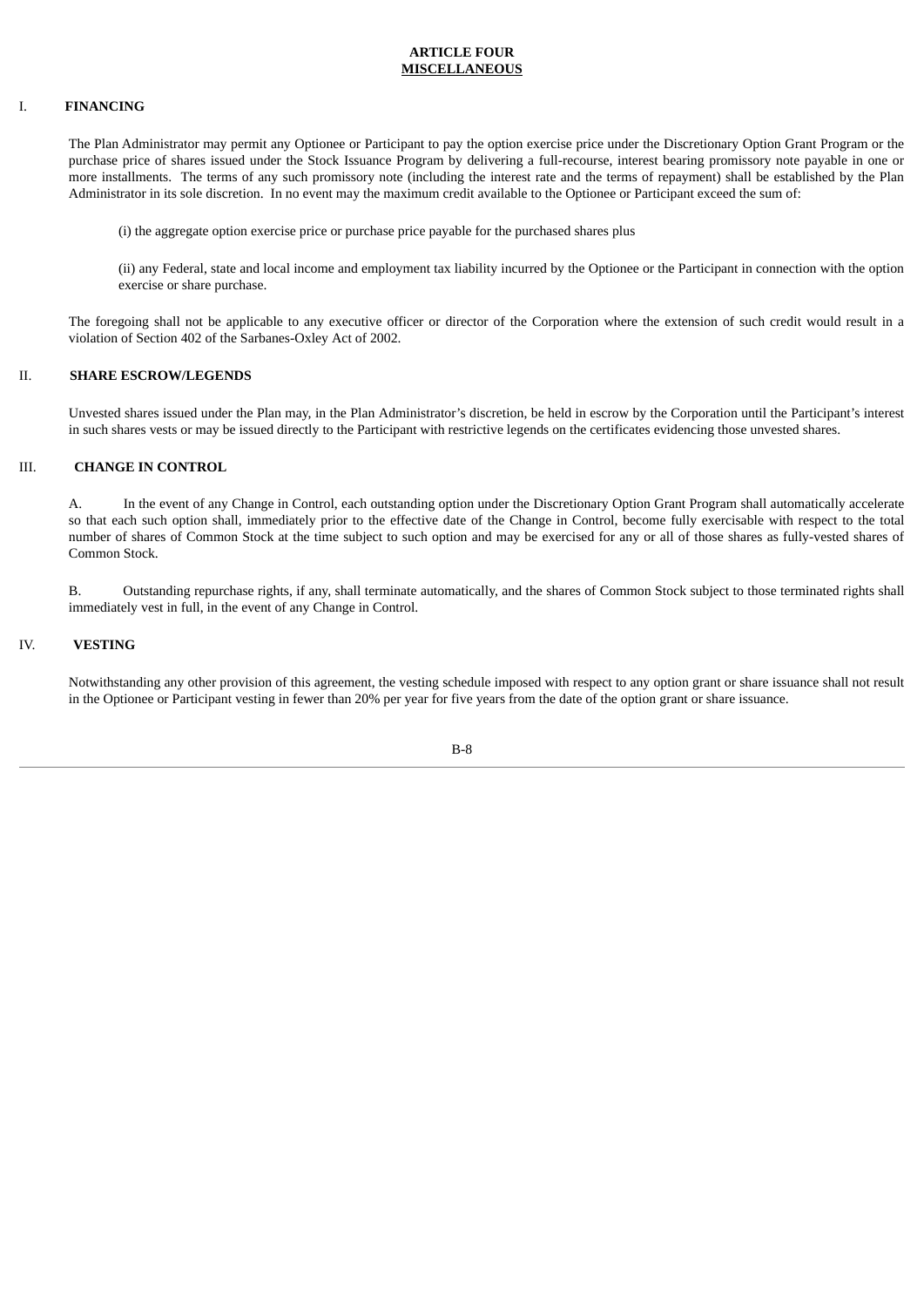## V. **TAX WITHHOLDING**

**A.** The Corporation's obligation to deliver shares of Common Stock upon the exercise of options or the issuance or vesting of such shares under the Plan shall be subject to the satisfaction of all applicable Federal, state and local income and employment tax withholding requirements.

**B.** The Plan Administrator may, in its discretion, provide any or all holders of Non-Statutory Options or unvested shares of Common Stock under the Plan with the right to use shares of Common Stock in satisfaction of all or part of the Taxes incurred by such holders in connection with the exercise of their options or the vesting of their shares. Such right may be provided to any such holder in either or both of the following formats:

1. Stock Withholding: The election to have the Corporation withhold, from the shares of Common Stock otherwise issuable upon the exercise of such Non-Statutory Option or the vesting of such shares, a portion of those shares with an aggregate Fair Market Value equal to the percentage of the Taxes (not to exceed one hundred percent (100%)) designated by the holder.

2. Stock Delivery: The election to deliver to the Corporation, at the time the Non-Statutory Option is exercised or the shares vest, one or more shares of Common Stock previously acquired by such holder (other than in connection with the option exercise or share vesting triggering the Taxes) with an aggregate Fair Market Value equal to the percentage of the Taxes (not to exceed one hundred percent (100%)) designated by the holder.

## VI. **EFFECTIVE DATE AND TERM OF THE PLAN**

A. The Plan shall become effective immediately upon the Plan Effective Date. Options may be granted under the Discretionary Option Grant Program at any time on or after the Plan Effective Date. However, no options granted under the Plan may be exercised, and no shares shall be issued under the Plan, until the Corporation's shareholders approve the Plan. If such shareholder approval is not obtained within twelve (12) months after the Plan Effective Date, then all options previously granted under this Plan shall terminate and cease to be outstanding, and no further options shall be granted and no shares shall be issued under the Plan.

B. All options outstanding as of the Plan Effective Date shall be incorporated into the Plan at that time and shall be treated as outstanding options under the Plan. However, each outstanding option so incorporated shall continue to be governed solely by the terms of the documents evidencing such option, and no provision of the Plan shall be deemed to affect or otherwise modify the rights or obligations of the holders of such incorporated options with respect to their acquisition of shares of Common Stock.

- **C.** The Plan shall terminate upon the earliest of
	- (i) the tenth anniversary of the Plan Effective Date, and
	- (ii) the date on which all shares available for issuance under the Plan shall have been issued as fully-vested shares.

Upon such plan termination, all outstanding option grants and unvested stock issuances shall thereafter continue to have force and effect in accordance with the provisions of the documents evidencing such grants or issuances.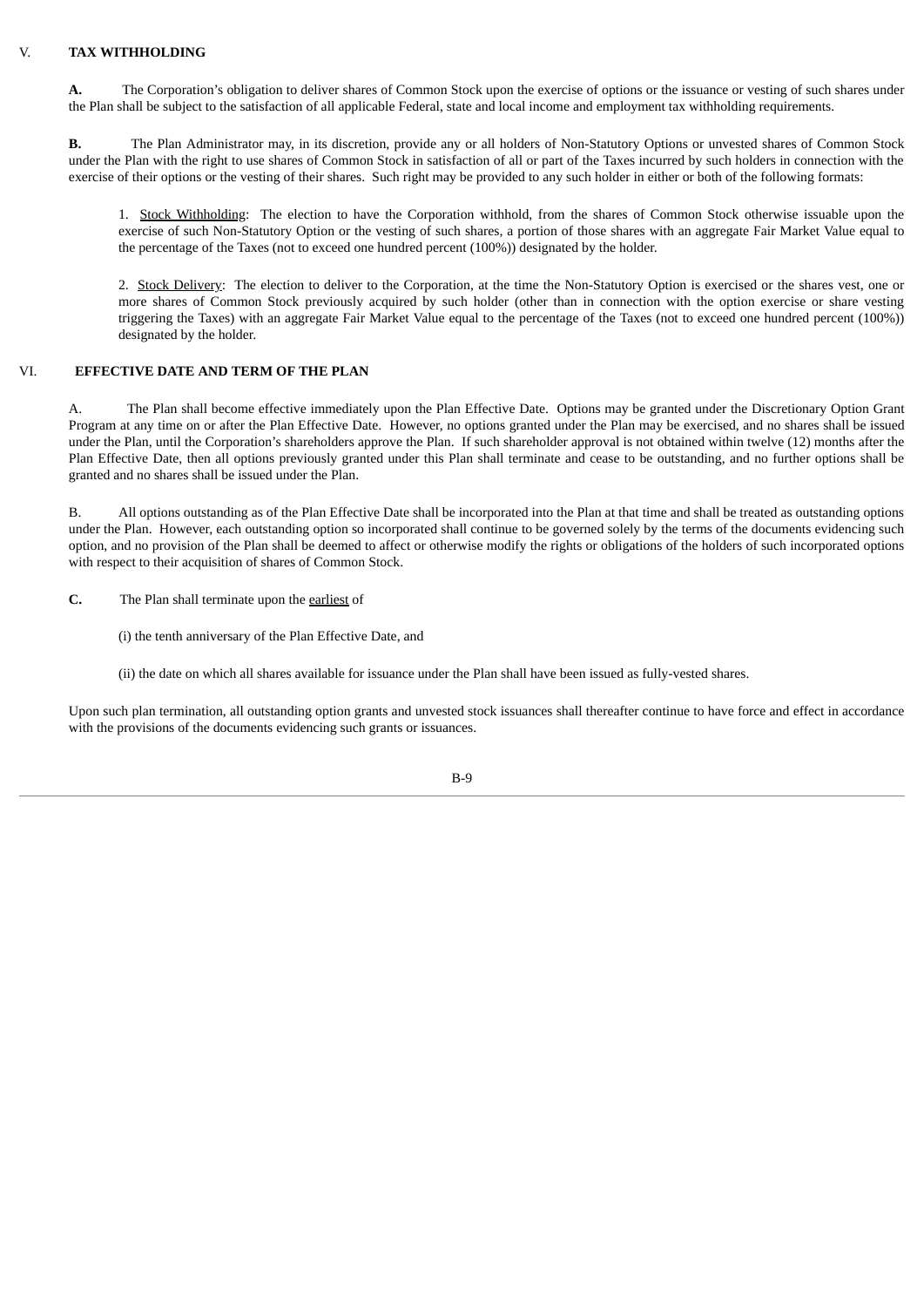## VII. **AMENDMENT OF THE PLAN**

A. The Board shall have complete and exclusive power and authority to amend or modify the Plan in any or all respects. However, no such amendment or modification shall adversely affect the rights and obligations with respect to stock options or unvested stock issuances at the time outstanding under the Plan unless the Optionee or the Participant consents to such amendment or modification. In addition, certain amendments may require shareholder approval if so determined by the Board or pursuant to applicable laws or regulations.

B. Options to purchase shares of Common Stock may be granted under the Discretionary Option Grant Program and shares of Common Stock may be issued under the Stock Issuance Program that are in each instance in excess of the number of shares then available for issuance under the Plan, provided any excess shares actually issued under those programs shall be held in escrow until there is obtained any required approval of an amendment sufficiently increasing the number of shares of Common Stock available for issuance under the Plan. If such approval is not obtained within twelve (12) months after the date the first such excess issuances are made, then (i) any unexercised options granted on the basis of such excess shares shall terminate and cease to be outstanding and (ii) the Corporation shall promptly refund to the Optionees and the Participants the exercise or purchase price paid for any excess shares issued under the Plan and held in escrow, together with interest (at the applicable Short Term Federal Rate) for the period the shares were held in escrow, and such shares shall thereupon be automatically cancelled and cease to be outstanding.

## VIII. **USE OF PROCEEDS**

Any cash proceeds received by the Corporation from the sale of shares of Common Stock under the Plan shall be used for general corporate purposes.

## IX. **REGULATORY APPROVALS; SECTION 409A COMPLIANCE STRATEGY**

A. The implementation of the Plan, the granting of any stock option under the Plan and the issuance of any shares of Common Stock (i) upon the exercise of any granted option or (ii) under the Stock Issuance Program shall be subject to the Corporation's procurement of all approvals and permits required by regulatory authorities having jurisdiction over the Plan, the stock options granted under it and the shares of Common Stock issued pursuant to it.

B. No shares of Common Stock or other assets shall be issued or delivered under the Plan unless and until there shall have been compliance with all applicable requirements of Federal and state securities laws, including the filing and effectiveness of the Form S-8 registration statement for the shares of Common Stock issuable under the Plan, and all applicable listing requirements of any stock exchange (or the Nasdaq Stock Market, if applicable) on which Common Stock is then listed for trading.

C. In order to qualify for the exception to Section 409A of the Code set forth in Treas. Reg. § 1.409A-1(b)(5)(i)(A), the exercise price for any option granted under the terms of the Plan shall not be less than the Fair Market Value of a share of Common Stock on the option grant date and the number of shares subject to the option shall be fixed on the option grant date. In addition, no option shall be subject to any further deferral as described in Treas. Reg. §  $1.409A-1(b)(5)(i)(C)$  and (D).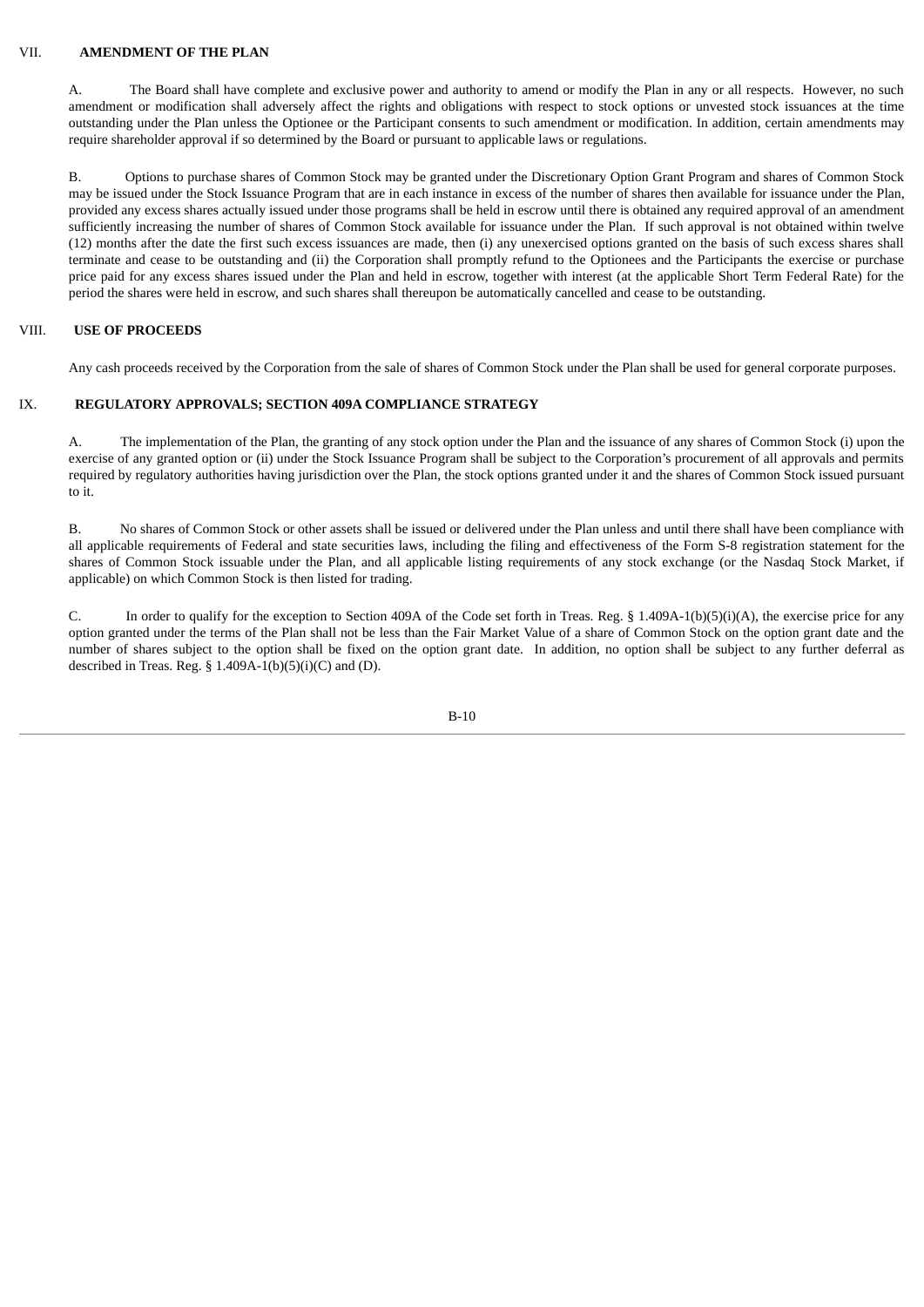## X. **NO EMPLOYMENT/SERVICE RIGHTS**

Nothing in the Plan shall confer upon the Optionee or the Participant any right to continue in Service for any period of specific duration or interfere with or otherwise restrict in any way the rights of the Corporation (or any Parent or Subsidiary employing or retaining such person) or of the Optionee or the Participant, which rights are hereby expressly reserved by each, to terminate such person's Service at any time for any reason, with or without cause.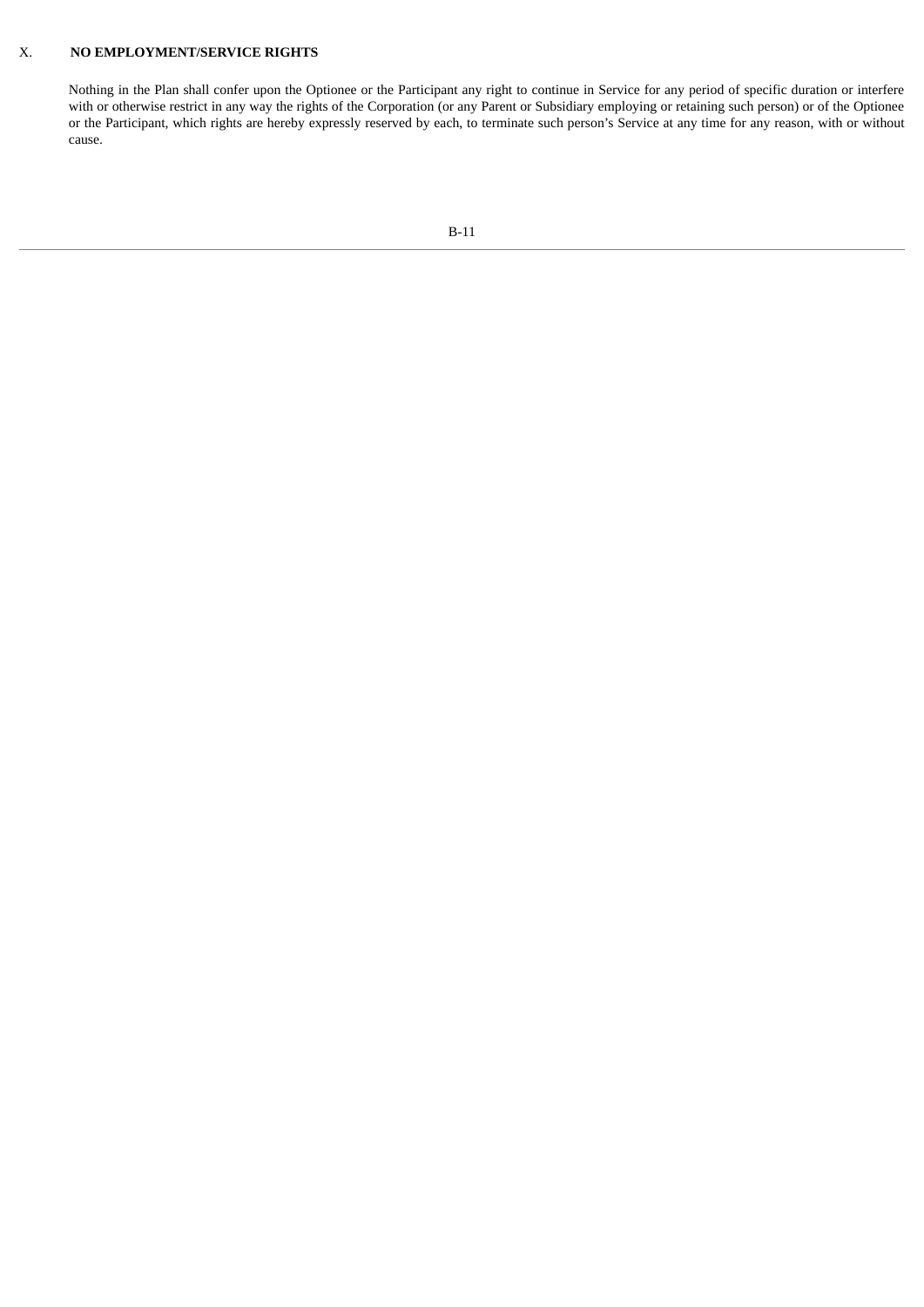## **APPENDIX**

The following definitions shall be in effect under the Plan:

A. **Applicable Laws** shall mean the legal requirements relating to the administration of stock option plans and the issuance of stock and stock options under federal securities laws, Delaware General Corporate Laws and securities laws, the Code, and the applicable laws of any foreign country or jurisdiction where options will be or are being granted under the Plan.

B. **Board** shall mean the Corporation's Board of Directors.

C. **Change in Control** shall mean the occurrence of any one of the following events:

(a) Any "person," as such term is used in Sections 13(d) and 14(d) of the Exchange Act (other than the Company, any of its Affiliates or any trustee, fiduciary or other person or entity holding securities under any employee benefit plan or trust of the Company or any of its Affiliates) together with all "affiliates" and "associates" (as such terms are defined in Rule 12b-2 under the Exchange Act) of such person, shall become the "beneficial owner" (as such term is defined in Rule 13d-3 under the Exchange Act), directly or indirectly, of securities of the Company representing twenty percent (20%) or more of either (i) the combined voting power of the Company's then outstanding securities having the right to vote in an election of the Board ("voting securities") or (ii) the then outstanding Shares (in either such case other than as a result of an acquisition of securities directly from the Company); or

(b) When, during any period of 24 consecutive months during the existence of the Plan, the individuals who, at the beginning of such period, constitute the Board (the "Incumbent Directors") cease or any reason other than death to constitute at least a majority thereof, provided, however, that a director who was not a director at the beginning of such 24-month period shall be deemed to have satisfied such 24-month period) or by prior operation of this subsection (b); or

(c) The shareholders of the Company shall approve (i) any consolidation or merger of the Company or any Subsidiary where the shareholders of the Company, immediately prior to the consolidation or merger, would not immediately after the consolidation or merger, beneficially own (as such term is defined in Rule 13d-3 under the Exchange Act), directly or indirectly, shares representing in the aggregate eighty percent (80%) or more of the voting securities of the corporation issuing cash or securities in the consolidation or merger (or of its ultimate parent corporation, if any), (ii) any sale, lease, exchange or other transfer (in one transaction or a series of transactions contemplated or arranged by any party as a single plan) of all or substantially all of the assets of the Company or (iii) any plan or proposal for the liquidation or dissolution of the Company.

(d) Notwithstanding the foregoing, a "Change of Control" shall not be deemed to have occurred for purposes of the foregoing clause (i) solely as the result of an acquisition of securities by the Company which, by reducing the number of Shares or other voting securities outstanding, increases (i) the proportionate number of Shares beneficially owned by any person to twenty percent (20%) or more of the Shares then outstanding or (ii) the proportionate voting power represented by the voting securities beneficially owned by any person to twenty percent (20%) or more of the combined voting power of all then outstanding voting securities; provided, however, that if any person referred to in clause (i) or (ii) of this sentence shall thereafter become the beneficial owner of any additional Shares or other voting securities (other than pursuant to a stock split, stock dividend, or similar transaction), then a "Change of Control" shall be deemed to have occurred.

D. **Code** shall mean the Internal Revenue Code of 1986, as amended.

E. **Common Stock** shall mean the Corporation's common stock.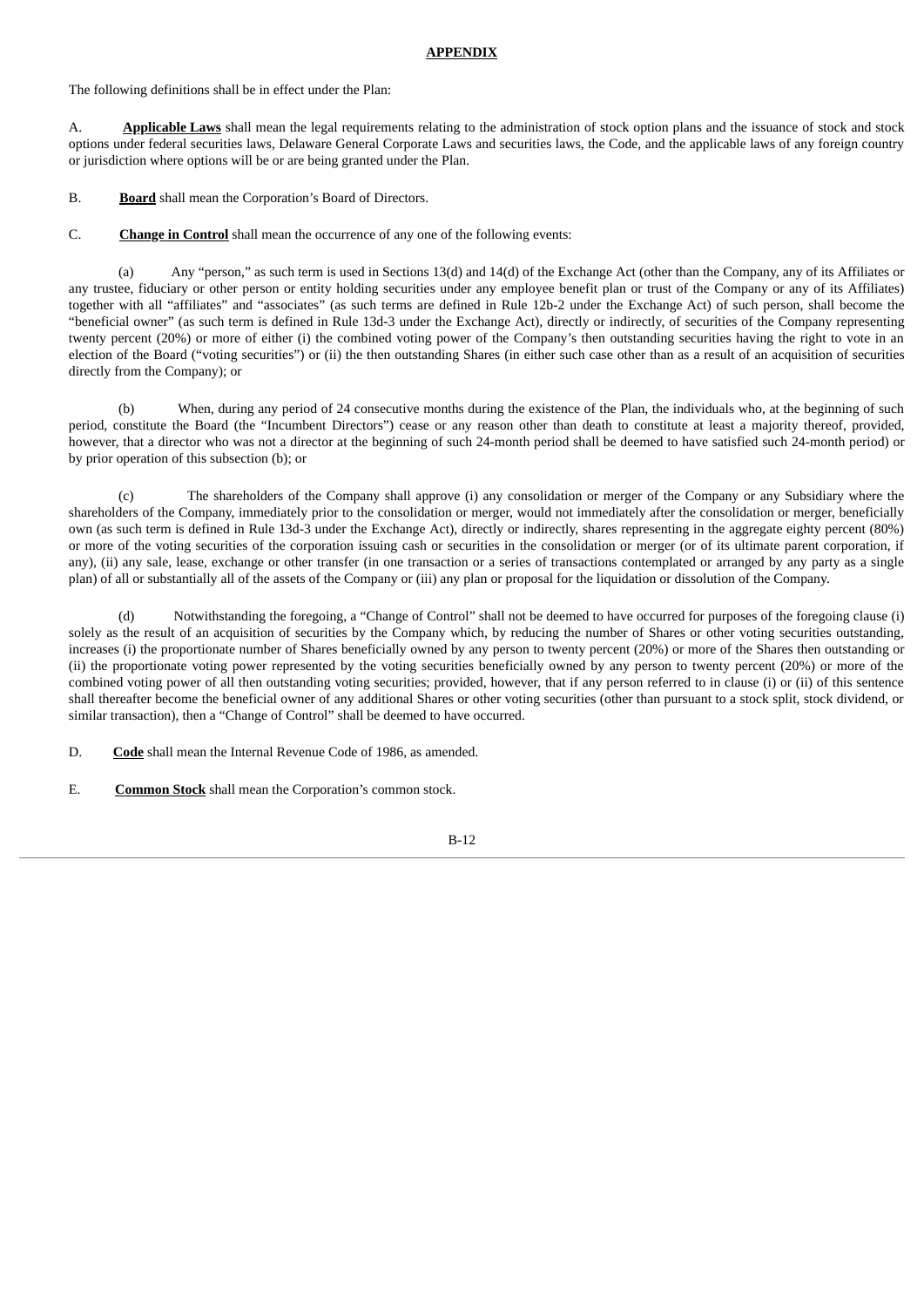- F. **Corporation** shall mean Peregrine Pharmaceuticals, Inc., a Delaware corporation, and its successors.
- G. **Discretionary Option Grant Program** shall mean the discretionary option grant program in effect under the Plan.

H. **Employee** shall mean an individual who is in the employ of the Corporation (or any Parent or Subsidiary), subject to the control and direction of the employer entity as to both the work to be performed and the manner and method of performance.

- I. **Exercise Date** shall mean the date on which the Corporation shall have received written notice of the option exercise.
- J. **Fair Market Value** per share of Common Stock on any relevant date shall be determined in accordance with the following provisions:

(i) If the Common Stock is at the time traded on the Nasdaq Stock Market, then the Fair Market Value shall be deemed equal to the closing selling price per share of Common Stock on the date in question, as such price is reported on the Nasdaq Stock Market or any successor system. If there is no closing selling price for the Common Stock on the date in question, then the Fair Market Value shall be the closing selling price on the last preceding date for which such quotation exists.

(ii) If the Common Stock is at the time listed on any Stock Exchange, then the Fair Market Value shall be deemed equal to the closing selling price per share of Common Stock on the date in question on the Stock Exchange determined by the Plan Administrator to be the primary market for the Common Stock, as such price is officially quoted in the composite tape of transactions on such exchange. If there is no closing selling price for the Common Stock on the date in question, then the Fair Market Value shall be the closing selling price on the last preceding date for which such quotation exists.

(iii) If the Common Stock is at the time quoted on the OTC Bulletin Board , then the Fair Market Value shall be deemed equal to the closing bid price per share of Common Stock on the date in question.

(iv) If the Common Stock is at the time then reported in the "Pink Sheets," published by the National Quotation Bureau Incorporated (or a similar organization or agency succeeding to its functions of reporting prices), the Fair Market Value shall be deemed equal to the most recent bid price per share of the Common Stock as of the date of question.

- K. **Incentive Option** shall mean an option which satisfies the requirements of Code Section 422.
- L. **1934 Act** shall mean the Securities Exchange Act of 1934, as amended.
- M. **Non-Statutory Option** shall mean an option not intended to satisfy the requirements of Code Section 422.

N. **Optionee** shall mean any person to whom an option is granted under the Discretionary Option Grant Program.

O. **Parent** shall mean any corporation (other than the Corporation) in an unbroken chain of corporations ending with the Corporation, provided each corporation in the unbroken chain (other than the Corporation) owns, at the time of the determination, stock possessing fifty percent (50%) or more of the total combined voting power of all classes of stock in one of the other corporations in such chain.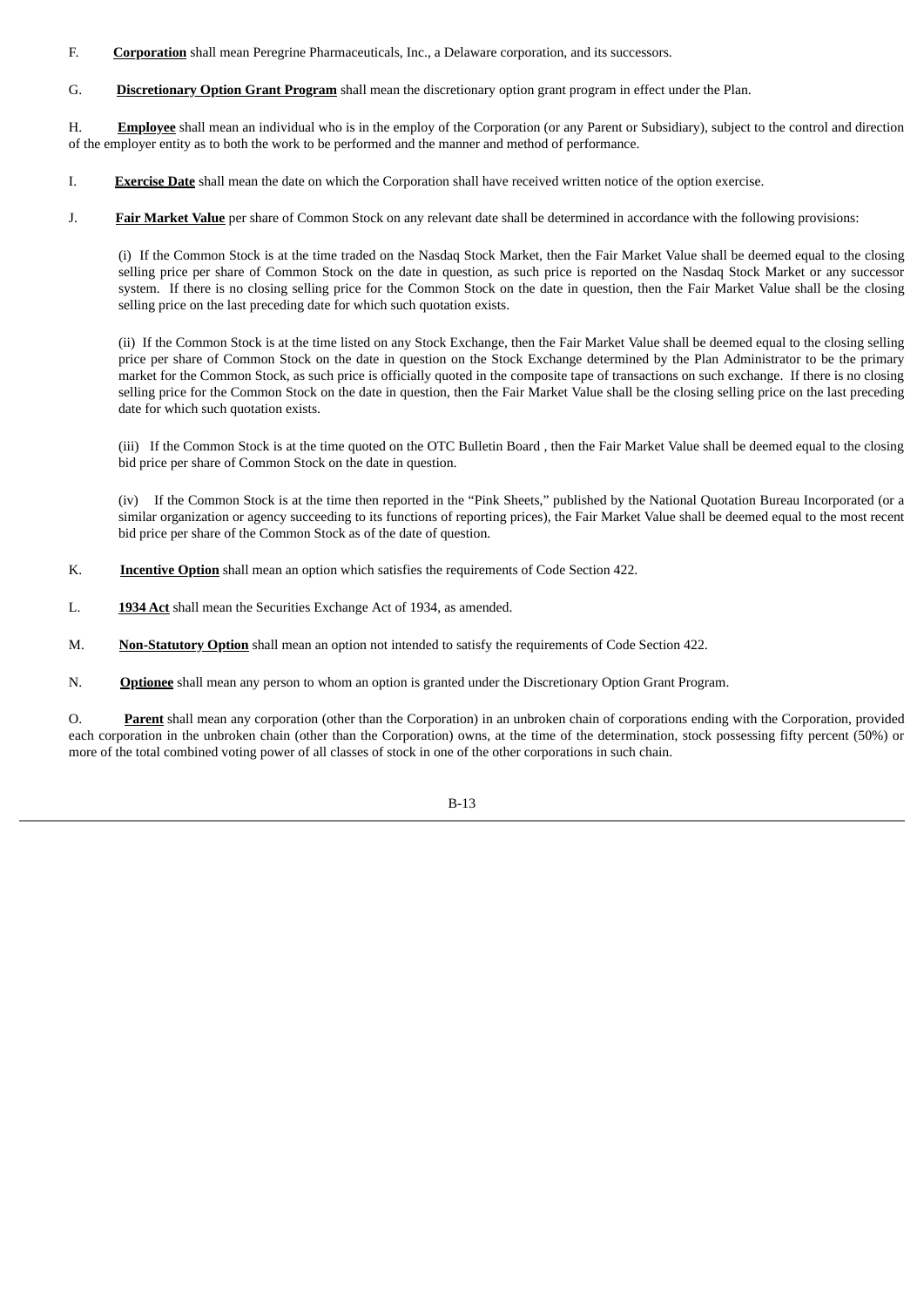P. **Participant** shall mean any person who is issued shares of Common Stock under the Stock Issuance Program.

Q. **Permanent Disability or Permanently Disabled** shall mean the inability of the Optionee or the Participant to engage in any substantial gainful activity by reason of any medically determinable physical or mental impairment expected to result in death or to be of continuous duration of twelve (12) months or more.

R. **Plan** shall mean the Corporation's 2005 Stock Incentive Plan, as set forth in this document.

S. **Plan Administrator** shall mean the Organization and Compensation Committee of the Board, which is authorized to administer the Discretionary Option Grant and Stock Issuance Programs with respect to one or more classes of eligible persons, to the extent such entity is carrying out its administrative functions under those programs with respect to the persons under its jurisdiction.

T. **Plan Effective Date** shall mean the date on which the Board adopted the Plan.

U. **Section 16 Insider** shall mean an officer or director of the Corporation subject to the short-swing profit liabilities of Section 16 of the 1934 Act.

V. **Service** shall mean the performance of services for the Corporation (or any Parent or Subsidiary) by a person in the capacity of an Employee, a non-employee member of the board of directors or a consultant or independent advisor, except to the extent otherwise specifically provided in the documents evidencing the option grant or stock issuance.

W. **Stock Exchange** shall mean either the American Stock Exchange or the New York Stock Exchange.

X. **Stock Issuance Agreement** shall mean the agreement entered into by the Corporation and the Participant at the time of issuance of shares of Common Stock under the Stock Issuance Program.

Y. **Stock Issuance Program** shall mean the stock issuance program in effect under the Plan.

Z. **Subsidiary** shall mean any corporation (other than the Corporation) in an unbroken chain of corporations beginning with the Corporation, provided each corporation (other than the last corporation) in the unbroken chain owns, at the time of the determination, stock possessing fifty percent (50%) or more of the total combined voting power of all classes of stock in one of the other corporations in such chain.

AA. **Taxes** shall mean the Federal, state and local income and employment tax liabilities incurred by the holder of Non-Statutory Options or unvested shares of Common Stock in connection with the exercise of those options or the vesting of those shares.

BB. **10% Shareholder** shall mean the owner of stock (as determined under Code Section 424(d)) possessing more than ten percent (10%) of the total combined voting power of all classes of stock of the Corporation (or any Parent or Subsidiary).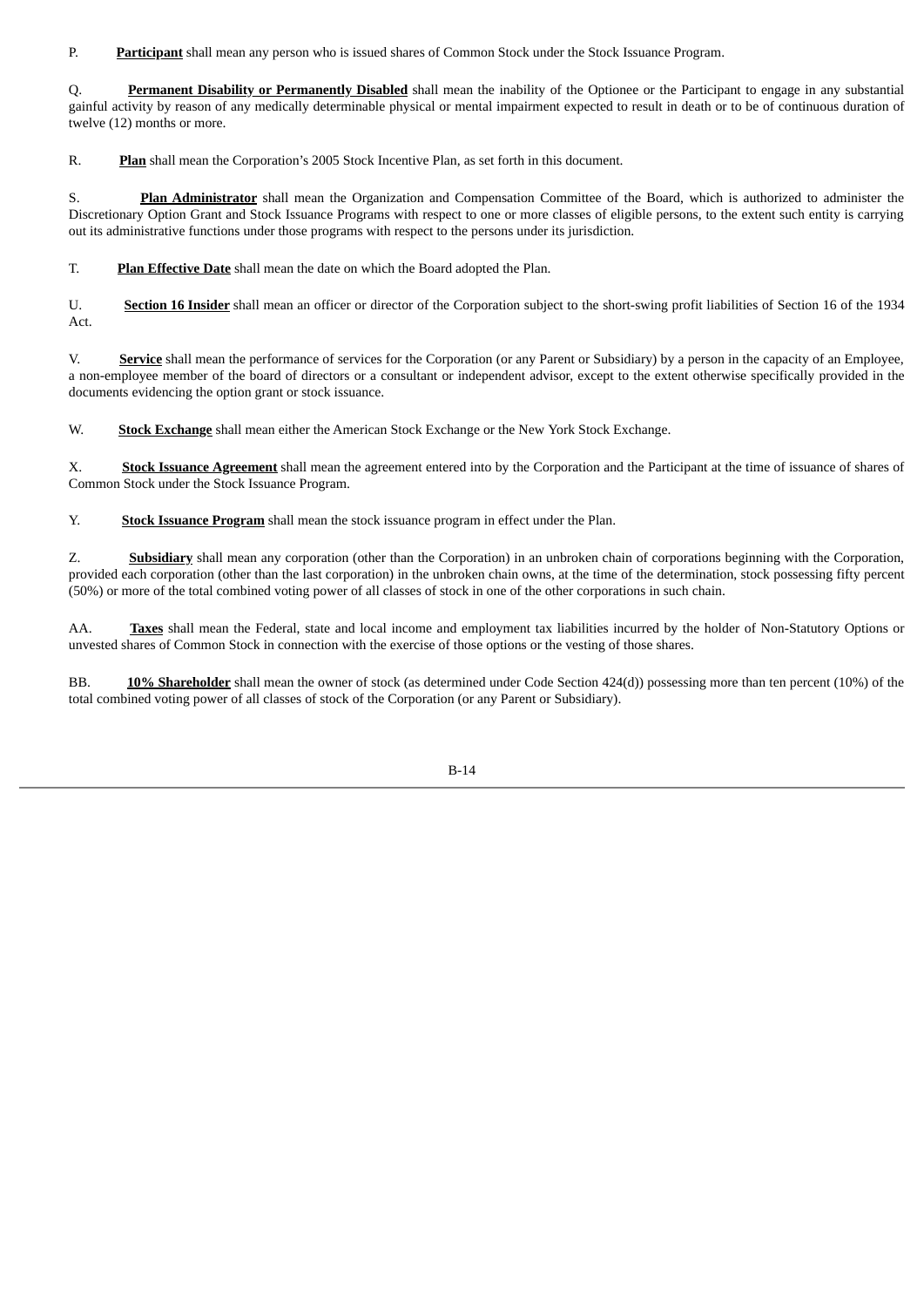| IF NOT OTHERWISE MARKED, THE SHARES REPRESENTED BY<br>THIS PROXY SHALL BE VOTED AS FOLLOWS:                                                                                                                      |                   |                               |                                 |                                                                                                       | <b>PLEASE MARK VOTES</b> |  |
|------------------------------------------------------------------------------------------------------------------------------------------------------------------------------------------------------------------|-------------------|-------------------------------|---------------------------------|-------------------------------------------------------------------------------------------------------|--------------------------|--|
| "FOR" ITEMS 1, 2, 3 AND 4.                                                                                                                                                                                       |                   |                               |                                 | AS SHOWN IN THIS EXAMPLE: 図                                                                           |                          |  |
|                                                                                                                                                                                                                  | <b>FOR</b><br>ALL | <b>WITHHOLD</b><br><b>ALL</b> | <b>FOR ALL</b><br><b>EXCEPT</b> |                                                                                                       |                          |  |
| THE BOARD OF DIRECTORS RECOMMENDS A<br>VOTE "FOR ALL" NOMINEES IN ITEM 1.                                                                                                                                        |                   |                               |                                 |                                                                                                       |                          |  |
| <b>ITEM 1. Election of Directors.</b>                                                                                                                                                                            |                   |                               |                                 | To withhold authority to vote for<br>any one or more individual<br>nominee(s),<br>mark<br>"FOR<br>ALL |                          |  |
| <b>Nominees:</b> [01] Carlton M. Johnson; [02] Steven W. King;<br>[03] David H. Pohl; [04] Eric S. Swartz; [05] Thomas A. Waltz, M.D.                                                                            |                   |                               |                                 | EXCEPT"<br>and<br>write<br>that<br>$n$ nominee(s) number(s) on the line<br>below:                     |                          |  |
| THE BOARD OF DIRECTORS RECOMMENDS A VOTE "FOR" ITEM 2, 3 AND 4.                                                                                                                                                  |                   |                               | <b>FOR</b>                      | <b>AGAINST</b>                                                                                        | <b>ABSTAIN</b>           |  |
| ITEM 2. Ratify the Audit Committee's selection of Ernst & Young LLP as our independent registered<br>public accounting firm for fiscal year 2009.                                                                |                   |                               |                                 |                                                                                                       |                          |  |
| ITEM 3. Approve an amendment to our certificate of incorporation, as amended, to effect a reverse stock<br>split of our common stock.                                                                            |                   |                               |                                 |                                                                                                       |                          |  |
| ITEM 4. Approve our 2008 Stock Incentive Plan.                                                                                                                                                                   |                   |                               |                                 |                                                                                                       |                          |  |
| By my signature below, I confer to the named proxies discretionary authority on any other business that may properly come before the Annual<br>Meeting or any adjournment or postponement of the Annual Meeting. |                   |                               |                                 |                                                                                                       |                          |  |
| <b>SEOR NEW ADDRESS:</b><br>Please write in your new address $\delta$                                                                                                                                            |                   |                               |                                 |                                                                                                       |                          |  |
|                                                                                                                                                                                                                  |                   |                               |                                 | Date                                                                                                  |                          |  |
| NOTE: Please sign as name appears on this proxy. Joint owners should each sign. When signing as attorney, executor, administrator, trustee or guardian,                                                          |                   |                               |                                 |                                                                                                       |                          |  |

*please give full titles as such.*

 $-$ 

## **YOUR VOTE IS IMPORTANT!**

## **PLEASE VOTE**